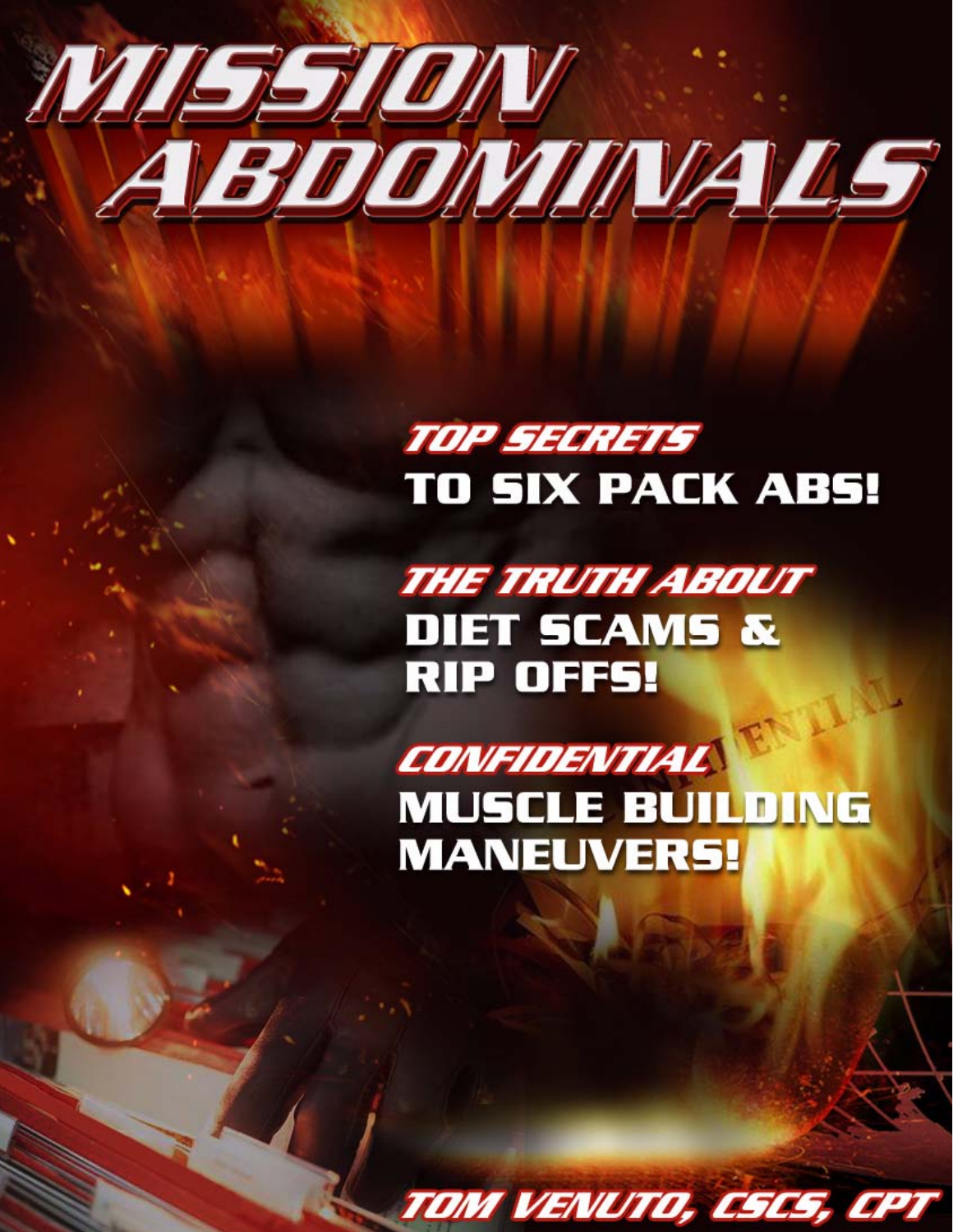**Copyright © 2008 Fitness Renaissance, LLC** All rights reserved.

#### **No part of this book may be reproduced in any form, except for the inclusion of brief quotations in a review, without permission in writing from the author or publisher.**

Published by Tom Venuto and Fitness Renaissance, LLC in the United States of America.

**Editing and Layout:** Lee Allen Howard (lee\_allen\_howard@yahoo.com)

#### **A WORD OF CAUTION: DISCLAIMER**

This book is for reference and informational purposes only and is no way intended as medical counseling or medical advice. The information contained herein should not be used to treat, diagnose, or prevent a disease or medical condition without the advice of a competent medical professional. This book deals with in-depth information on health, fitness, and nutrition. Most of the information applies to everyone in general; however, not everyone has the same body type. We each have different responses to exercise depending on our choice of intensity and diet. Before making any changes in your lifestyle, you should consult with a physician to discover the best solution for your individual body type. The author, writer, editors, and graphic designer shall have neither liability nor responsibility to any person or entity with respect to any damage or injury alleged to be caused directly or indirectly by the information contained in this book.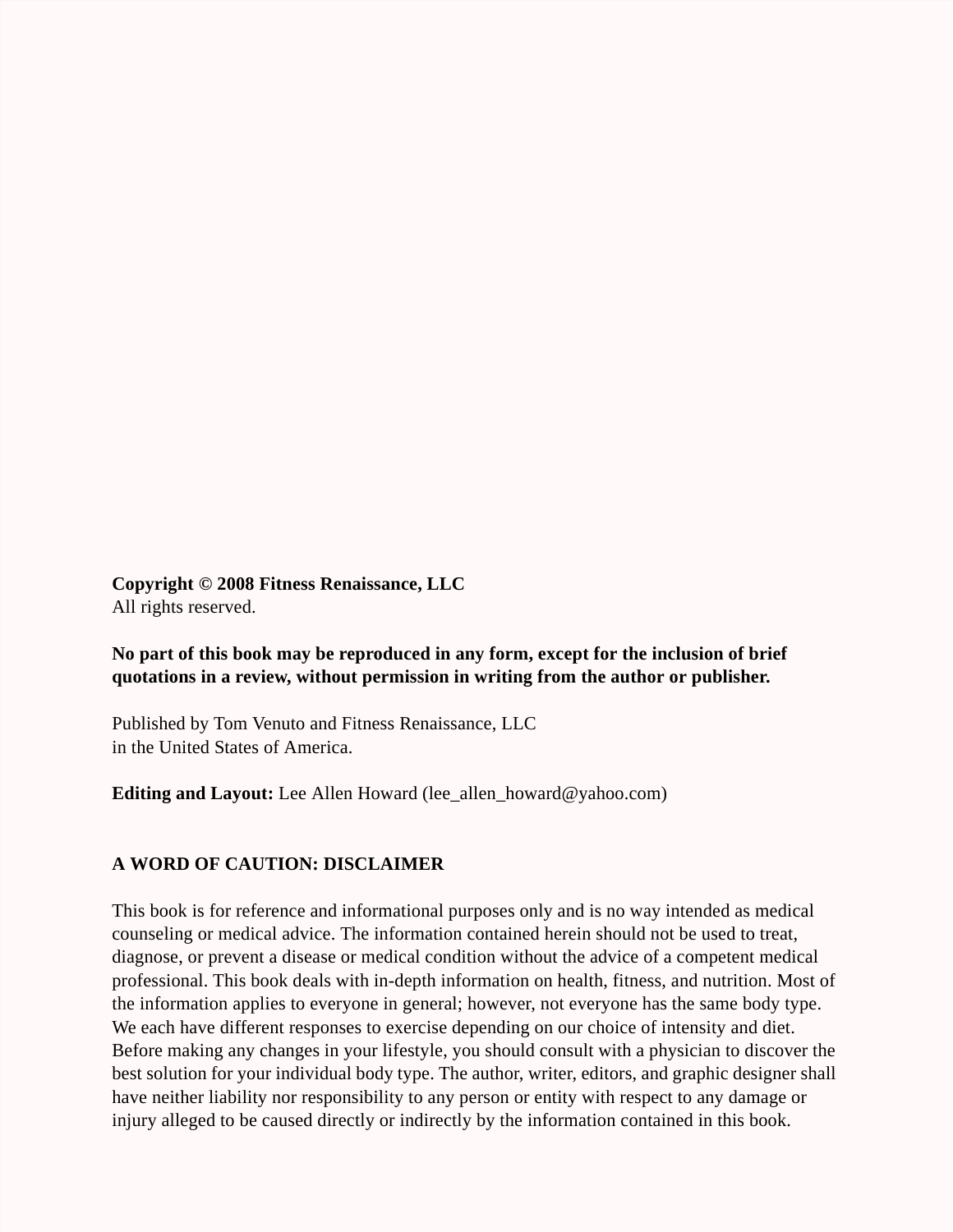# Mission: Abdominals

### David Grisaffi, the "Abs Guru," Interviews Tom Venuto, the "Fat Loss Guru"

*This special report is an excerpt from Tom Venuto's ebook, The Fat Burn Files: 10 Revealing, Uncensored Interviews with the World's Most Honest Fitness Guru.*

# **[www.BurnTheFat.com](http://matynne54.burnthefat.hop.clickbank.net)**

Copyright © 2008, Fitness Renaissance, LLC. All rights reserved.<br>WARNING: This ebook is protected by Federal copyright law. It is which wise. This ebook is protected by Federal copyright law. It is megan to the sent, auction, share, or give away this ebook. Violators will be prosecuted to the fullest extent of the law! **WARNING:** This ebook is protected by Federal copyright law. It is illegal to re-sell, extent of the law!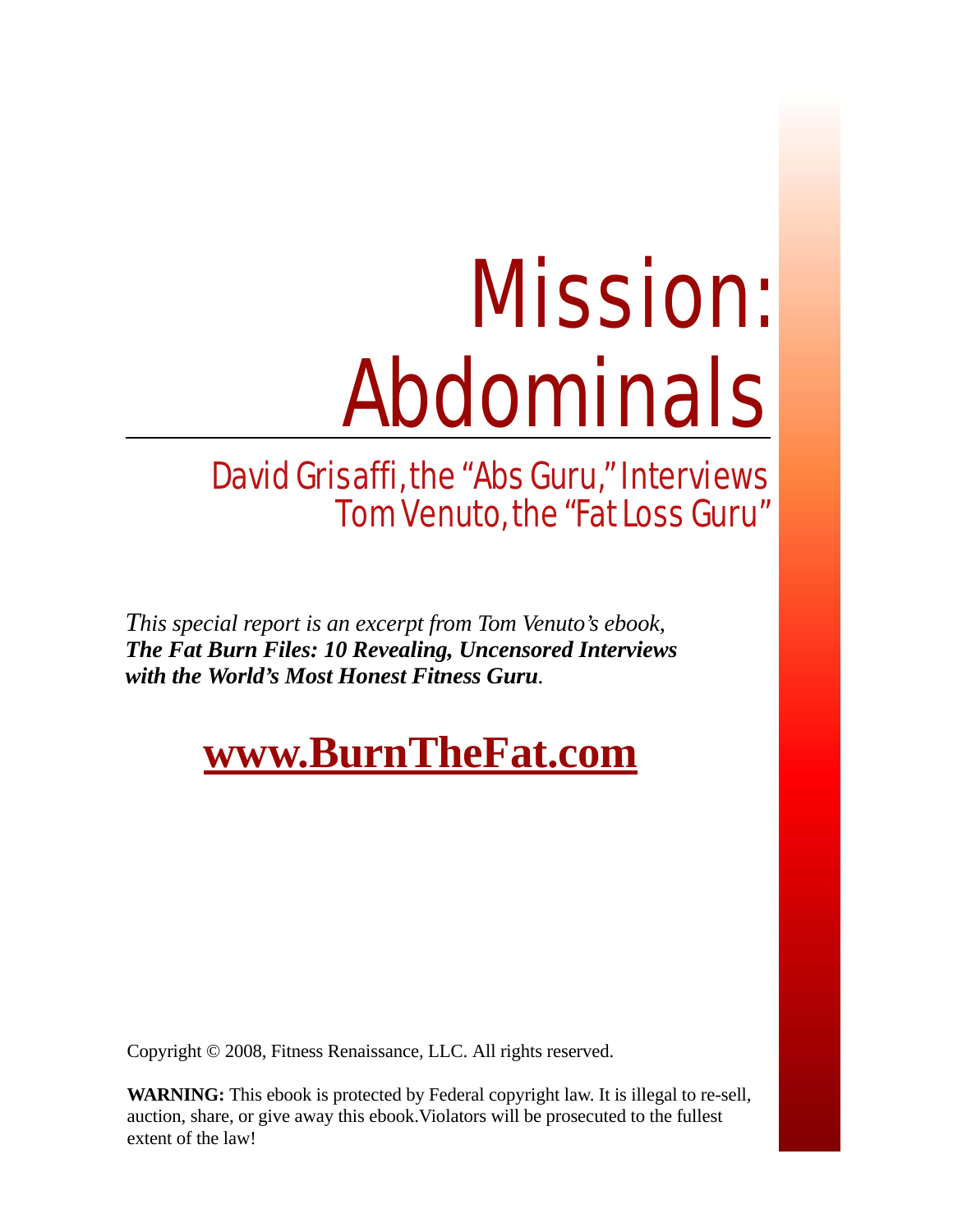## MISSION: ABDOMINALS

#### David Grisaffi Interviews Tom Venuto

- *DAVID GRISAFFI:* Tom, before we get started, I just want to say thank you for taking time out of your busy schedule for this interview.
- *TOM VENUTO:* Always a pleasure, David.
- *DAVID GRISAFFI:* Let's jump right in and talk about a very popular topic in today's fitness news—abdominal fat. Many products claim to reduce abdominal fat. A few years back there was Cortislim, and today we see new products on TV, like Relacore, that talk about reducing abdominal fat. Would you tell us your thoughts on this subject?
- *TOM VENUTO:* There are all kinds of products claiming to reduce belly fat through all kinds of physiological mechanisms including controlling insulin, reducing appetite, increasing thermogenesis, and others. The two products you mentioned claim to reduce abdominal fat by suppressing the hormone cortisol.

No matter what the mechanism involved, I can't put it any softer than to say this whole concept of "take a pill to lose your belly" is the wrong approach and a great way to burn your money, get taken advantage of, and end up frustrated, discouraged, or even harming yourself. If pills really worked in the long term, they would have stood the test of time, but instead, there's a new miracle product every year. That's how the marketing machine works—they keep hooking you with the "next big thing."

People get bombarded with so much advertising that they're conditioned—or I guess brainwashed is a better word—to think that a pill is the answer. But if you look at the history of the diet pill market, it's been one bomb, one scam, and one fraud after another.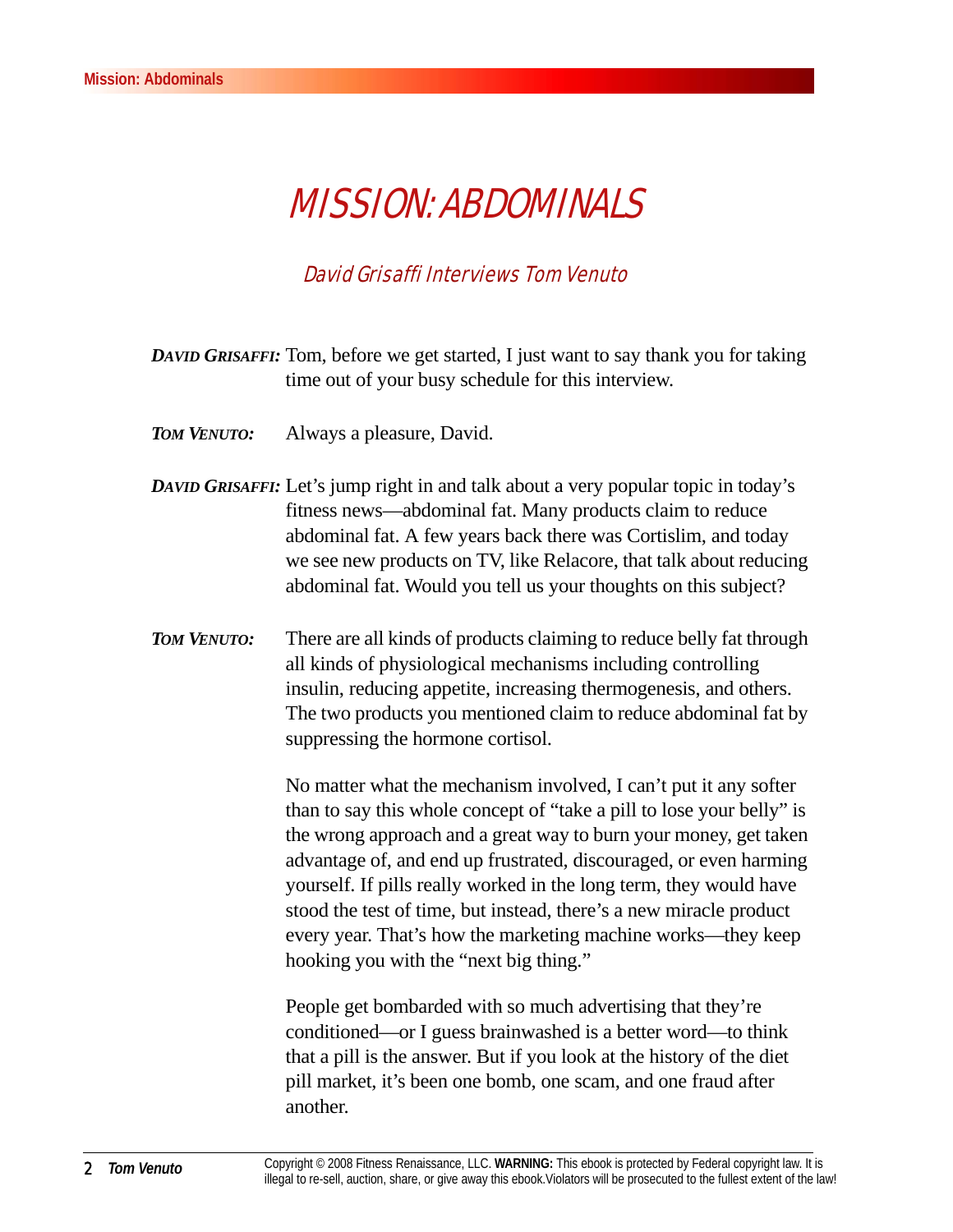The products you mentioned are perfect examples. In 2004, the Federal Trade Commission (FTC) filed lawsuits against the makers of Cortislim and Cortistress, charging them with making false and unsubstantiated claims that their products can cause weight loss.

The last news I heard, which was in late 2005, the defendants were paying \$4.5 million in damages to settle, and they were banned from making certain claims in their advertising and from misrepresenting the results of tests or scientific studies. They were also prohibited from using what the FTC called "deceptively formatted television and radio advertisements."

What I want to point out about all this is that Cortislim is still for sale and so are about a dozen or more copycat products. These companies were not banned from *selling* their products, they were only banned from making certain *claims* about their products.

You'll notice a lot of them will say something like this: "Cortisol has been scientifically linked to abdominal body fat. Stress causes cortisol release. Therefore, stress causes belly fat. Our product contains ingredients that have a calming effect and reduce stress." Some of the ads do not necessarily close this loop by saying, "Therefore, taking our product shrinks belly fat," that claim is simply implied as the next step in the chain of causation. Others are still making fraudulent claims; the FTC just hasn't caught up with them yet.

One of the things that really bothers me about the advertising in one of the current crop of products is that their ad says, "Excess tummy flab is not your fault." Oh really? Well whose fault is that belly of yours? Your husband's? Your kids'? Your neighbors'? McDonalds? Krispy Kreme? Your parents'? Yeah, maybe it's all genetics. A glandular problem? Yeah, it's a glandular problem all right—your mouth gland is malfunctioning several times a day, eating too many calories and too much junk food.

Taking 100% responsibility for your body and your health is one of the most important concepts I teach. Most people are happy to take the praise and credit whenever they succeed or produce a positive result, but they won't accept the blame when they fail or produce a negative result.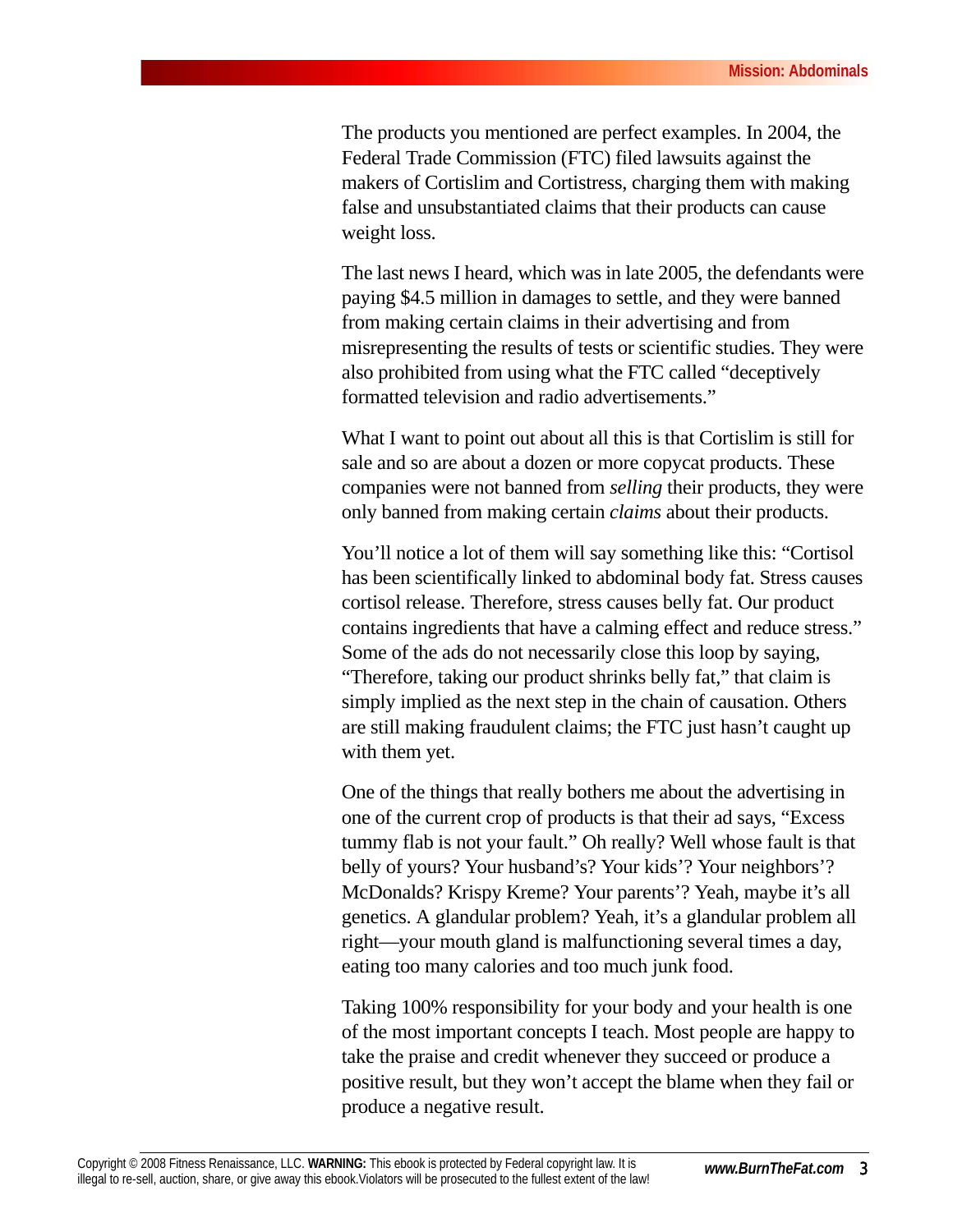If you want a great body, you have to be able to say, "The shape I'm in right now is totally my doing; it's a result of the choices I've made up to now, and that's the great part. Because I make my own choices, I have control to make different choices today and in the future, and so I have the power to change."

Not a lot of people are willing to say that. Instead they make excuses or blame it on something else like genetics or lifestyle factors that they perceive to be out of their control—such as stress—and stress is what these new products are hanging their hats on. Clever marketing hook too, because who doesn't feel at least a little stressed in this day and age we live in?

With products like these, there is usually a thread of scientific truth woven into a fabric of lies, and that's what makes it difficult for the average lay person to separate the two.

In this case, there's a scientifically proven correlation between the stress hormone cortisol and intra-abdominal body fat. But that doesn't mean taking a pill that suppresses cortisol will remove body fat that is already deposited. It takes a calorie deficit through proper diet and exercise to do that.

Pop all the pills you want and suppress cortisol all you want, but if you're eating more than you're burning, you're going to keep gaining even more body fat. There are also plenty of people with high cortisol who are losing weight because they're burning more calories than they eat.

To avoid legal or FTC issues, some companies are making it a point to emphasize the importance of nutrition and exercise in addition to taking their pill. This is a good thing, but on the other hand, it also complicates matters because, if you're working out and dieting, then there's no way to tell whether the weight loss you achieve is a result of the pill or the exercise and nutrition. Most likely, it's 99% the exercise and nutrition, if not 100%, and between 0% and 1% the supplement.

Something else I find very deceptive is that some of these companies are making their herbal and vitamin product packaging look like pharmaceuticals. The bottles mimic drug packaging, the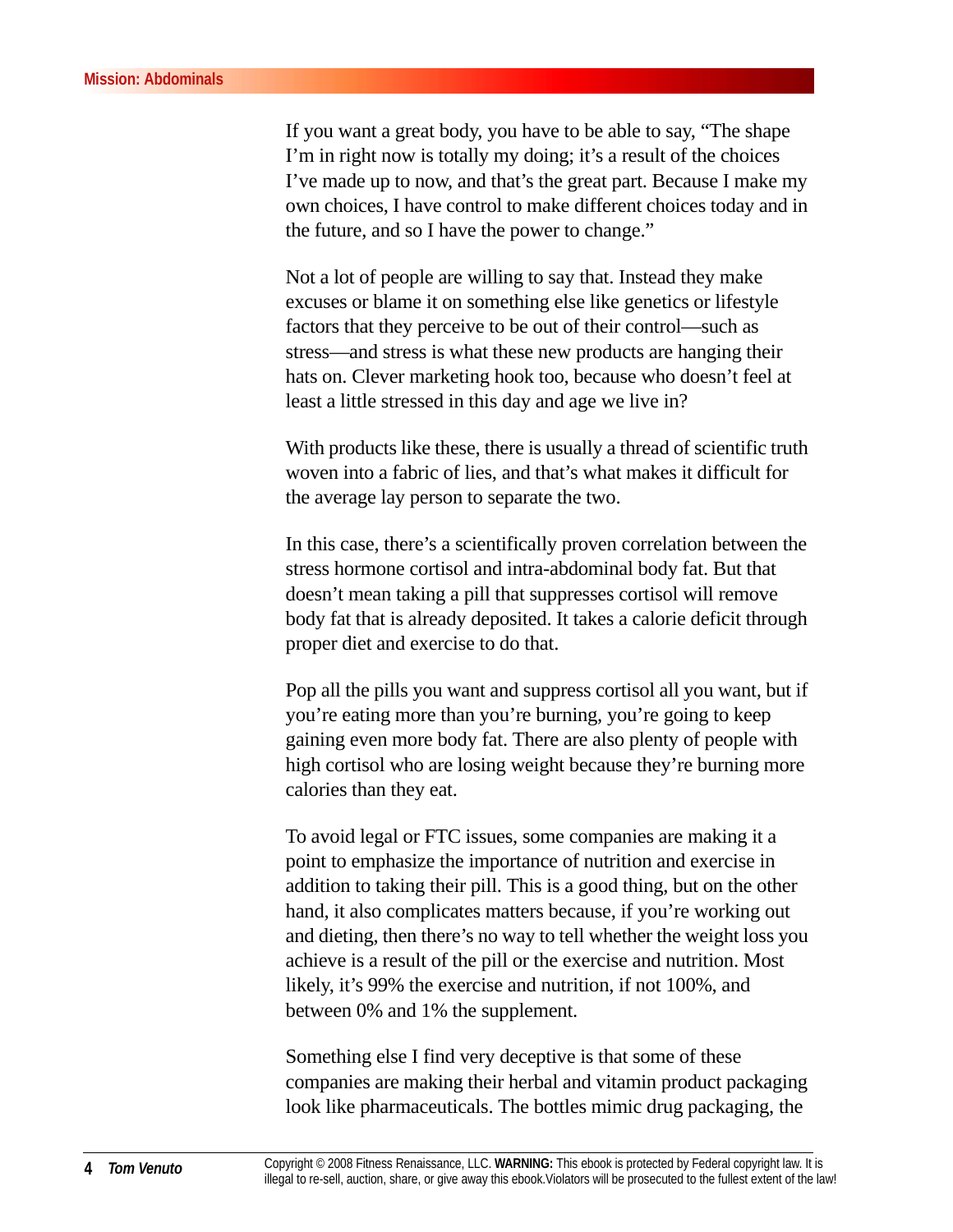label says "XYZ laboratories," and the pills aren't tablets, they're two-color capsules that look like drugs.

There's some serious advertising psychology going on here. Not only does this imply that the product is a drug or is as powerful as a drug, if only unconsciously in the consumer's mind, it also gives greater perceived value. Some of these products are \$50, \$75, even \$100 or more a bottle for a 30-day supply. That's an insane markup for a few vitamins, minerals, and herbs.

If you're under a lot of stress, you don't need a pill to suppress the cortisol produced by the stress, you need to reduce stress! That's obvious to the point of "DUH," but people always seem to want the magic pill, don't they?

I'd recommend taking up a stress reduction program that could include meditation, time in nature, yoga, deep breathing exercises, vacation time, daily and weekly timeouts to decompress and relax, and high quality sleep. You also need to balance your training stress properly with the right amount of recovery.

My advice: Never waste your money on a pill that claims to reduce fat or belly fat. Exercise and proper diet are the way to go if you want permanent results. When you combine those with a proper balance of work and rest, training and recovery, stress and relaxation, then you have everything you need for great health and amazing abdominals.

By the way, I published a free report about cortisol, stress, and body fat, including almost three dozen research references. You can read it online or download it for free. The web address is:

**[www.BurnTheFat.com/cortisol\\_stress\\_belly\\_fat\\_information.html](http://www.burnthefat.com/cortisol_stress_belly_fat_information.html)**

*DAVID GRISAFFI:* What about hoodia gordonii? The ads say, "It's the newest phenomenon and most exciting fat loss product available, as seen on *60 Minutes*," and so on. What are your thoughts?

*TOM VENUTO:* I have never seen so much hype as this hoodia thing, but I guess that's what *60 Minutes* and BBC prime time will do. Not to mention millions of spam emails. I usually don't like to generalize because there are exceptions to almost every rule, but I'm going to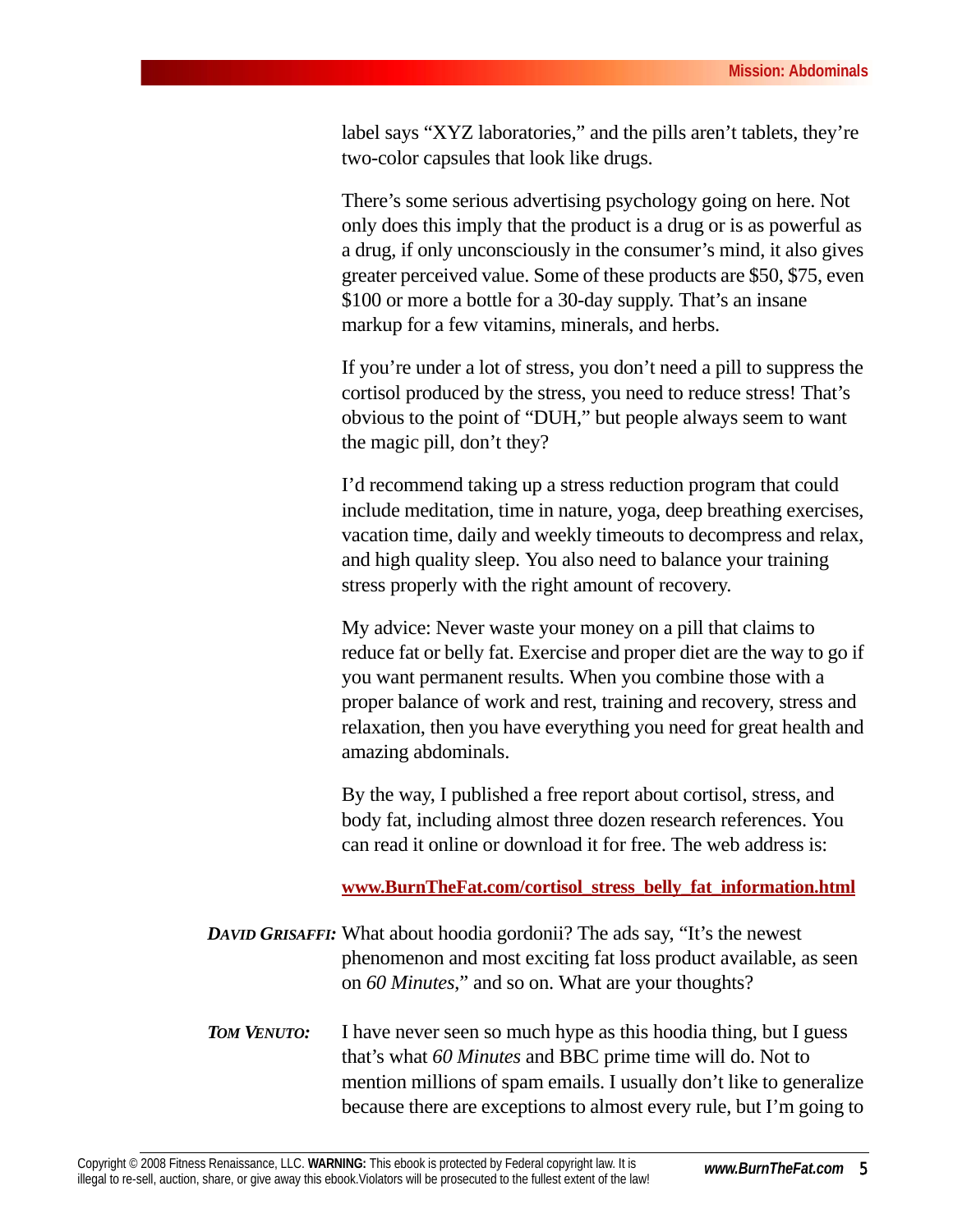do it anyway and say once again that pills are a total waste of time and money.

If hoodia does anything, it's a quick fix. At the very best, if it contains what it says it contains, and does what it claims to do, it might suppress appetite so you eat less. That might be of value to some people some of the time, but I don't believe suppressing appetite is the right strategy to begin with. Suppress your appetite so you can starve yourself and slow down your metabolism and lose muscle? Great logic there. You need to feed your muscle, not starve it, and burn the fat with exercise.

It's also totally senseless to take pills that you are completely uneducated about. Many people are taking hoodia because of the hype, but they don't even have any idea what it is or what it's supposed to do.

Hoodia is a plant from Africa that has reputedly been used by the Kalahari bushmen to suppress appetite while they went on long hunting trips. In 1997 it was licensed to a British pharmaceutical company called Phytopharm. Then Phytopharm sold the rights to Pfizer, the maker of Viagra. Pfizer's intention was to develop a synthetic version and sell it as an obesity drug. Nothing came of it, and they sold the rights back to Phytopharm—that's interesting because it makes you wonder if Pfizer saw no potential in it.

Phytopharm did one in-house study with a small group of subjects, but so far *there is not one single independent study in a peer reviewed journal that proves hoodia is effective for helping with weight loss.* All this hype is based on anecdotal evidence and a couple of reporter's personal testimonials broadcast to millions of people.

There are a lot of experts—and I'm talking about educated and respected professionals—who say that controlling appetite with various compounds (drugs or natural supplements) is a completely acceptable and effective way to help people lose weight. That may be true if you're talking about temporary weight loss and if you're okay with using drugs, and a lot of people are. Personally, I think that's short term thinking, especially when you figure that you can control appetite just by eating properly and avoiding the types of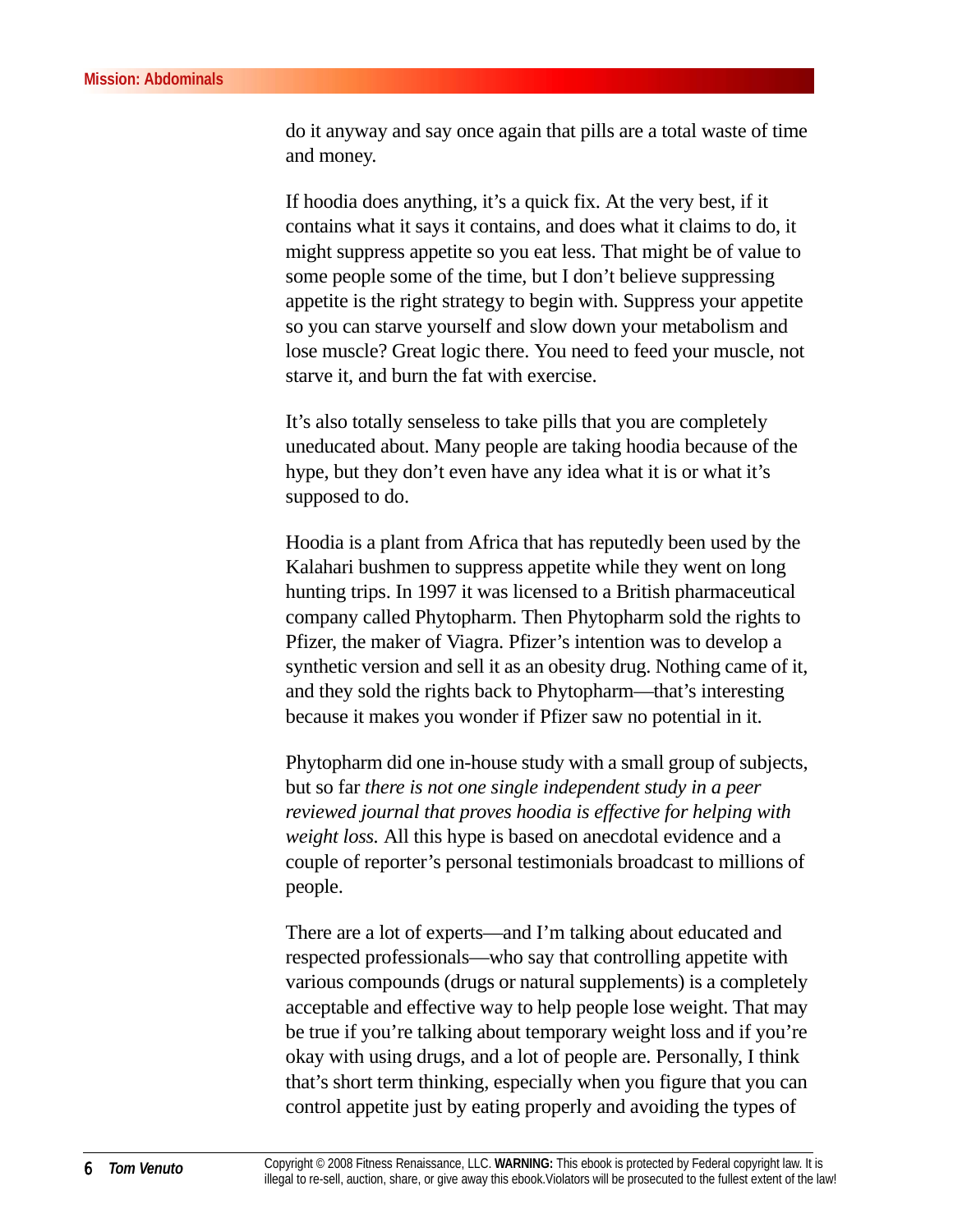junk food and refined sugars that make your blood sugar go haywire.

I believe that if you're not thinking about long term permanent fat loss, then ultimately you're wasting your time. We don't have a problem with people losing weight. The problem is the inability to keep weight off. 95% of the people who lose weight gain it back within a year. That's because 95% of the people who lose weight are losing weight the wrong way—with pills, crash diets, and other quick fixes. The right way is burning the calories with exercise and supporting your workouts with good nutrition.

One last thing worth mentioning is that this hoodia gordonii plant is apparently quite rare, and there is a limited supply and a large demand. As a result there has been at least one case of a company selling phony hoodia, and I read one statistic that estimated that two-thirds of the hoodia on the market is phony. That's just one more reason not to bother.

- *DAVID GRISAFFI:* Good information, Tom, thanks. Why don't we stay on this subject of hyped weight loss products. Another one of the new ones is the diet patch. What is your opinion of this product?
- *TOM VENUTO:* The diet patch just makes me laugh even before I analyze the ingredients it supposedly delivers, because like a pill, a patch is not addressing causes, it's just another weak attempt at treating a symptom. What about fixing the cause—inactivity and poor diet with exercise and good nutrition?

Usually when I say that, someone says back to me, "Yeah, Tom, I will diet and exercise while I'm using the patch," and over and over again I will keep saying, not only do *none* of these approaches work without diet and exercise, if you ate right and exercised right, you wouldn't need them even if they did work and you could save your money! Spend it on better food and a gym membership or home gym equipment.

But let me play devil's advocate and let's go ahead and look objectively at the facts, assuming it's possible that there might be something valid here, because patches are a legitimate method to deliver drugs transdermally, which means through the skin.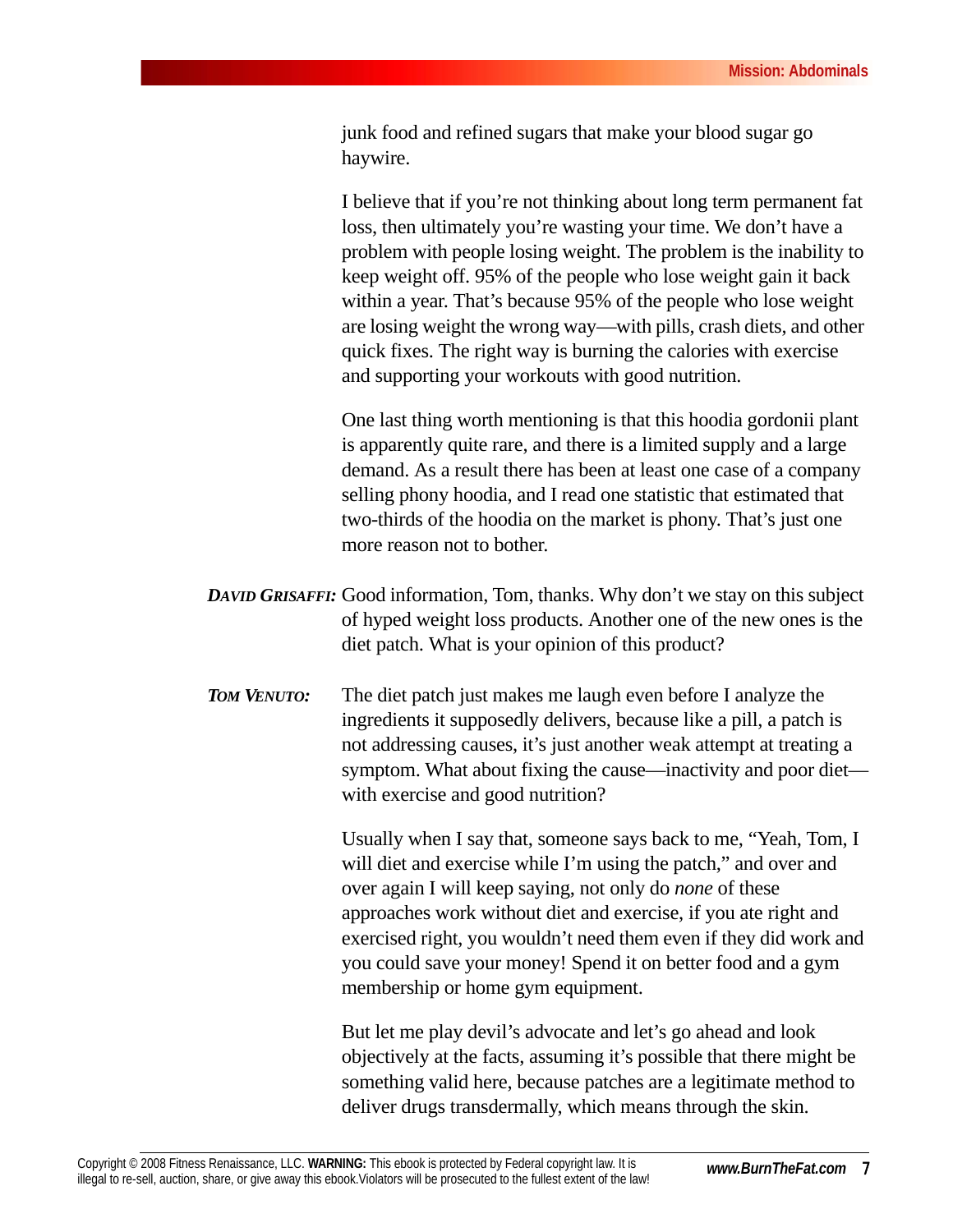Examples include scopolalmine for motion sickness, the nicotine patch for smoking cessation, and the testosterone patch for low male hormone levels and the problems that come with that, and there are quite a few other drugs approved for transdermal drug delivery.

The over-the-counter diet patches of course are not delivering weight loss drugs, but simply claim to contain all kinds of overthe-counter ingredients including guarana, lecithin, L-carnitine, sida cordifola, and others that claim to increase your metabolism or decrease your appetite.

You have two questions to consider here. First, are any of these ingredients scientifically proven to help you lose weight to begin with? Second, does the over-the-counter patch effectively deliver the ingredients through the skin the same as the prescription drug patches? I would say in almost every case the answers are no and no.

Here are some even more enlightening facts:

- $\blacksquare$ In 1988, The FDA seized a supply of Appetoff patches, which were nothing more than circular band aids that instructed users to place a drop of supposed fat-burning liquid on it. The patches were tested and found to contain no active ingredients. If you're wondering whether anyone would be dumb enough to buy such a thing, then consider that \$22 million worth of these patches were seized when the FDA busted down the doors.
- In March 2004, Peel Away the Pounds settled with the FTC, agreeing to pay back more than one million dollars to ripped off consumers after being charged that they made false and unsubstantiated claims about their weight loss patch, such as three to five pounds per week in weight loss.
- In November 2004, Illinois attorney general Lisa Madigan filed a lawsuit against a Nevada corporation, Diet Patch, Inc., for luring consumers to their website with false claims and free trial offers for their diet patch. They were charged with multiple violations of the consumer fraud and deceptive business practices act.
- In December 2004, the Canadian equivalent of the FTC ordered a diet patch company to pay full refunds for purchases of diet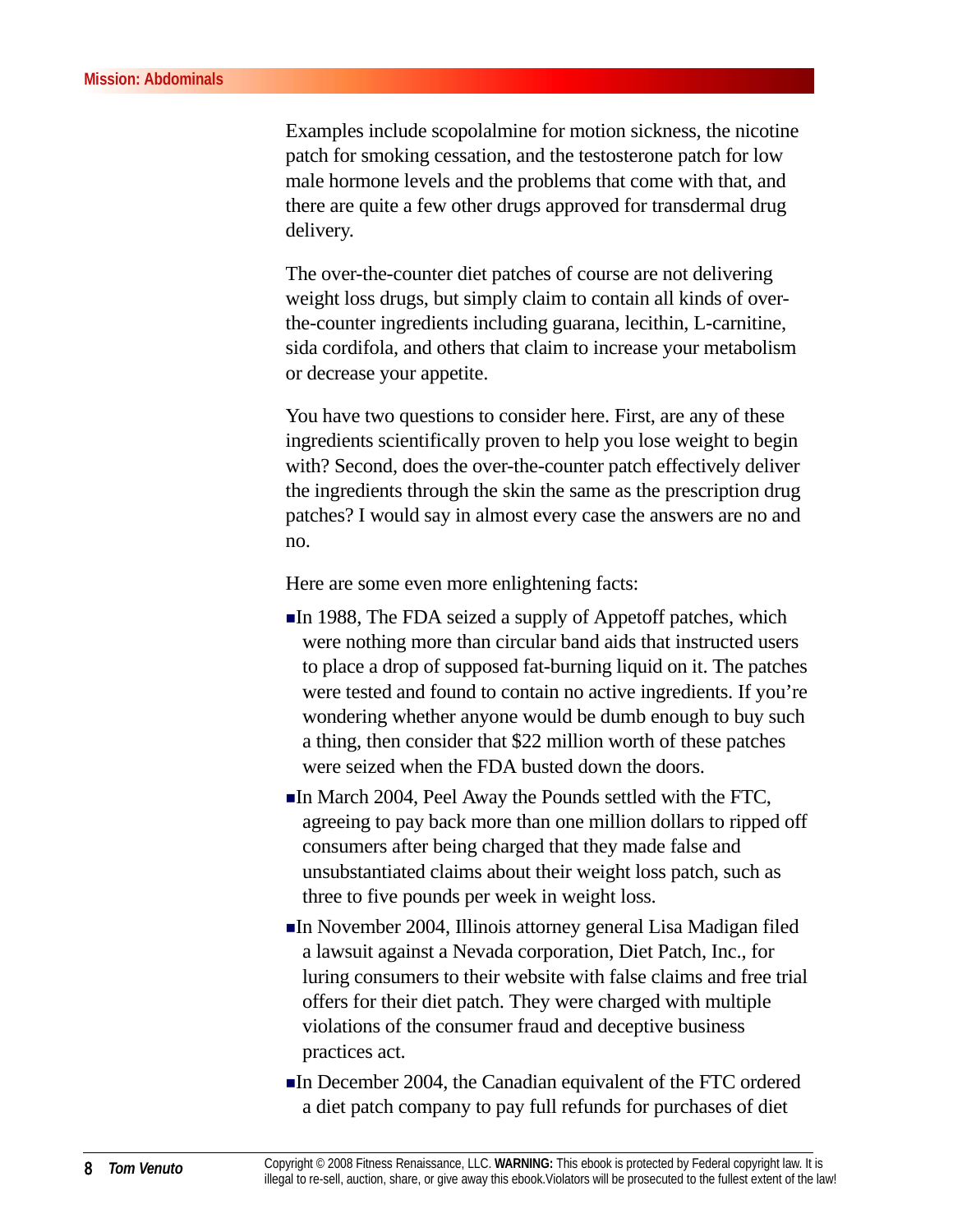patches Zyapax and Dyapax, and they were banned from making further false claims about the product.

- In March 2005, The FTC ordered the shutdown of "The Amazing Diet Patch" after massive numbers of consumer complaints flooded in about the product not working as advertised and about unauthorized billing of their credit cards after agreeing only to a free trial.
- In January 2006, A Michigan man was sentenced to two years in jail after being charged with sending millions of spam email messages to sell phony diet aids including the Avatar diet patch. (FTC vs. Phoenix Avatar.)

This is only a tiny portion of the cases, and all this information is available on public record for anyone who cares enough to do their homework before spending their money.

This is not one of those products that might work or could work or needs more research—it's a scam. One of the FTC's red flag criteria for weight loss scams is if the product claims to produce weight loss by wearing it on or rubbing it into your skin. The FTC says that diet patches have never been shown to be safe or effective and never received FDA approval.

There have also been some very shady companies involved in all kinds of deception and illegal activities ranging from unsubstantiated claims, spam email, use of shell corporations, and unauthorized credit card billing, where they keep refilling your supply every month and keep whacking your credit card forever and make you jump through hoops to get them to stop billing you.

I get boiling mad when I start looking into just how bad this is and how many millions of dollars are wasted because overweight people say, "Well, I'm just going to try it anyway," because they're desperate. Unless you like making scammers and spammers rich, stay away from diet patches.

- *DAVID GRISAFFI:* Interesting. So what, if any, rules or regulations should be attached to dietary supplements to help stop these scams?
- *TOM VENUTO:* This is a tough question because we have so many scams. It would be good to get some kind of control over this for the sake of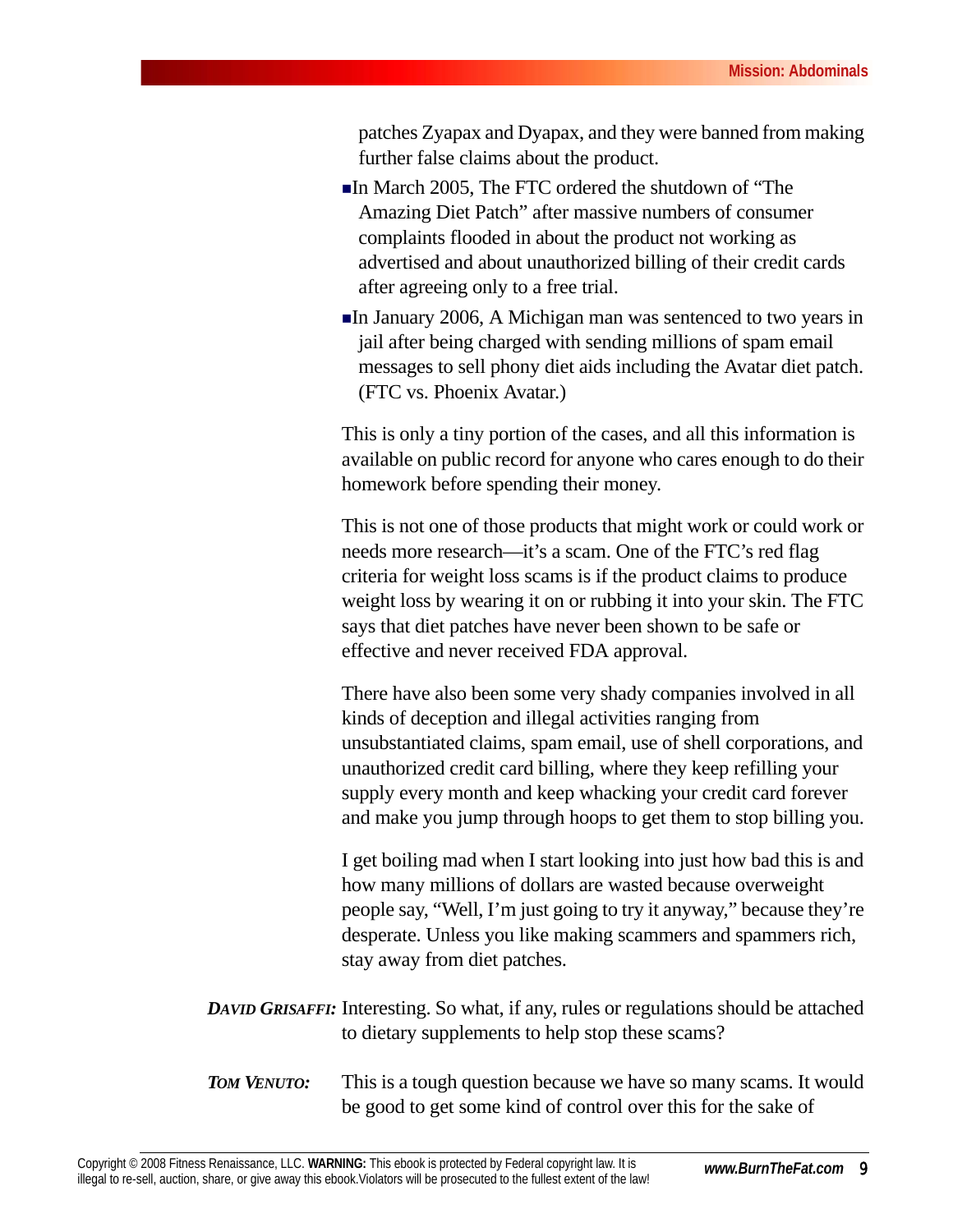consumer protection, but on the other hand I'm a very strong believer in an individual's freedom to choose and in a business's freedom to sell what they want to sell as long as it's done legally and ethically.

Even if I don't believe in a particular product, as long as there is no serious danger and companies are not breaking the law, then I don't think the government or any regulation agencies should step in and take away our freedom to choose. I don't think it was necessary to pull ephedrine off the market, for example.

I think we simply need more fitness professionals to stop selling this crap for the sake of the quick buck and start being role models and providing nutrition and exercise education and the proper warnings.

*DAVID GRISAFFI:* Let's move on and start talking about abdominal training. I've written an abdominal training book called *Firm and Flatten Your Abs,* which of course, I know you are very familiar with because you wrote the foreword for me—thank you again, by the way. The book explains my philosophy of functional training for your abdominals and your entire core. I come from a sports training and functional training background, and I'd be interested in hearing which abdominal exercises you would recommend since you come from a bodybuilding background. Also, from a bodybuilder's perspective, I'm wondering what you see as the difference between training for function and training for form.

*TOM VENUTO:* This is a really important question because much of what we do in bodybuilding for cosmetic goals and building muscle mass is different from what athletes do in their training for performance and function goals. But no matter what you're training for, you have to train smart so you stay injury free, and I think functional training has a lot to do with avoiding injury.

> When we say "function" or "functional," we are talking about how you perform on the playing field and in day-to-day activities without dysfunction. When we say "form," we're talking about how you look.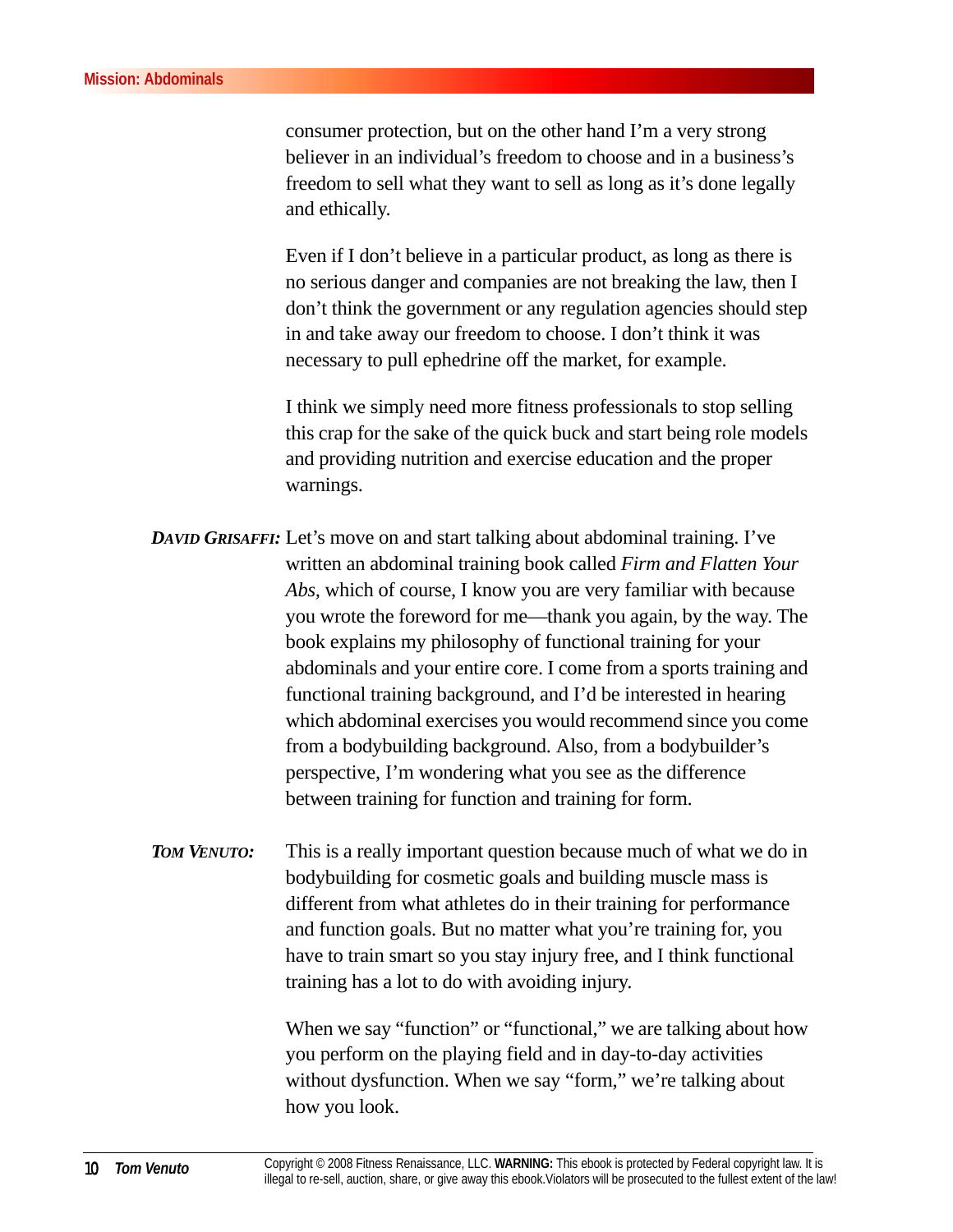Bodybuilding is a unique sport with unique training needs and requirements. In bodybuilding, we are not judged on performance, we are actually judged on form or looks. It doesn't matter how much I lift, how fast I run, how hard I hit, or how high I can vertical jump. As a bodybuilder, my purpose is to look better on stage.

If that's true, then I could say that anything I do that helps me look better and keeps me free of injury so I can train for looking better is functional. All training that leads to injury is faulty, nonfunctional training, and bodybuilders are often guilty of mistakes in program design and exercise performance that get them injured. To add insult to that injury, it's self-inflicted because there's no physical contact with another player as there is in other sports.

A common bodybuilder mistake is training for your ego and being only interested in how much you can lift regardless of your exercise form or the effect on your physique. Another mistake is using machines exclusively. There are functional training experts that say you should never use machines, and I would say if we're talking about bodybuilding, they are mistaken. Whether machines are appropriate depends on the context. It may be wrong to put their athletes on machines in favor of free weights, but machines are an extremely valuable tool for bodybuilders and those with bodybuilding goals.

There are machines that can work a muscle group from an angle that free weights cannot duplicate due to gravity and resistance curves. Bodybuilders should train lots of different angles and lots of different exercises to fill in "holes" in muscular development or to target certain small areas to improve symmetry and proportion. The body *can* be reshaped with bodybuilding training and careful selection of exercises. For example, the lateral deltoid or the rear deltoid is incredibly important to enhance the illusion of the V-taper and a small waist, but when does a football player need to worry about his lateral or rear delt development?

The trouble is not the use of machines but the use of machines in an inappropriate context or the overuse or exclusive use of machines. If you're a bodybuilder and your program is back squats, barbell dynamic lunges, and hack machine squats, your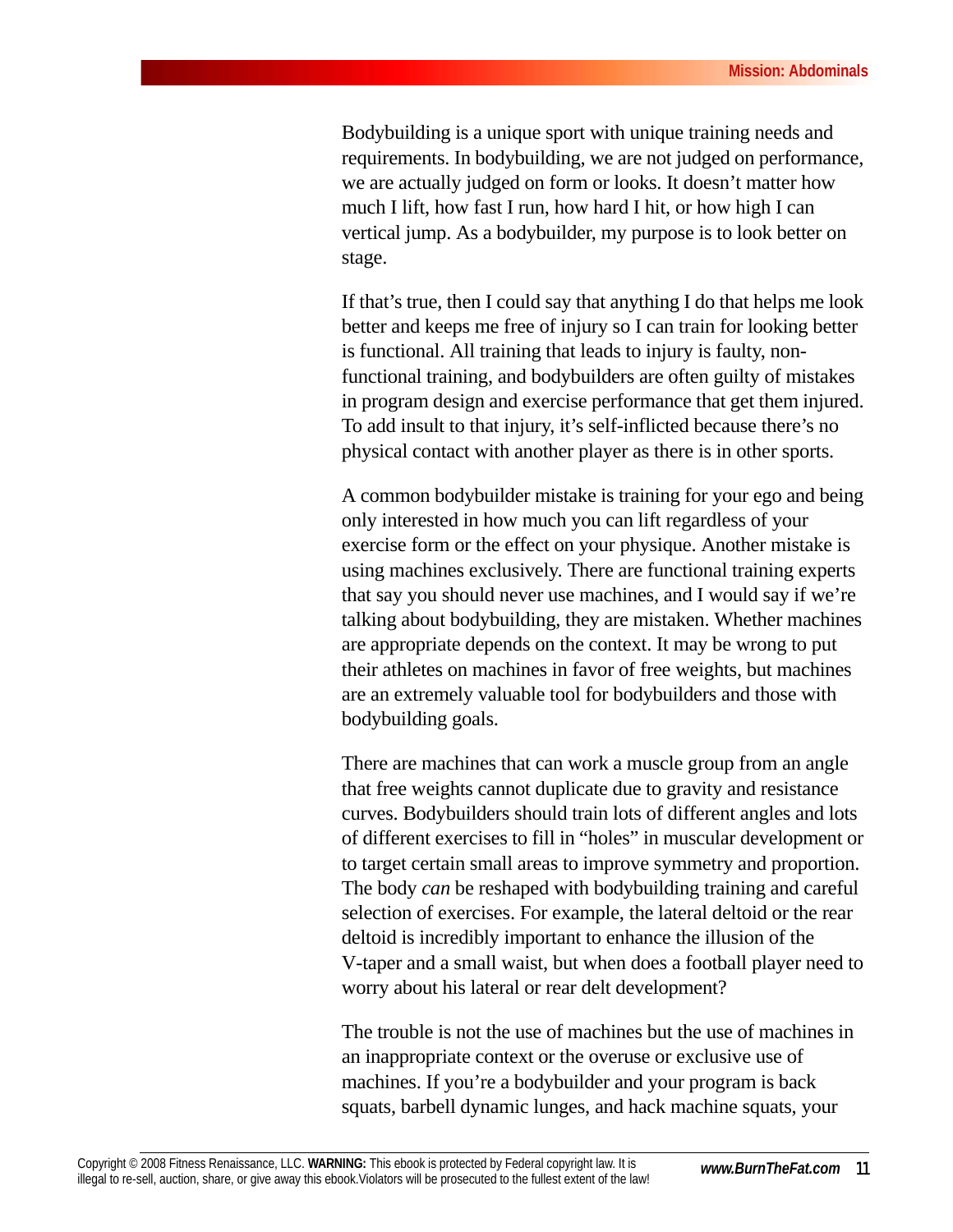routine isn't faulty or non-functional just because you included one machine. That's a well designed bodybuilding routine, and hack squats are an important exercise for bodybuilders.

A routine is also not faulty just because you train in split routines and focus on individual body parts. There's a reason bodybuilders think in terms of body parts and split routines, and that's because the repeated effort, volume, and variety methods are an important part of hypertrophy training. Multiple sets and multiple exercises on a single body part take time, and there is only so much time you can spend per workout before it becomes unproductive.

An important part of your split routine and body part training is that you balance the workload and strength development between the muscle groups. For example, bodybuilders often blast their quads, then do hamstrings last when they have no energy left, and they end up with three or four half-assed sets of lying leg curls. They should be balancing their hams with their quads not just for proper physique development but to prevent muscle imbalances that can lead to injury or joint instability.

It's the same thing with abdominal training. You see a lot of overuse of the crunch exercise and crunch variations. If you do absolutely nothing but floor crunches without working your lower back and using variety in your exercise choices, you may be setting yourself up for problems. So you balance your spinal flexion movements with spinal extension movements like hyperextensions and spinal stabilizer exercises.

Many people believe weak abs are a major cause of lower back pain, and lack of abdominal and core strength are factors, but a lot of people with lower back problems simply have weak backs and spinal stabilizers due to sheer neglect. Look at the average training program of anyone training for bodybuilding and general fitness, and I can almost guarantee there are far more reps of ab crunches and flexion being done than lower back and extension work.

Having said all this, I like to mix the traditional bodybuilding ab exercises with the core exercises that are so popular today, not relying on one or the other. I've heard so many times trainers saying, "Crunches are totally worthless," but there is a place for all kinds of ab exercises. The key is balance and variety.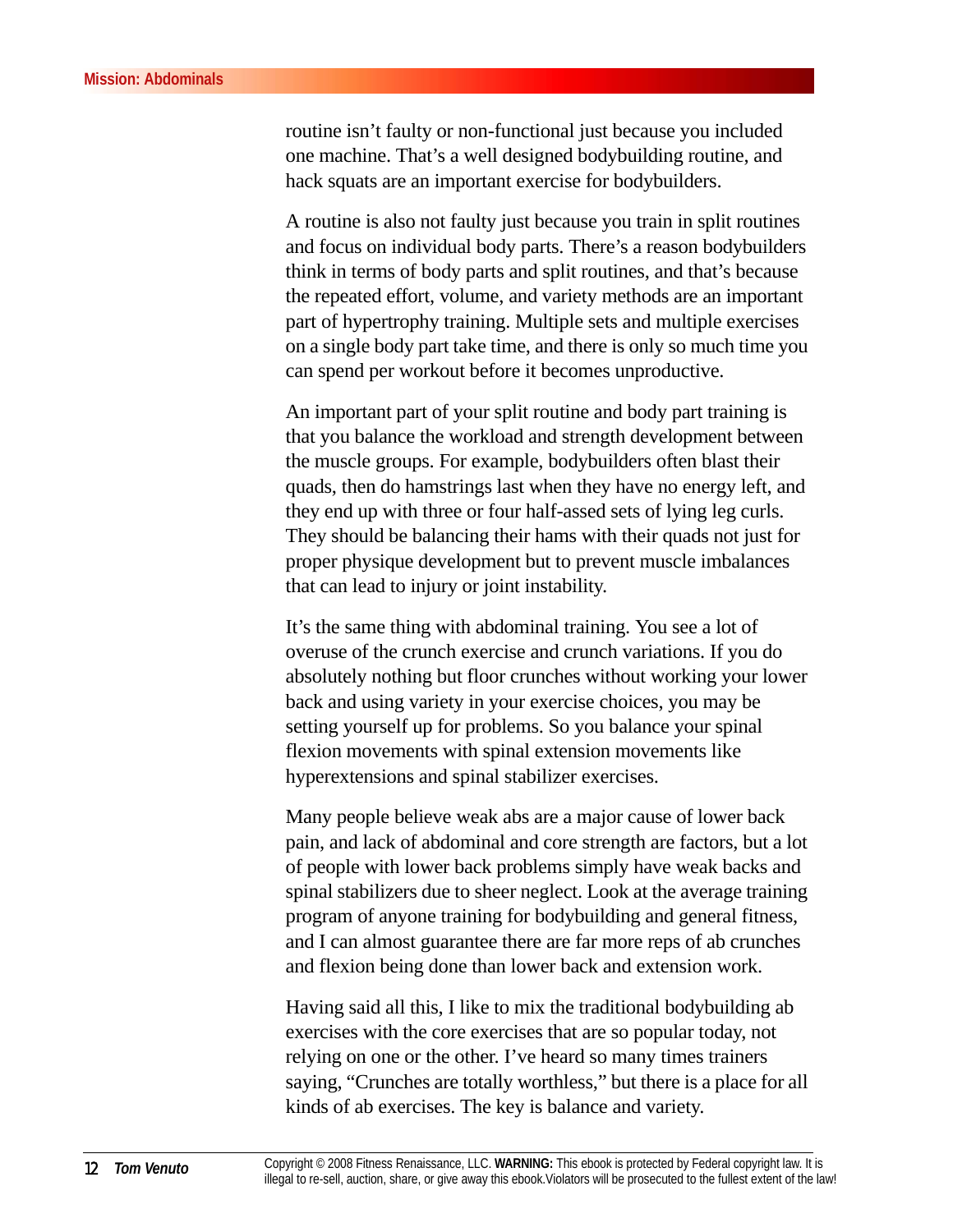Here are some of my favorite abdominal exercises:

- Crunches (various types)
- Weighted crunches (various types)
- Kneeling cable rope crunch (straight on or with an elbow-toknee twist)
- Twisting crunch (elbow to opposite knee)
- ■Side crunch
- Reverse crunch
- Reverse crunch on incline slant board
- $\blacksquare$ Hip lift (toes to sky)
- ■Hanging knee-ups from ab slings
- ■Hanging leg raises from ab slings

In recent years I've added a lot more core work, stability ball work, and rotational work such as:

- Stability ball crunches
- Stability ball reverse crunches
- Stability ball side crunches
- Stability ball jackknives
- ■Side planks
- **Planks**
- Upper body Russian twists on the Swiss ball, holding plate or medicine ball
- Lower body Russian twists, bent knee or straight legged (aka windshield wipers)
- Cable woodchoppers

I didn't throw out the staple exercises I depended on for all those years, I just balanced my routine. I have to admit, I was stubborn at first about adding the new stuff.

I remember the first time I ever saw the plank exercise years ago. I was working out with a female friend of mine. She showed me the plank and I laughed at her and said, "What the heck is that—that doesn't do anything for your abs!" It was my typical crunches for six-pack abs bodybuilder mentality at the time. I was the same way about the Swiss ball at first—I wouldn't have been seen on one of those things if you paid me. Now I know what these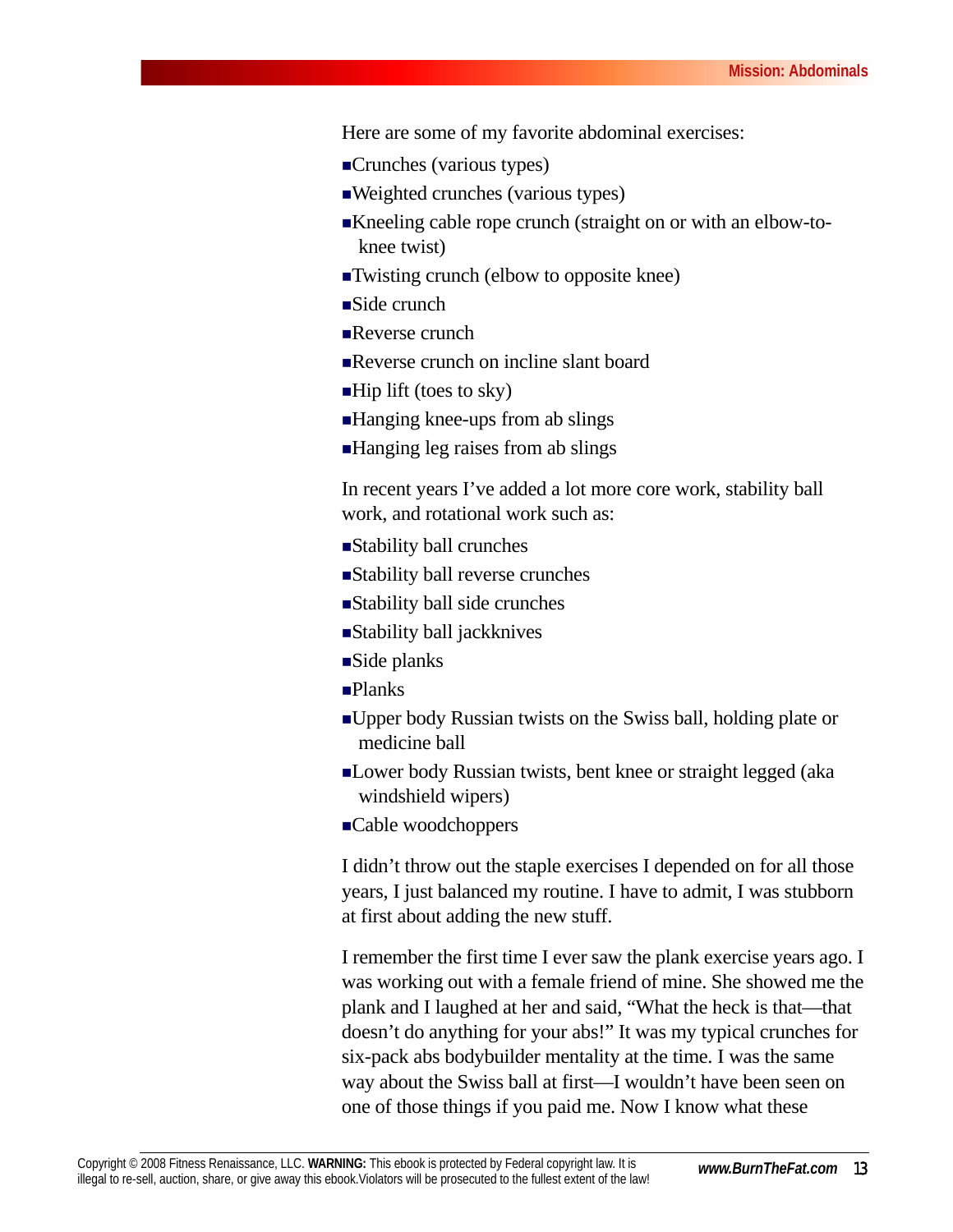exercises can do, and it's more than just about six-pack abs—it's also about keeping a strong and stable spine and core so I can do my bodybuilding exercises like squats and rows safely.

Changing your exercises and using a lot of variety helps your development and also prevents you from getting bored, because as you said in your book, there are hundreds of exercises and variations you can do for your abs. But most people just keep doing the same old thing—crunch, sit-up, and leg raise, and that's it.

- *DAVID GRISAFFI:* While we're on the subject of bodybuilding training, I'd also like to know how much cardio and weight training you would recommend for burning fat and for getting chiseled and defined abs like you have.
- *TOM VENUTO:* Getting chiseled and defined abs is mostly nutrition. If your diet isn't in place, then you can't support your training or maintain a healthy metabolism. If your diet is a mess, put the most focus on fixing that first. The second factor is the exercise. You need specific abdominal exercises to develop the six-pack look, but most people also need a good amount of cardio to burn the fat off so you can see the six-pack. You could have awesome abs that are completely covered up with a layer of flab.

I look at cardio as fat burning exercise and weight training as muscle building or maintaining exercise. Lately, there's been a lot of talk about weight training being great for fat burning, and it is. You could use weight training exclusively to burn fat, but the more you turn your weight training into circuit training for fat burning, the less strength and muscle growth you'll get and the further you're getting away from bodybuilding.

There's a happy medium for people with weight loss and general fitness goals, where weight training can kill two birds with one stone. You can get fat loss and some muscle development, but for bodybuilding purposes, I separate cardio for fat burning from weight training for muscle building.

My weight training program is a four-day split routine on a two days on, one day off rotation. That means that each major muscle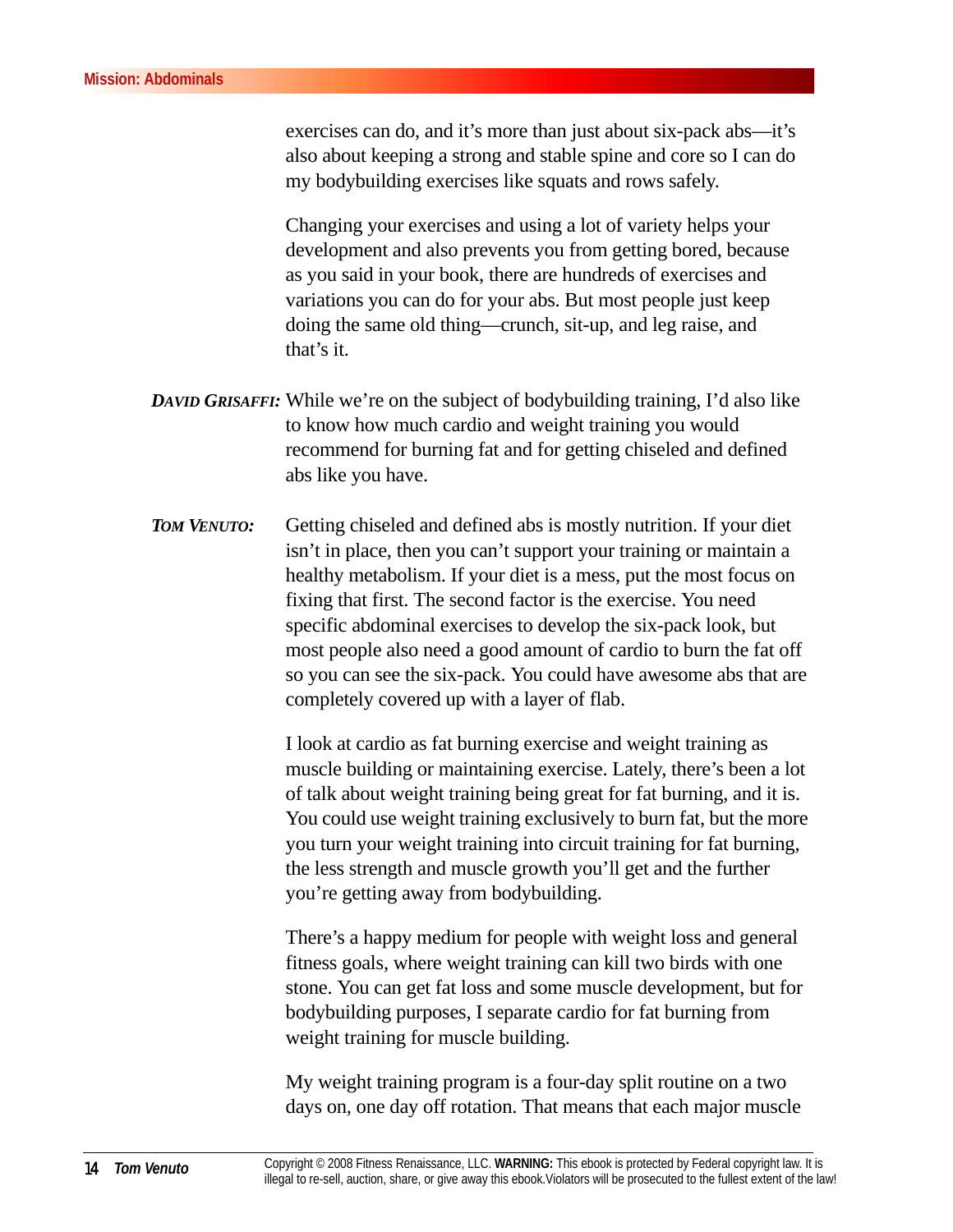group is trained once every six days. My abs and my calves are the only body parts I train twice a week. I think some people could benefit from training abs every other day, but not daily.

I would recommend this type of split routine to any serious bodybuilder, or anyone with muscle growth goals, although it's not the way athletes would train, and it's only one of many ways that average people with health, fitness, and fat loss goals could train. Each person has to adjust his training frequency to his own body and personal goals.

As for cardio, that varies a lot. I don't recommend a single prescription for cardio—it's variable, and I do as little as I can get away with but as much as is necessary. Cardio is a fat burning tool for me and I use it to burn calories. I prefer to burn more calories as a fat burning strategy on a fat loss program rather than to cut calories. I focus on the calorie deficit, of course, but I also focus on the total calories burned as the primary factor. A 500-calorie deficit at an intake of 3000 calories is in no way the same 500 calorie deficit at 1500 calories a day. At 1500 calories a day, you're getting half the vitamins, half the minerals, half the phytonutrients, half the macronutrients, and half the thermogenic effect of a 500-calorie deficit at 3000 calories per day, without the benefits that come from the exercise.

People have different body types and vary how much cardio they need, so I could tell you what I do, but it may not be the same for you. We all know some mesomorph, which is the genetically gifted body type, who does zero cardio and has shredded abs all year round. Most people need cardio to get lean and see defined abdominals—at least three days a week, and you increase from that point based on results.

For me and a lot of other people, three days is only maintenance. If I stop doing cardio, I gain enough fat so the abs are gone no matter what I eat. That's just the way my genetics and body type are. That's why I do my cardio all year round, but I cycle the amount, type, frequency, duration, and intensity, so when I increase the volume during a cutting phase, my body responds to it.

I usually do cardio daily for 30–45 minutes before contests or whenever I want to get really lean. If I have to, I'll even do two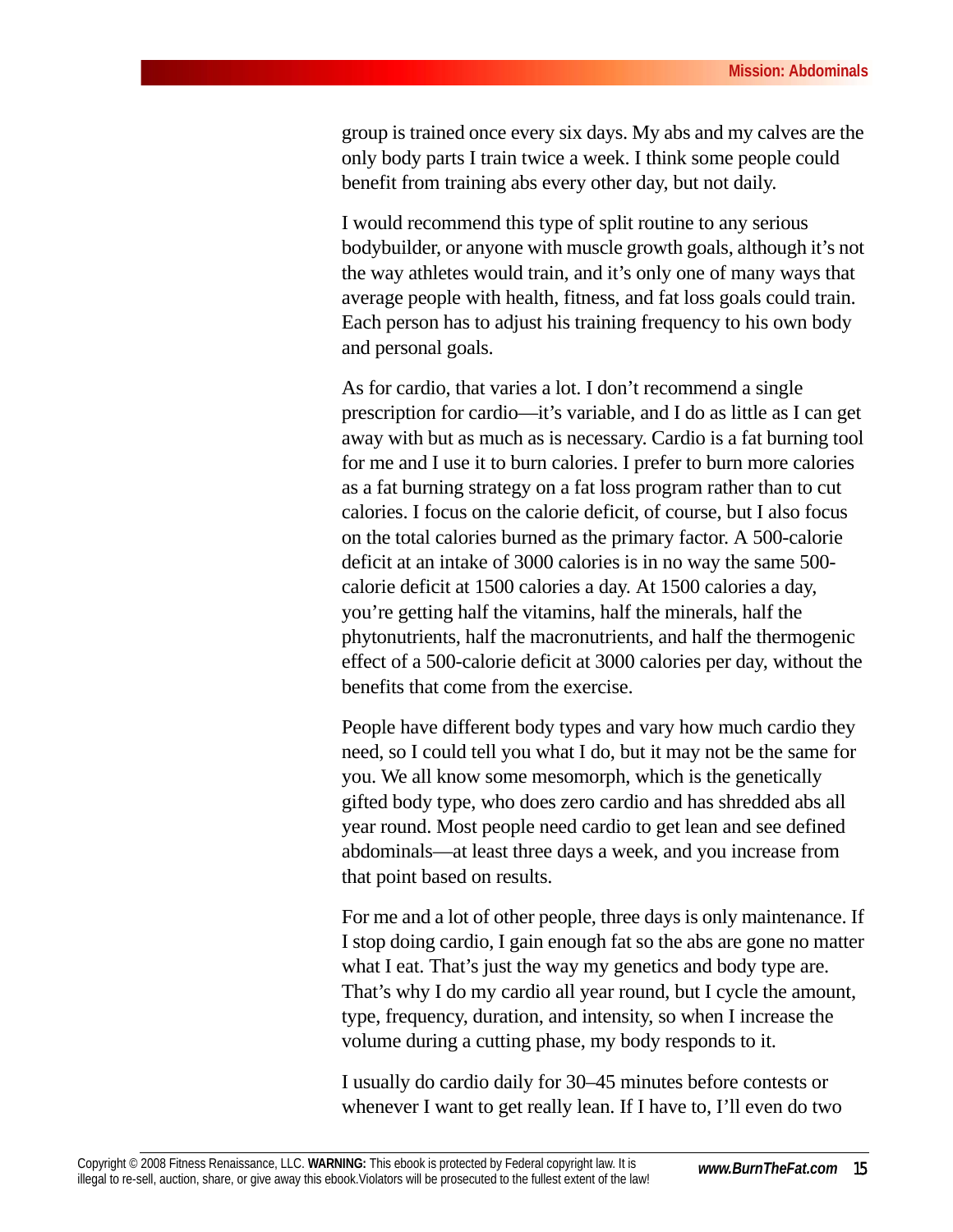30-minute sessions a day to knock off the last bit of fat. Then I back off to one session in the final couple of weeks and cut the cardio completely the last three to seven days before the show to let myself fill out a bit. Then it's back to three days a week for maintenance.

I know the hot thing now is interval training. Interval training is great and I like interval training, but I've used primarily steady state cardio through almost all of the 28 competitions I've done, so you can't say steady state cardio doesn't work, even though I hear trainers actually say that sometimes. What they should be saying is higher intensity cardio burns more calories in less time.

For some people, walking is a great form of cardio, especially beginners, those out of shape, or the elderly, but based on what you read in some of the magazines these days, you'd think that if you're not doing sprints or high intensity intervals, you're doing it all wrong, and that's just not true; that's simply a reflection of what is trendy now. I know drug-free bodybuilders who walk on the treadmill for an hour a day and, when combined with their diet and weight training, they're the most ripped and muscular athletes on the face of the earth. I also know very obese men and women who were 300 or 400 pounds to start, and they lost all the weight with walking, weight training, and good nutrition.

Choosing your cardio comes down to personal goals, personal preference, how important time efficiency is to you and—most important of all—what kind of results you're getting. There are many opinions about cardio, and many opinionated people. Well, there is no best cardio workout. All exercise is good exercise if it's burning calories, getting you results, and it's not injuring you. Stop over analyzing. Just get out there and burn calories, and if you're getting results, keep doing it! The more you burn, the more fat you lose, and the better your abs will look!

*DAVID GRISAFFI:* Right. Cardio is important for your health too, and walking has great health benefits. But let me ask you this: Training for bodybuilding is a completely different concept than training for health. At what point does training become excessive and unhealthy?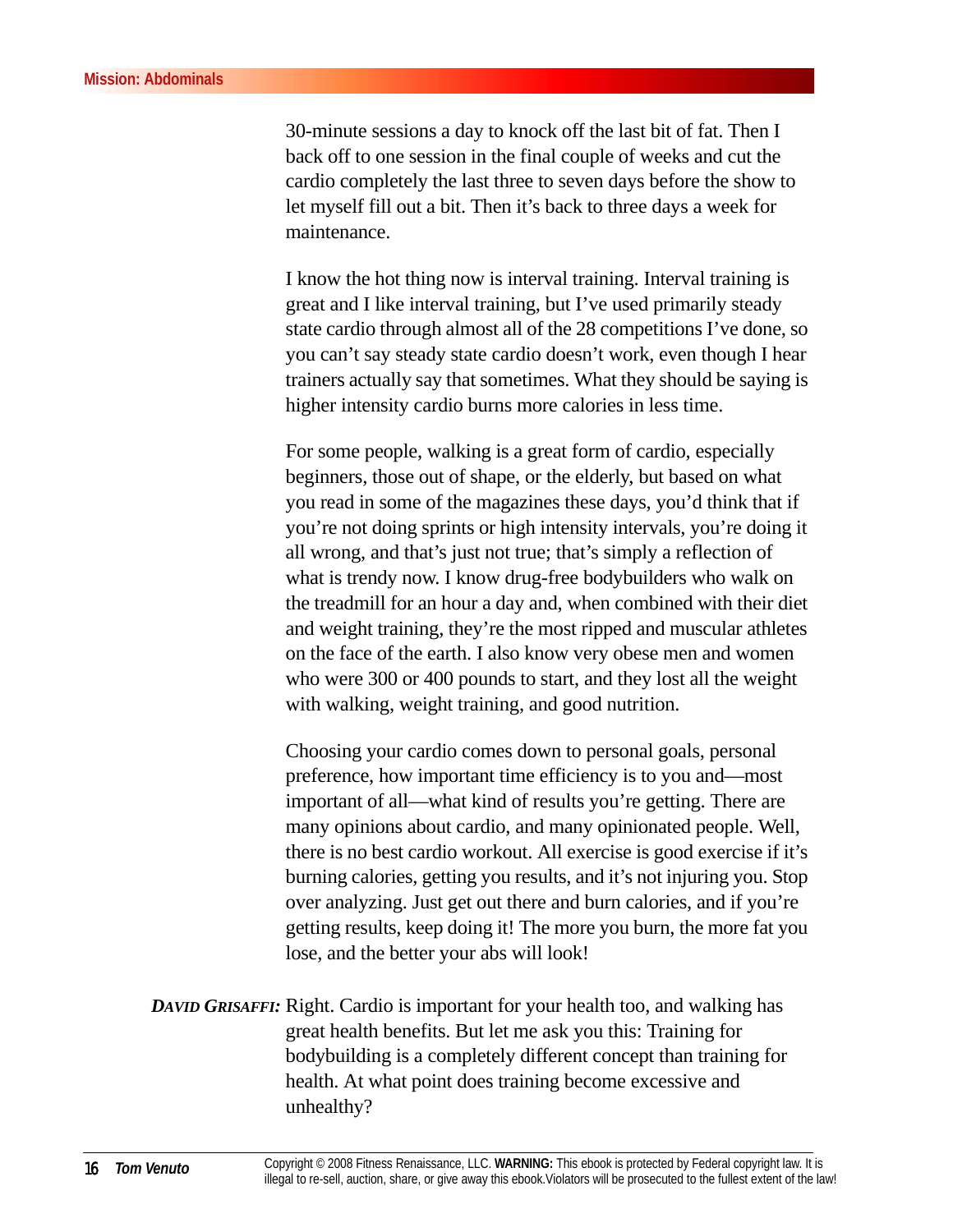*TOM VENUTO:* I hope you don't mind me rephrasing your question because I understand exactly what you're asking, but the way you phrased it could be interpreted as meaning that bodybuilding is inherently unhealthy. That's not true if it's done intelligently and without drugs.

> Unfortunately, bodybuilding is infested with anabolic drug use and that's one of the things that could potentially make bodybuilding unhealthy. I truly believe that natural bodybuilding is one of the healthiest lifestyles anyone could ever adopt. As long as bodybuilding is done drug free and is kept in balance with other things in life, then there's nothing unhealthy about it. At the competitive level, it requires extreme dedication and discipline, but that's true for any sport.

> Wrestlers probably put their body through more stress than bodybuilders do, and look at the literal pounding that boxers and football players take. Is that unhealthy? Well, I guess that depends on how you look at it. I think it's just part of what competitive sports are about. Just keep everything in balance, don't push to the point of injury, and avoid the win at all costs mentality.

- *DAVID GRISAFFI:* You were talking earlier about the importance of functional training for injury prevention. You've confided in me in the past about your bouts with lower back pain, and I know you've had some considerable success in overcoming a pretty serious disc injury. What steps should someone take when they are faced with lower back pain and they still want to train and lose body fat?
- *TOM VENUTO:* First I'm going to give you a shameless plug and tell everyone they should buy your book, because I learned a lot from your book and from all our conversations these past few years. I think I covered a lot of this already when I talked about making a bodybuilding routine more functional and taking steps to improve your program design to help keep you injury free.

Why don't I just sum it up with a punch list? This is also assuming you are working with a doctor or therapist. If you've had a lower back injury, don't do anything without checking with your doctor first.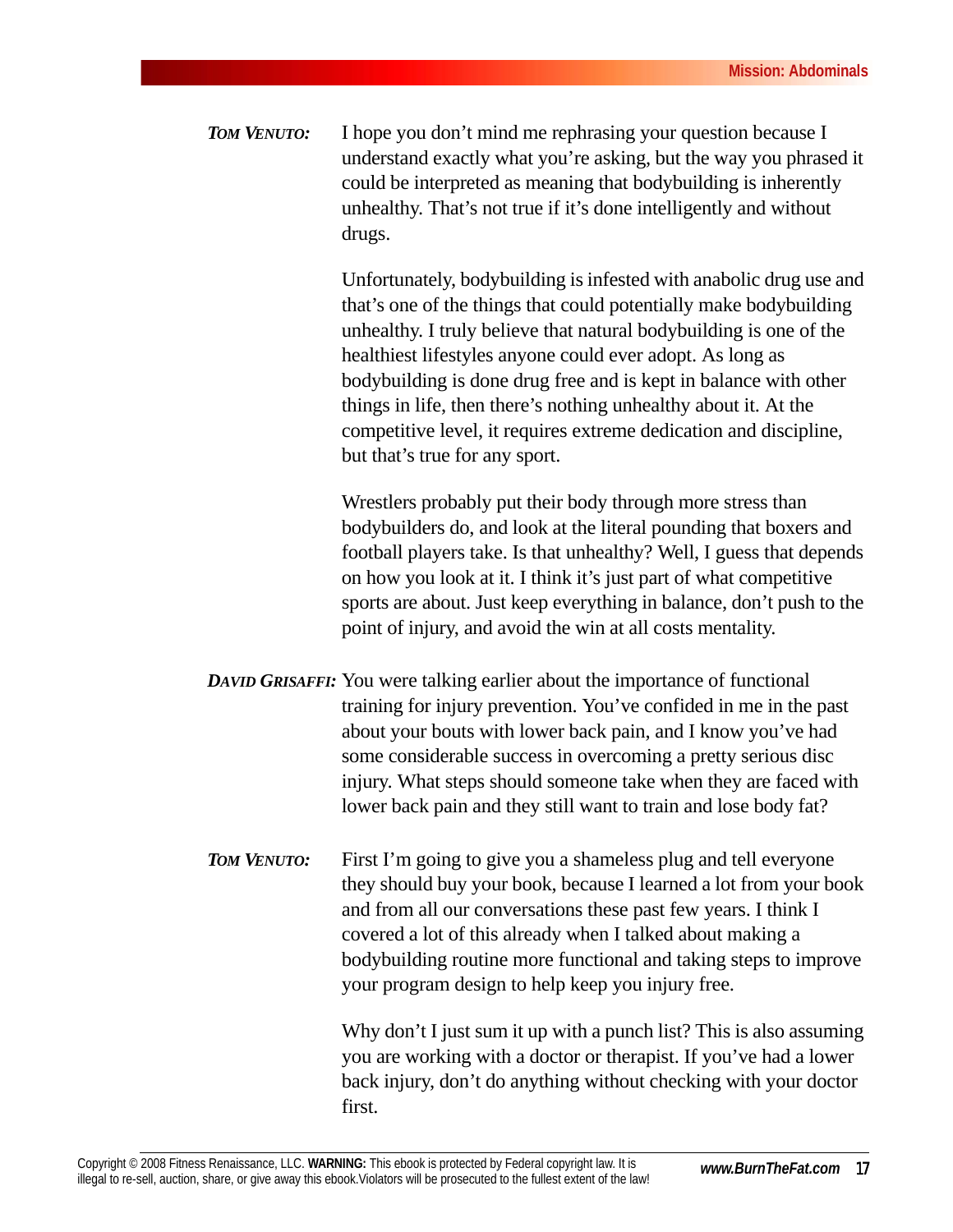- 1. Don't just do traditional ab exercises like crunches and reverse crunches. Be sure to do some work including Swiss ball exercises, rotational exercises such as the cable woodchopper or Russian twists, as well as core stabilization exercises like the plank and side plank.
- 2. Be cautious of exercises like sit-ups and Roman chair sit-ups if you have back pain. You may know people who do hundreds of sit-ups and their abs look great and they never had a problem with back pain in their life, but if you have existing back pain, you'd better be careful with exercises that predominantly use the hip flexors.
- 3. Use progression in your training. Exercises go up in levels of difficulty from so easy they're mainly rehabilitative, to so hard that only a seasoned athlete could get through a single set. If you try advanced exercises without building up slowly, you're likely to injure your back even further. For example, don't try hanging straight leg raises if you can't even do them bent kneed with good form. If you can't lunge properly with your body weight, don't do them with dumbbells or a barbell.
- 4. Add some exercises for the spinal stabilizers. In your book, David, you recommend the horse stance exercises, and prone alternating arm and leg raises, which are great. I know other trainers and therapists who really like the prone (lying on your stomach) superman and the cobra exercise as well. All these movements have the same purpose, which is to strengthen the spinal stabilizers.
- 5. Work on as much spinal extension as spinal flexion. The flexion is the crunches, and if you do hundreds of crunches a day and you neglect extensions and the lower back, you're asking for trouble. I like the lower back extensions, also called hyperextensions, and I love the reverse hyperextension, which you can do on a special bench or with a Swiss ball.
- 6. Avoid high-risk exercises like bent over rows and squats. If you're able to do them, then do them with impeccable form and avoid super heavy weights. There's no need to go heavy when you can make a moderate or light weight feel heavier with stricter form and variations in technique like slowing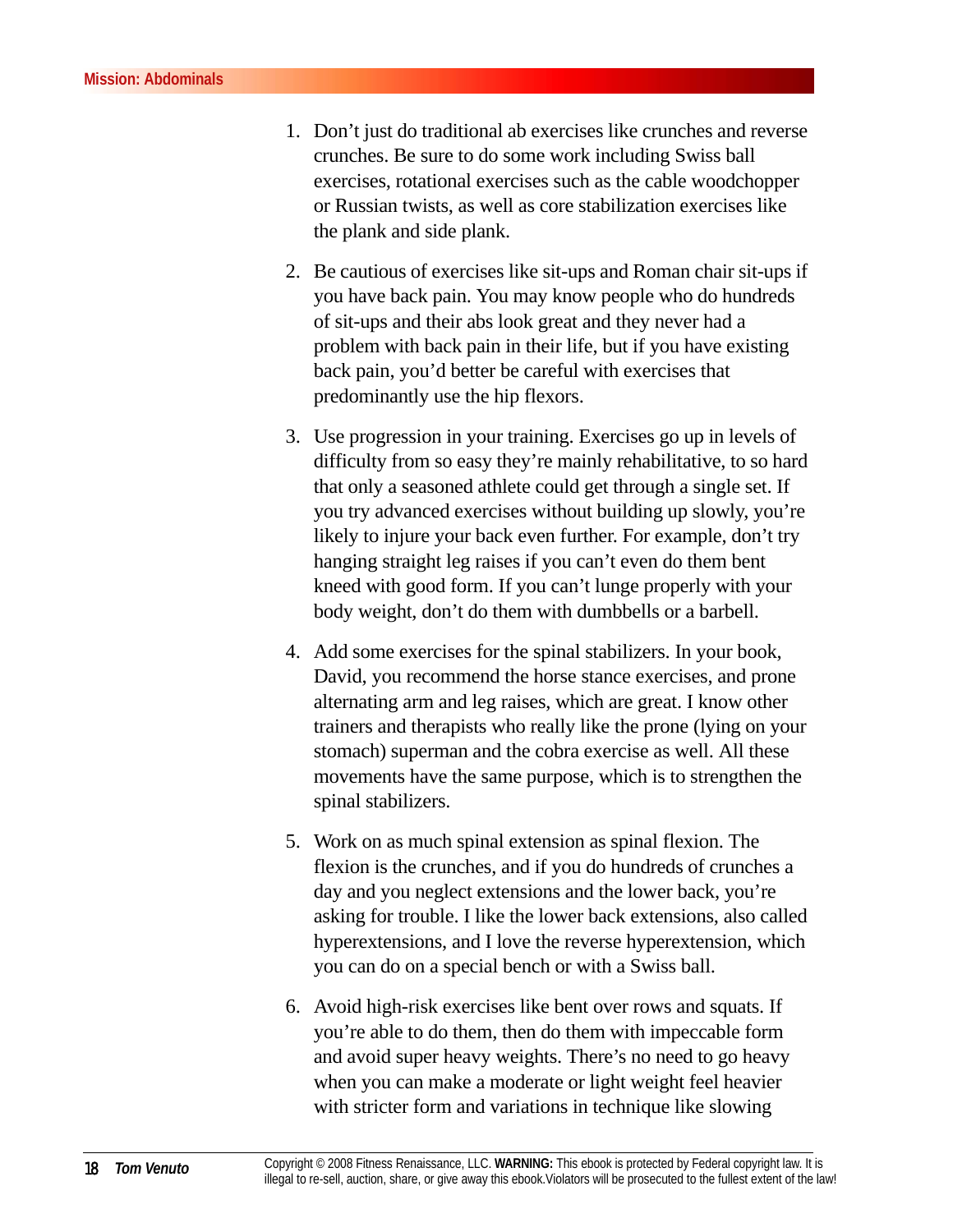down your reps, using continuous tension and not locking out, decreasing your rest intervals, and other methods.

- 7. Use very strict form in your abdominal training, and that includes performing the exercises slowly and deliberately with physical and mental concentration on the quality of contraction. A lot of people are conditioned to do ab exercises such as sit-ups for time, but fast reps reduce the quality of muscle contraction because the movements are being executed with momentum and not muscle action. This can also increase the likelihood of injury. Slow down and squeeze!
- *DAVID GRISAFFI:* Good advice. It sounds like you actually did read my book! Okay, next question. A lot of women would like to know more about cellulite. Many are confused about what it really is, how it develops and, of course, how to get rid of it. Can you shed some light on this for us?
- **TOM VENUTO:** Cellulite is just body fat. The only difference is the dimpled appearance, which most experts say is from the connective tissue mixed in with the fat. I've encountered women so adamant about thinking cellulite is totally different from body fat, that they actually argue with me about and insist they need something else besides nutrition and exercise.

The reason women are confused is because of the way cellulite is portrayed in the media and in the advertisements as something that requires special remedies. An entire \$100-million industry has been spun around this one idea. The truth is, you lose cellulite the same way you lose any other type of fat—with nutrition and training.

- *DAVID GRISAFFI:* Women also tend to gain weight and have trouble with lower abdominal pooch when they get older and go through menopause. Is it because their metabolism slows down that much?
- *TOM VENUTO:* Here's the bottom line. The physical declines you see in most men and women as they get older is 30% due to our genetic code and the fact that the body will age no matter what and we will all eventually die someday. But the other 70% of how well we age is lifestyle.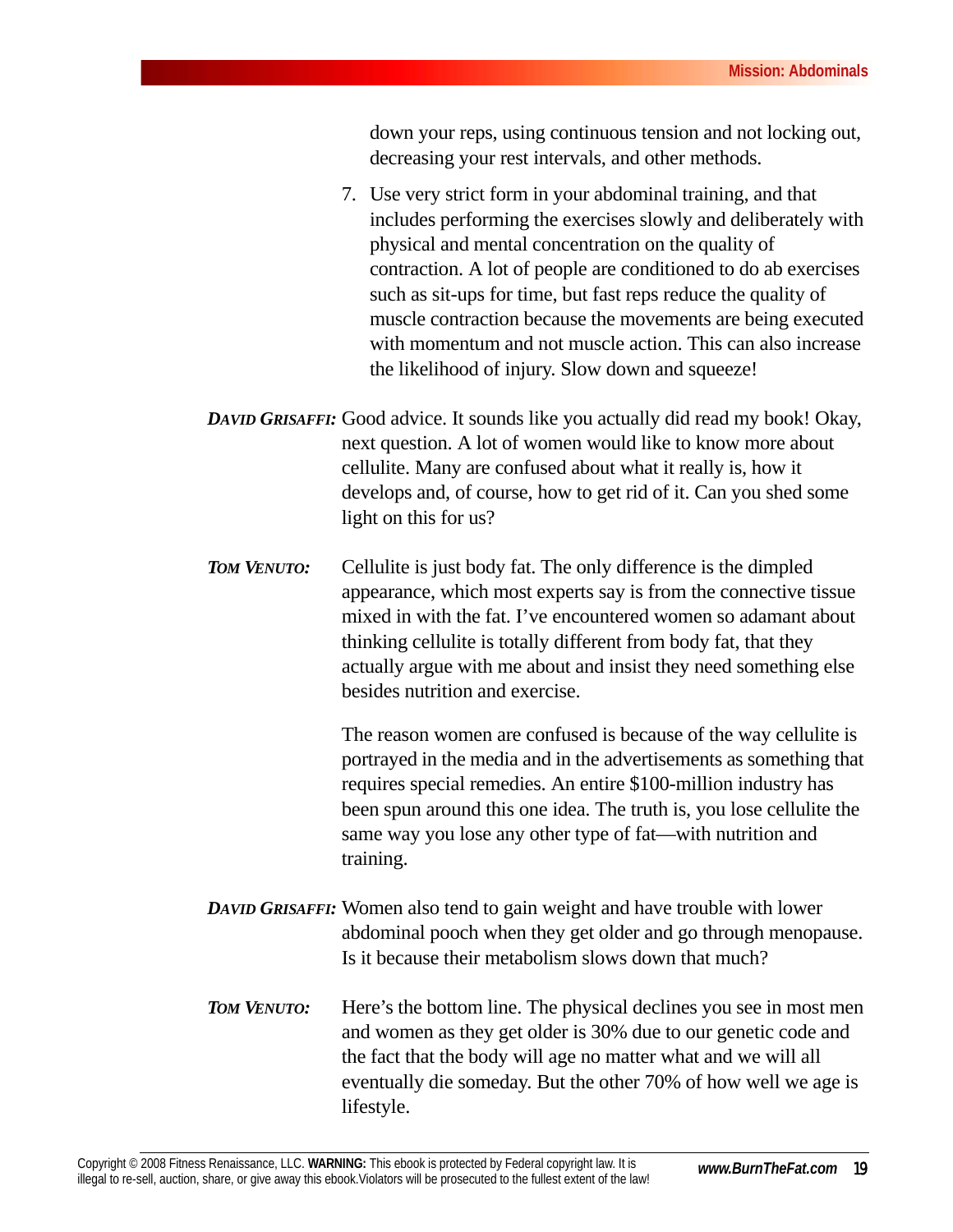We are not supposed to get weak, fat, and decrepit as we get older. These are all manifestations of lifestyle choices we have made and that we are in control of. Sure, it gets a little harder as you get older, especially past 50 and 60, but 70% of the effects of aging that we see in the general population are due to neglect and lazy lifestyle. Exercise and nutrition must be lifelong commitments, and you have to use it or you lose it. If you do use it, you can lose fat, get a flat stomach, and look fantastic at any age.

*DAVID GRISAFFI:* How does weight training benefit the elderly?

- *TOM VENUTO:* I co-authored an entire book on this called *Fit Over 40; Role Models for Excellence at Any Age*, and I recommend that everyone over 40 look into it. To summarize the whole thing—I'm convinced beyond a shadow of a doubt that keeping the muscle you have and building muscle through strength training is as close to the fountain of youth as you will ever find.
- *DAVID GRISAFFI:* Many people e-mail me about fat loss plateaus. They lose fat successfully for a long time, then it's always that last little bit of fat that keeps sticking to their lower abs and love handles, and it's usually just enough left that they can't quite see their abs yet, but they're so close. I'm familiar with your philosophies on this and you cover the topic of breaking fat loss plateaus as thoroughly as anyone. Could you give our readers some information that they could use?
- *TOM VENUTO:* That's extremely common. I get emails about that all day long as well. Most people hit those plateaus after very successful initial weight loss because they took the wrong approach—not enough calories, not enough exercise. When you start with low calories you have nothing to fall back on except even lower calories, and that digs you deeper into a metabolic hole.

There are so many different approaches to breaking plateaus. This is part of the reason why my *Burn the Fat* system works so well because it has so much flexibility built into it. If one thing doesn't work, you have dozens, hundreds even, of other methods you can fall back on.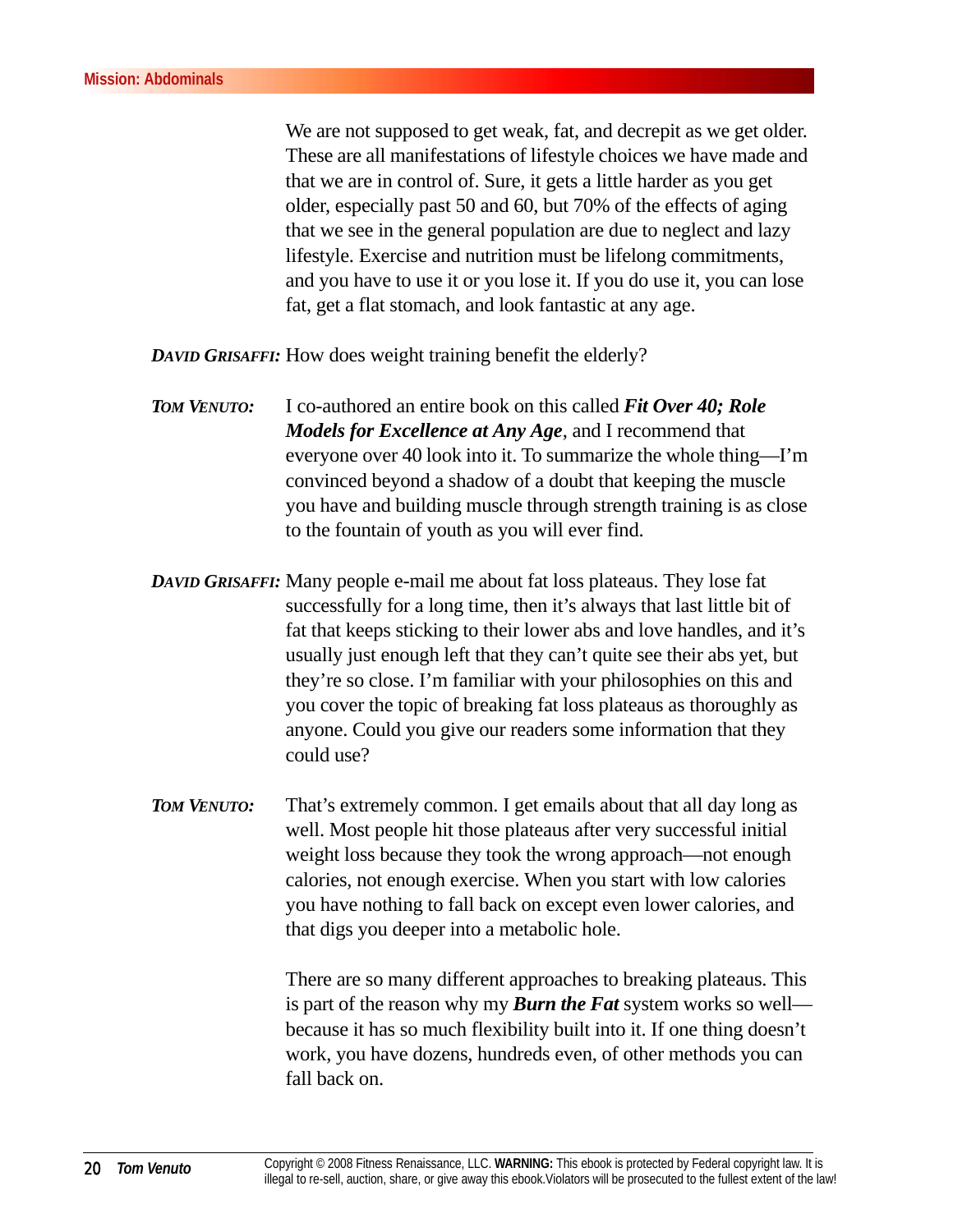If your diet or training program is too rigid or inflexible, then if you hit a plateau, you're stuck aren't you? More of the same will only bring more of the same. You have to make a change, and the skill is knowing what part of the nutrition or training is the best variable to modify. My *[Burn the Fat](http://matynne54.burnthefat.hop.clickbank.net)* program teaches you how to use a feedback loop system to analyze your results and decide what the best method is to keep the progress coming.

Part of choosing your plateau-breaking strategy depends on how well you've been complying. The first thing I ask my clients is, "Rate your last week on a scale from 1 to 10, with 9 being 90% compliance, 7 being 70% compliance, and so on." If it's not at least 90% compliance, there's no plateau to break; you're just not being strict enough—you're not following the program.

Another part of which strategy to choose—whether it's stricter diet, fewer carbs, more cardio, or whatever—is to look at what you've been doing in the past few months, not just the last few days.

For example, it seems counter intuitive, but if I'm consulting someone who has been doing an hour and a half of cardio a day for the past three years, I might suspect aerobic adaptation and have him or her cut back on the cardio for a while and focus more on weight training. I'm very much in favor of using cardio liberally, but the trouble with cardio is that if you do too much of the same thing for too long, you adapt to it. You have to cycle the volume or at least change the type and program design dramatically.

On the other hand, if I have someone who is only one month into a training program with three sessions of cardio per week, who was inactive before starting the program, then increasing cardio would be my first plateau-breaking strategy because aerobic adaptation is definitely not the cause of the plateau in that case. I just want them to burn more calories. There's a lot more info on plateau-breaking strategies in my *[Burn the Fat, Feed the Muscle](http://matynne54.burnthefat.hop.clickbank.net)* book.

*DAVID GRISAFFI:* If you can keep getting leaner and leaner using all these strategies, how far should you go? Being very lean is held in high regard in our culture, and fitness models, fashion models, and movie stars seem to be setting a standard of beauty and attractiveness, so some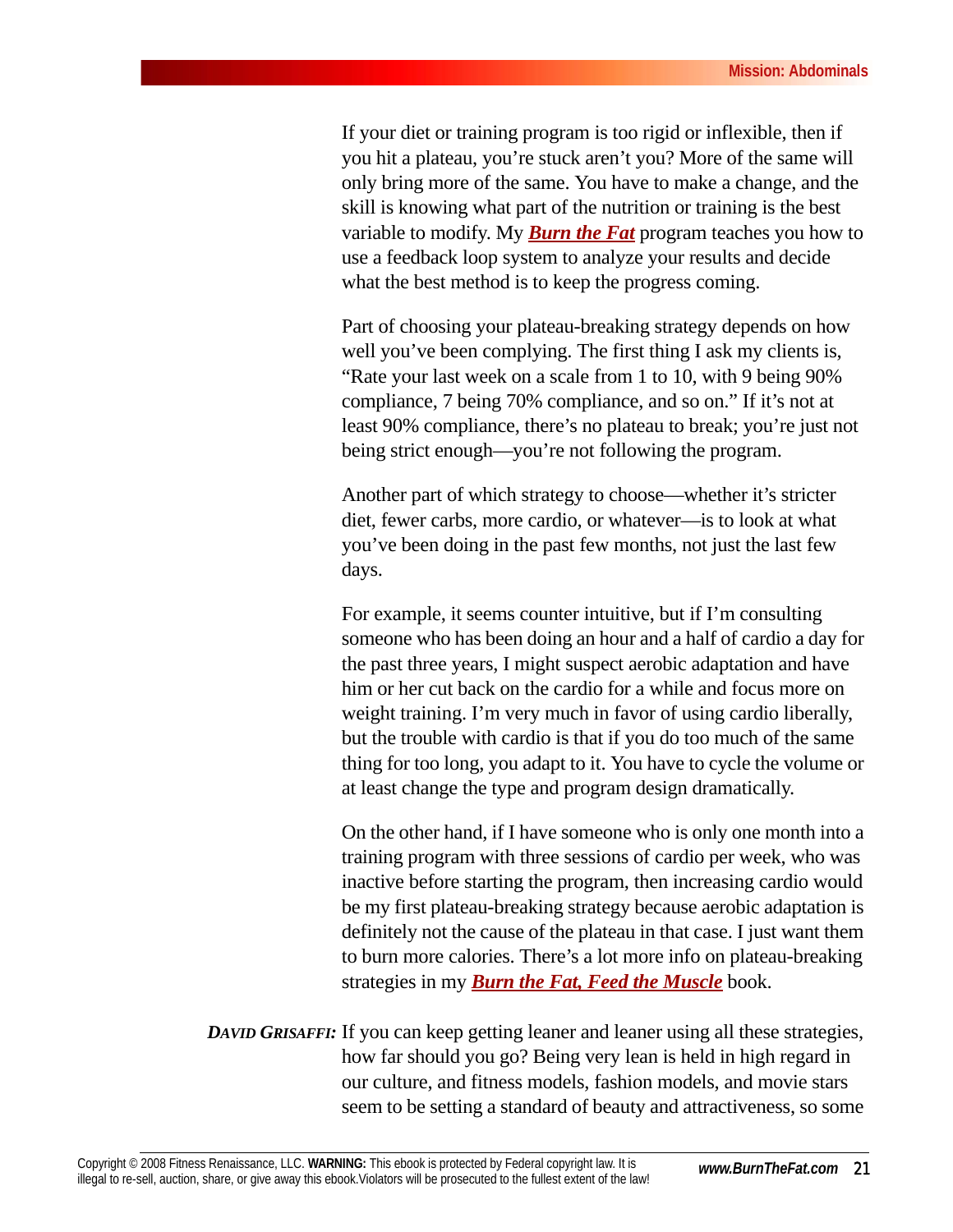people are really pushing themselves to get as lean as humanly possible. What are your suggestions on safe body fat levels?

*TOM VENUTO:* I can give you some specific guidelines about body fat percentage levels, but the most important suggestion of all that I can give is to focus on self improvement. Become better than you used to be, not better than someone else.

> Even if you're in a competitive situation such as a figure or fitness or bodybuilding or transformation challenge competition, ultimately the best thing you can do is compete against yourself. Each time you step on stage or do a photo shoot, aim for an alltime personal best. We each have unique genetics and unique gifts and talents, and we need to be aware of them and do the best with what we have.

> Role models are very important, and it's not wrong to use other people as role models to encourage us to aim higher and even raise our standards. We should all have role models, and if we want to look to the top fitness models as role models, that's great. Some people set their goals too low and set their standards too low, but it's better to aim high, and role models help give us a target and the inspiration to go for it.

> The trouble occurs if you look at someone else, like a magazine cover model or a movie star, set that physique as your standard and also set your expectations accordingly—without taking into consideration your own body type, genetics, and the lifestyle you're willing to lead.

> What can happen then is you may get discouraged if and when you don't end up looking like your role model. This leads people in one of two directions: discouragement or disorder. Discouragement can lead to quitting, or it can go the opposite direction and you can become obsessive. Someone once said that "obsessed" is a word that the lazy use to describe the dedicated. This may be true, but you have the issues of disordered eating and excessive exercise addiction or overtraining.

As for safe body fat levels, being too lean can be unhealthy, especially for women because the menstrual cycle can stop when body fat gets too low, and men can have problems if their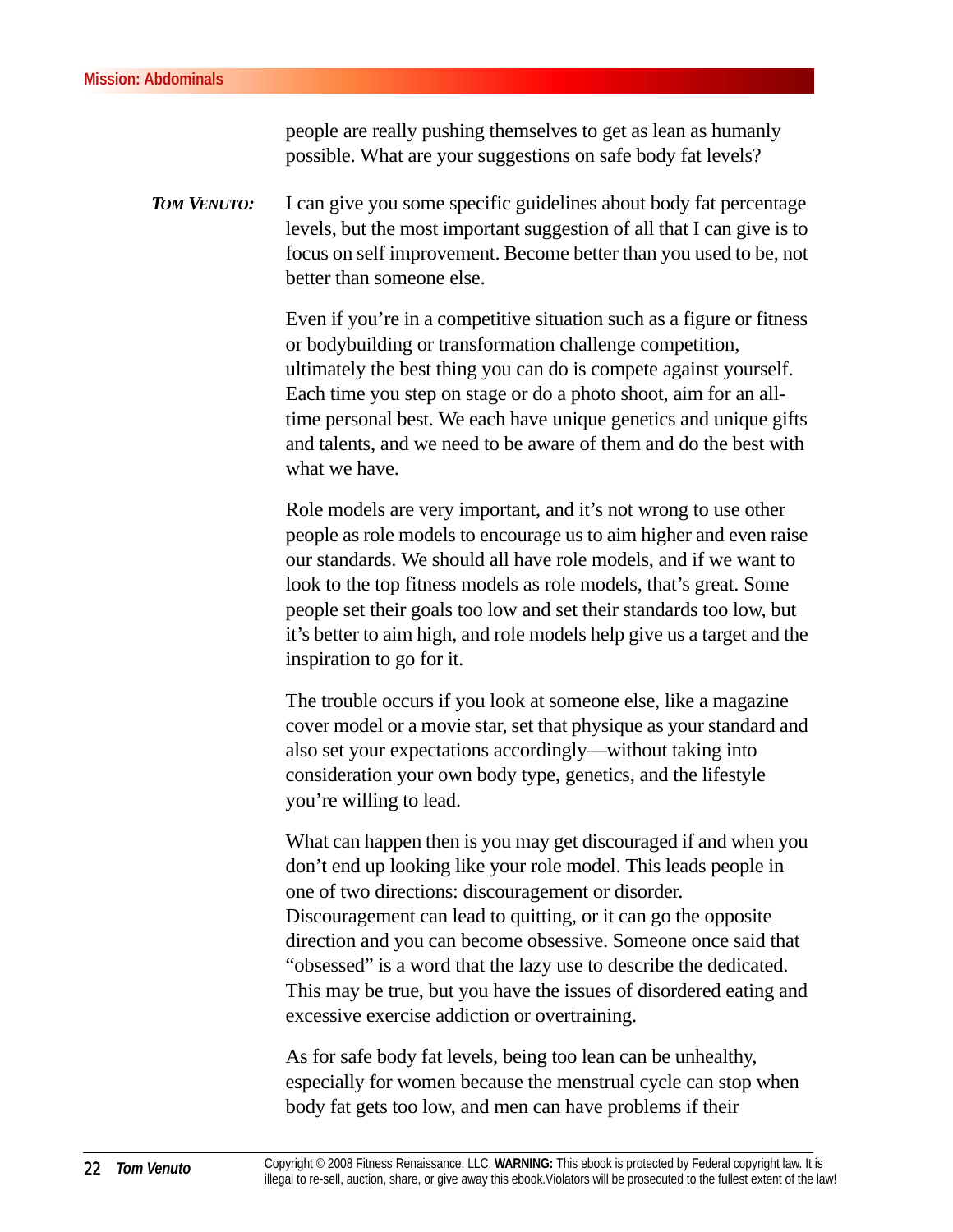hormones are at extremely low levels. The immune system can be affected too.

When you look at recommended body fat levels, it's really important to realize what is your year round maintenance or lifestyle level of fat and what is peaking for competition or photo shoot level, because those can be two totally different things. What you see in the magazines is usually the day of a competition peak.

A male physique athlete might be 8–12% body fat in the off season and then drop all the way down to 3–6% body fat for a competition. A female might be 15–18% in the off season and drop to 9–12% for a competition. Those low numbers are peaks for competition, not something you would try to or want to maintain all the time.

Basically, the idea is to stay lean all year round, then get very lean or ripped for only short periods of time. If you understand this concept, you're not going to endanger your health so long as you reach that peak condition the natural way without drugs or extreme measures.

- *DAVID GRISAFFI:* Okay. What is your real opinion on leanness? How lean do you have to be to see your abdominal six-pack?
- *TOM VENUTO:* There's no single number or chart that will apply to everyone because the physical appearance different people have at the same body fat level can vary a lot. One woman can look totally ripped with six-pack abs at 16% body fat and another can look as if she's still holding a little visible fat in the abs at the same 16%. This is just genetic uniqueness in how and where we store our fat.

Body fat measurements should be used as a way to track your progress from one week or one month to the next, not to compare yourself to someone else or to a certain standard on paper. There are some good guidelines, though, and one of them is the body fat chart I created for my *[Burn the Fat](http://matynne54.burnthefat.hop.clickbank.net)* program: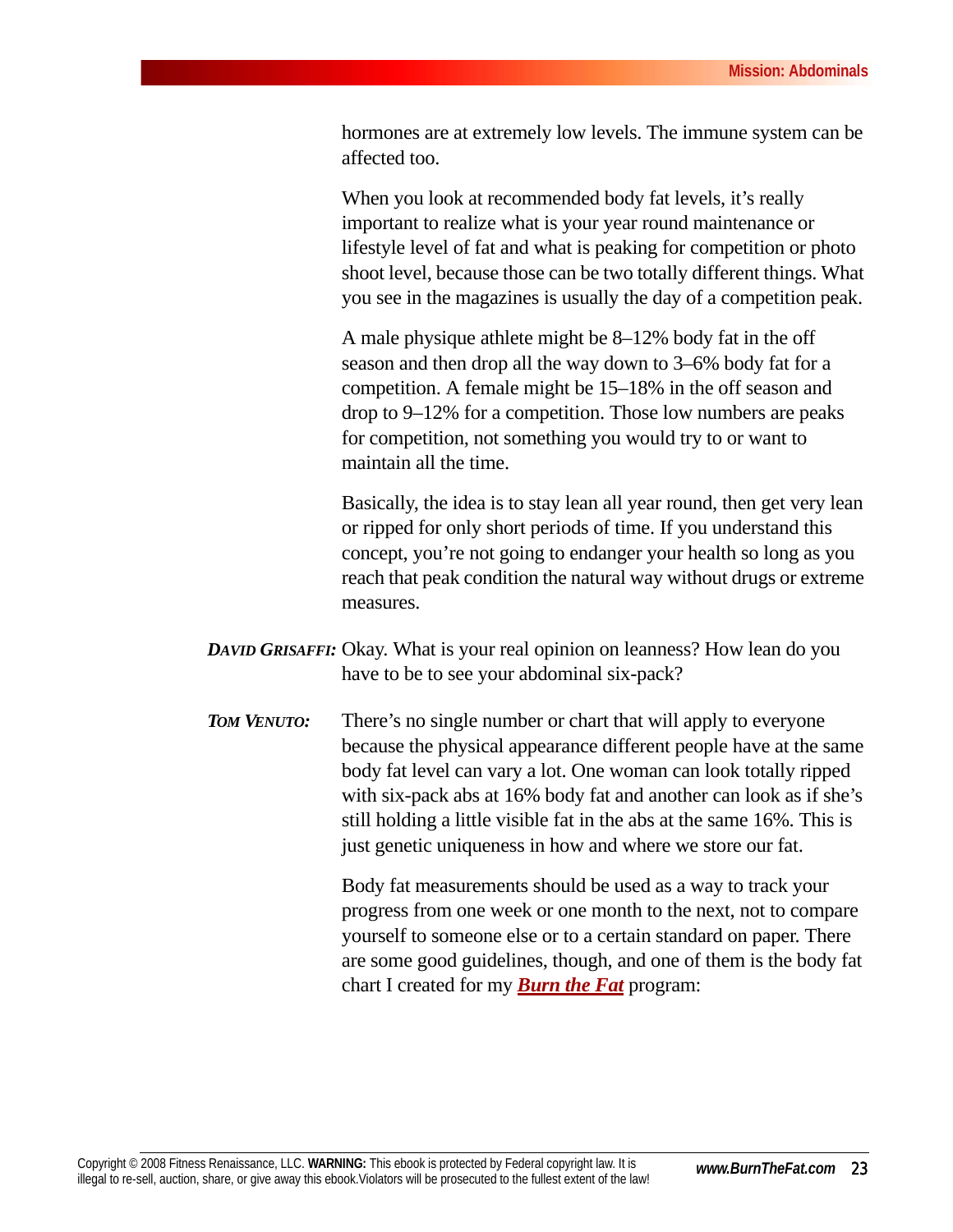#### **Burn the Fat Body Fat Guidelines**

| MEN                                  |                |  |
|--------------------------------------|----------------|--|
| Competition Shape ("ripped")         | $3 - 6%$       |  |
| Very Lean (excellent)                | 9% or less     |  |
| Lean (good)                          | 10-14%         |  |
| Average (fair)                       | 15-19%         |  |
| Below average (poor)                 | $20 - 25%$     |  |
| Major improvement needed (very poor) | $26 - 30 + \%$ |  |

| <b>WOMEN</b>                         |                |  |
|--------------------------------------|----------------|--|
| Competition Shape ("ripped")         | $9 - 12%$      |  |
| Very Lean (excellent)                | 15% or less    |  |
| Lean (good)                          | $16 - 20%$     |  |
| Average (fair)                       | $21 - 25%$     |  |
| Below average (poor)                 | 26-30%         |  |
| Major improvement needed (very poor) | $31 - 35 + \%$ |  |

One of my former training partners measured about 9% body fat, and he looked super lean with defined abs at that level. When I measure at 9% body fat, my abs look a little bit smooth, so it's very difficult to put a specific number on it. As a general guideline, most men will start to see some abdominal definition when they drop under 10% body fat into the single digits. For a totally ripped stomach with virtually no visible fat whatsoever, you are talking about low to mid single digits—4%–7% body fat or so.

Women usually start to show abdominal definition when their body fat drops into the mid to upper teens, and look ripped in the lower teens. Competition shape for female bodybuilding, fitness, and figure competition ranges from low teens to high single digits. Single-digit body fat is rare for women except for physique athletes and endurance athletes, and it's not realistic to expect to stay that lean and probably not healthy either.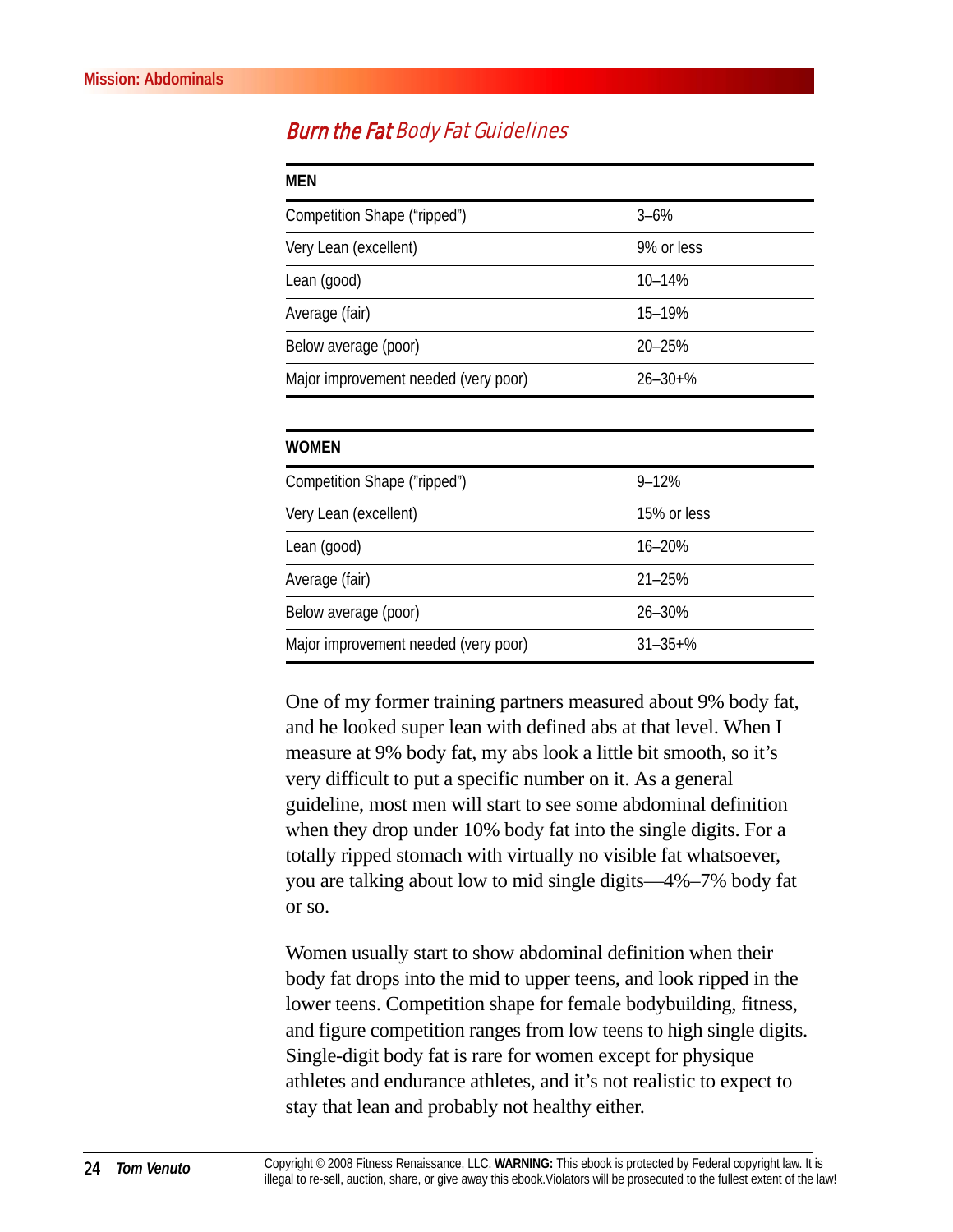I've heard professional female bodybuilders claim mid single digits, but that is probably done with the help of pharmaceuticals. When women take male hormones, they take on male characteristics, and one of those is achieving body fat levels equal to men. I wouldn't advise women to take that route unless they want a beard and a voice like James Earl Jones.

*DAVID GRISAFFI:* Listen to Tom, ladies and gentlemen. Stay away from drugs there are no shortcuts! Since we're on the subject of body fat and abdominal body fat, what are different ways to measure body fat? I think many people get confused about the measuring process. Why would you want to measure? I always tell my clients the mirror tells all like in Cinderella! What do you think?

*TOM VENUTO:* I would say that the mirror alone might be better than the scale alone, but knowing your body composition does have great value. I know a lot of bodybuilders who never measure body fat, and they can time their competition peak with the precision of an F-16 landing on an aircraft carrier. All they use is the mirror. However, these are athletes with high levels of what I call "sensory acuity." That means they can tell by feel, touch, sight, and even pure instinct exactly when something is working and exactly when they are making progress or stalling out.

> The advantage of body fat testing is that it gives you objective feedback and lets you track your fat weight and lean weight and not just your total weight. Total body weight losses on a scale can be very misleading. Much of that is from loss in water weight that happens when you start a lot of diets, especially low carb diets. But you have to realize that some of the weight you lose could also be muscle, especially if your calories are too low or if you're not doing any weight training. A body fat test, like a simple skinfold caliper test, will tell you what you're losing—fat or muscle.

> I know what you're getting at when you suggest that the mirror is where it's at, but I think body fat measurements are very valuable, and if you have access to accurate testing you should take advantage of it. The more feedback you have to chart your progress the better. It's also a great motivational tool.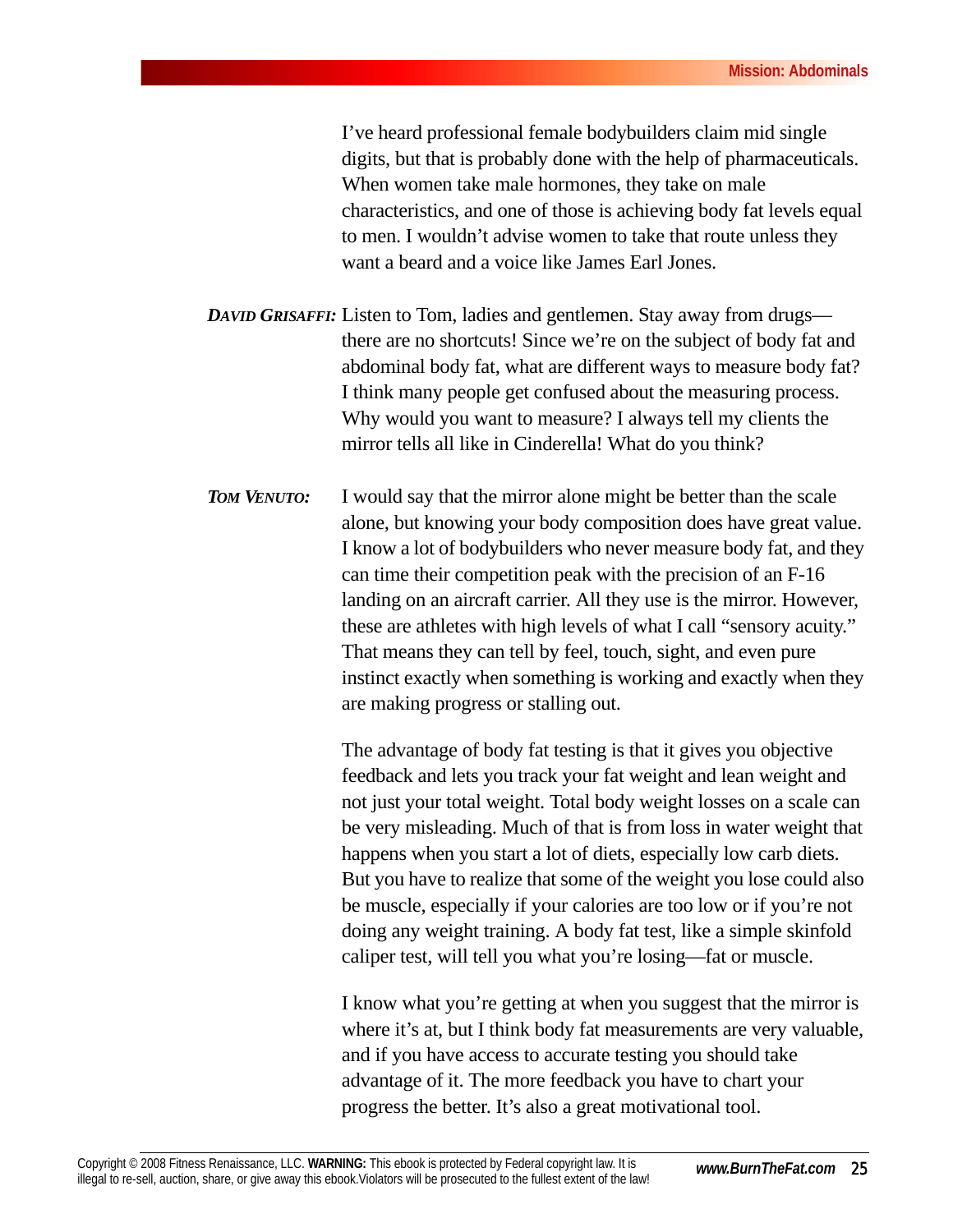The trouble only occurs when your body fat percentage number becomes some kind of Holy Grail to you and it's the only thing you focus on. I've seen that happen a lot. I've seen people go from elation to total depression just based on the results of their weekly pinch-an-inch test, and they walk around mentally defeated for days. That is not productive.

- *DAVID GRISAFFI:* Tom, as an expert on diet and nutrition, I'd like to ask your thoughts on low carb eating. Is it safe? How long should we do it? Are there any long term risks?
- *TOM VENUTO:* There is no doubt in my mind that reducing carbs can help accelerate fat loss for short periods during fat loss programs. I just do it differently, more sensibly, and with more flexibility than most traditional low carb diets.

The problem with low carbs in general is that most people don't take into account their individual goals and unique body type, so they follow a one-size-fits-all prescription of the latest low-carb program and they take the carb restriction too far. Zero carb or close to zero carb diets are, in my opinion, completely unnecessary and way too extreme. If you can find a happy medium, you may be really surprised at how well it works.

A common problem with sustained very low carb diets is the rebound effect. The lower you drop your carbs, the more likely you will be to have a relapse and gain the fat back when you put the carbs back in, unless you have the willpower and discipline of an elite athlete and you can ease back into higher carb eating.

With these caveats, reducing carbs does help fat loss in many cases because it helps control your insulin and blood sugar more effectively than a high carb diet, and that has a lot to do with how your body stores fat. The high protein in these diets also speeds up your metabolism because of the "thermic effect" of protein food.

You also can't forget that if you cut back on grains and starches, it's a lot harder to over-consume calories. Unless you're really indulging on the fats, a low starch and low grain, high lean protein and high fibrous carb diet has built in calorie control. You have to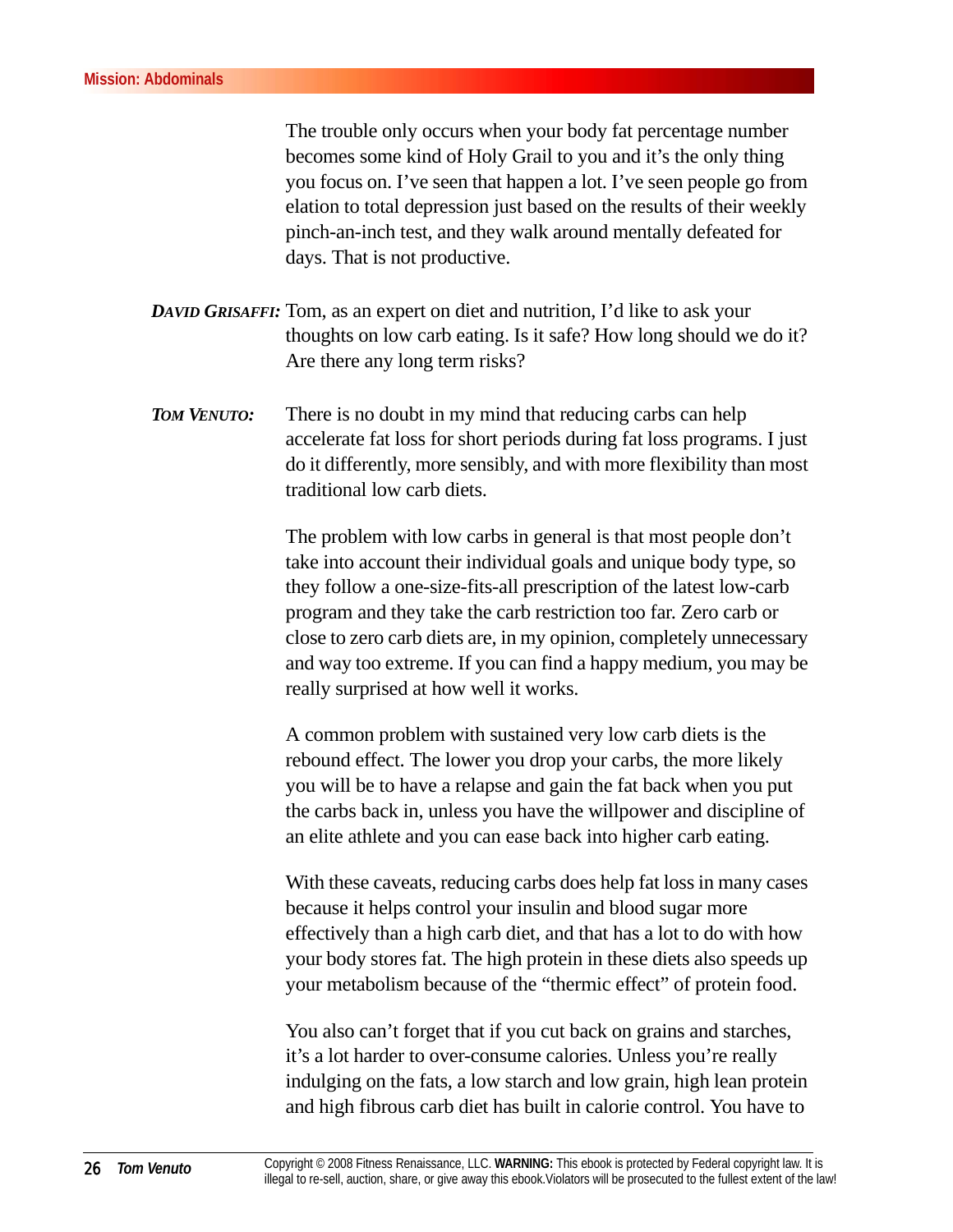be careful, though, because without at least some complex carbs, you won't have enough energy to train hard.

When you're talking about low carb diets you also need to pay close attention to the *type* of carbs you eat. You can't just say eat less carbs altogether—that's too simplistic. It's not just the quantity of carbs, it's the quality.

Before you even bother with reducing carbs, get all the junk out and get off *all* processed carbs including refined bread, crackers, pretzels, pasta, bagels, and switch only to natural, unprocessed carbs like vegetables, oatmeal, yams, rice, potatoes, and so on. Once you've done that, then you can start thinking of backing off even the natural starches and grains if you're not very carb tolerant.

I think that a moderately reduced carb diet that is done in low- and high-carb cycles is the most sensible approach and the one you're most likely to stick with.

- *DAVID GRISAFFI:* Great information, Tom. What's a good carb cutting cycle to lose body fat and get lean?
- *TOM VENUTO:* Carb cycling is an awesome method for fat loss. It's much better than staying on low carbs all the time. It helps accelerate your fat loss, prevents your metabolism from slowing down into "starvation mode," and at the same time makes your diet easier to stick to because you get to "re-feed" and eat more on the higher carb/higher calorie day.

There are a lot of ways to do this. One of the older methods is five days on a strict very low carb or ketogenic diet, then two days of "pigging out" on high carbs on the weekend. Some people had results with this, but I see flaws in it. By the fourth and fifth day, you're starving and craving everything, and you tend to binge inappropriately on your high carb weekends. Some people cycle up and down at random, or time their carb intake with their training days, and that can work too. I prefer three days of low or moderate carbs followed by one to three days of high carbs because of its sheer simplicity and because it works.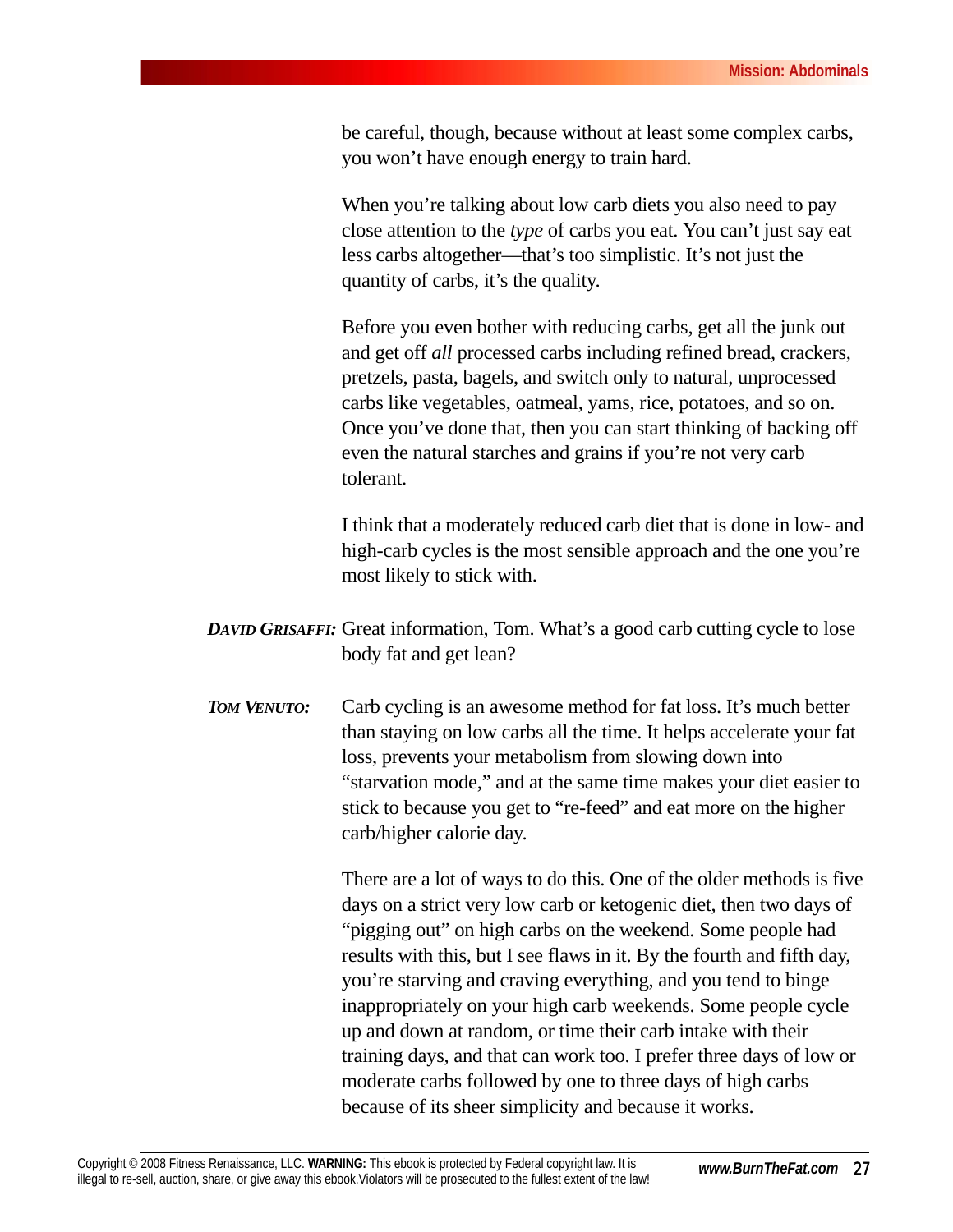Here's an example of how I use this carb cycling method myself: For three low carb days I eat about 175–200 grams of carbs with most of the carbs eaten early in the day and only lean protein, fibrous carbs, and good fats in the evenings. Every fourth day I cycle my carbs by having a high carb "re-feed" day of about 300– 400 grams of carbs.

Women will probably be closer to 100–125 grams on low days and 200–250 on high days, but it varies based on energy output, carb tolerance, and the results you're getting. It could be a little bit more or a little bit less. If you're really depleted and losing weight too fast, you might do a second or third day on high carbs or eat more carbs on the high days before going back to the low carb cycle. If you're not losing fat fast enough, you would stay with three low days to one high day and you might eat fewer calories and carbs on the low days.

The way to tell how many grams of carbs is right for you is to start with a sensible baseline and then experiment with carb reductions on your low carb days until you find your optimal carb level.

- *DAVID GRISAFFI:* Low carbs were all the rage for a long time and it's now just starting to cool off, but the low fat craze is still in vogue for some people. What are some of the downsides of fat free diets or fat free foods for your body or weight loss goals?
- *TOM VENUTO:* People are finally starting to get educated about good carbs and bad carbs instead of just no carbs, and they're also getting educated about good fats and bad fats instead of just no fat. But you're 100% correct that low fat is still very much in vogue with many people. One reason is because of the word "fat." Dietary fat and body fat are two different things, but people simply make a mental association and link the two together, and they're scared to eat fat.

I have to admit I went through this fat phobia myself. I remember one medical doctor who wrote a low fat diet book and his mantra was, "The fat you eat is the fat you wear." Years of "eat fat, get fat" programming can be really hard to get out of your head. When I was in high school and college, low fat was the thing. But it wasn't just a fad diet book trend, it was being taught by MDs and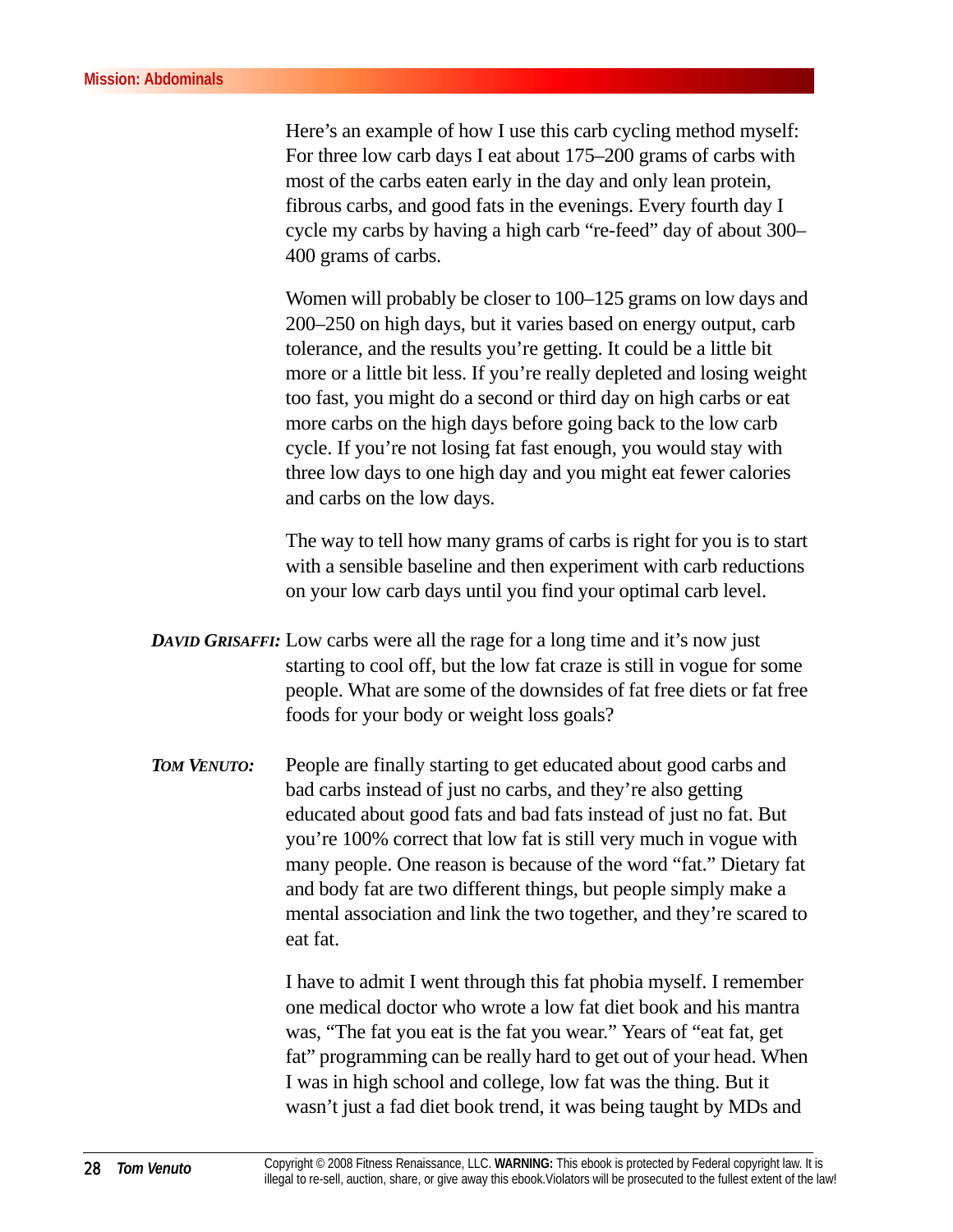nutrition professionals, so I cut almost all the fat out of my diet for a long time. When I went from a diet that was 7–10% of calories from dietary fat to about 20% of calories from well chosen dietary fats, the results were noticeable in muscle growth, fat loss, and energy.

One of the downsides with fat free foods is that you tend to overconsume them and they don't satisfy you or fill you up. Paul Chek calls that the "Just can't eat one syndrome," and I think there is actually a snack food company that uses that as their tag line on the package.

Did you ever sit in front of the TV with a box of "no fat, no trans fat, 100% whole grain" crackers thinking it was great healthy stuff, and before you even put a dent in your stomach, you had eaten half the box, or even the whole box? How about the tub of no fat frozen yogurt or fruit sorbet? Same thing, right? Did you ever realize you can slam down 500, 800, 1000 calories at a clip that way? It's excess calories that makes you fat, not necessarily dietary fat, and it's easy to go overboard on calories with those types of non-fat snack foods.

Also, we talked earlier about moderating carb intake if it's necessary, based on your body type. Well, these low fat snack foods can provide high calories and carbs without the fat and fiber, so you get the insulin spike and blood sugar fluctuations that you want to avoid. Your best bet is to avoid packaged, boxed snack foods or, if you're carb tolerant, eat them in very measured amounts. Focus more on eating foods the way they came out of the ground—lots of fruits and vegetables.

- *DAVID GRISAFFI:* Speaking of insulin, that brings me to the subject of hormones. Your hormones effectively work together to produce your metabolism. My question is, what happens when our hormones become out of balance? For example, you talked about insulin, but what about other hormones? What is adrenal exhaustion and how does it affect our weight loss goals?
- *TOM VENUTO:* Your hormones are chemical messengers that control everything that takes place in your body. If your hormones are messed up, it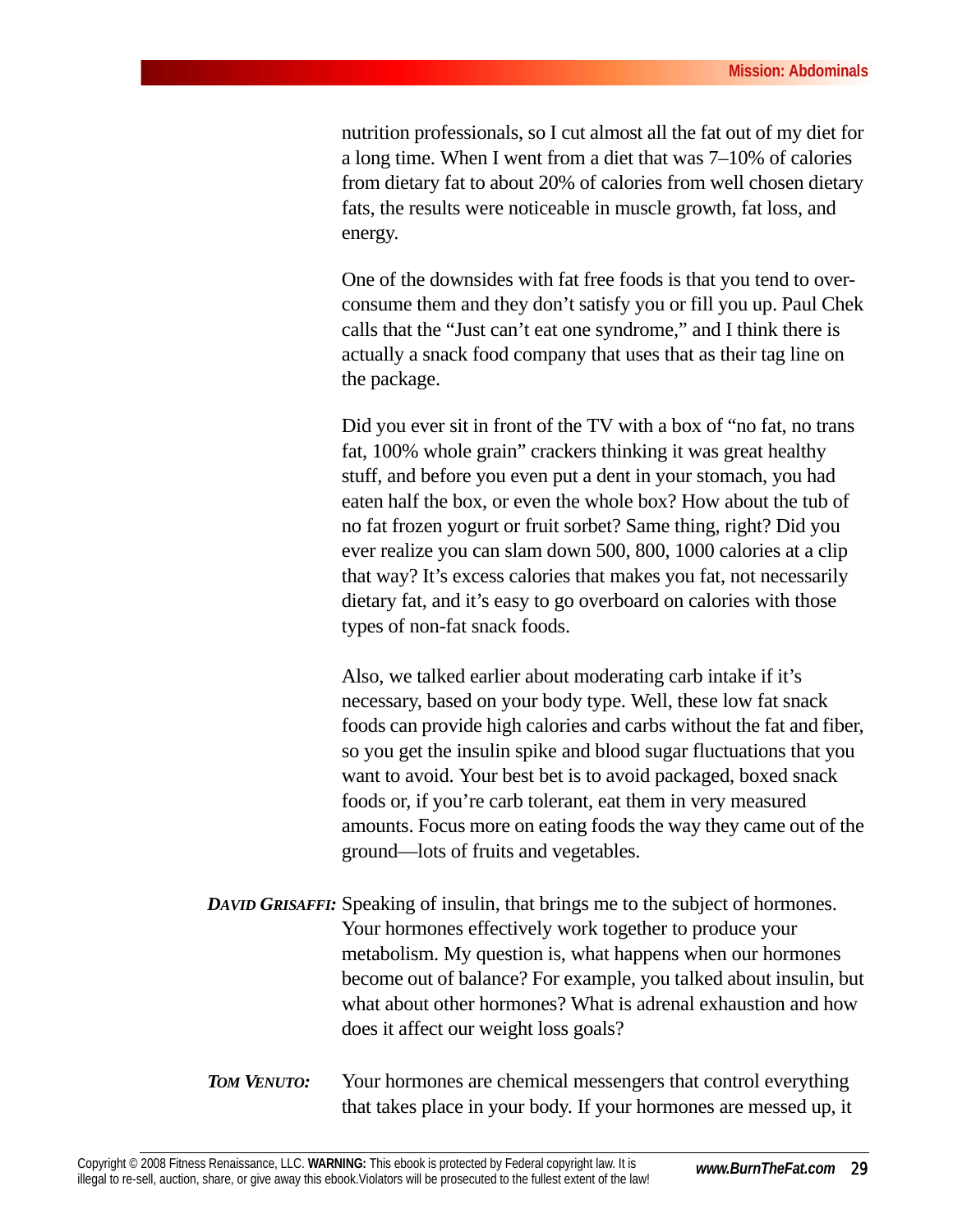can throw a wrench in the fat loss works and make getting leaner more difficult.

For example, the hormone leptin is especially interesting when it comes to fat loss because it tells your brain whether you are starving or not. If your brain gets the starvation signal because leptin is low, then other hormones such as thyroid, which is responsible for keeping your metabolism humming along, is decreased and your body goes into starvation mode. In fact, some experts say that leptin itself *is* the starvation mode. You can maintain normal leptin levels by dieting intelligently and not starving yourself and by using the re-feed and cycling method I talked about earlier, but some people are leptin resistant just as they can be insulin resistant. Good nutrition and training over time will fix that.

Insulin is the hormone released by the pancreas in response to increases in blood sugar. Insulin is important because it's an anabolic hormone, but it can be a double-edged sword because it can also promote fat storage. Insulin brings blood sugar down by driving glucose into the muscle cells and also driving amino acids into the muscle cells, but at the same time it pushes fat into the cells too.

Sex hormones such as testosterone are the most well known for their impact on muscle growth, and growth hormone works with testosterone to help build muscle. Once again, good nutrition and training combined with proper recovery help to optimize these hormones naturally.

When you talk about adrenal exhaustion, you're now talking about stress response and stress hormones such as cortisol. These hormones can get out of whack when your lifestyle is in disarray, you're not sleeping well, or when you're not eating properly and not exercising, abusing stimulants like caffeine and ephedrine, or even when you abuse exercise by overtraining and underrecovering.

As we've already talked about, the marketplace offers all kinds of solutions to fix our hormone problems, but the only 100% guaranteed solution is lifestyle changes. Exercise, including strength training, not just aerobics, combined with proper nutrition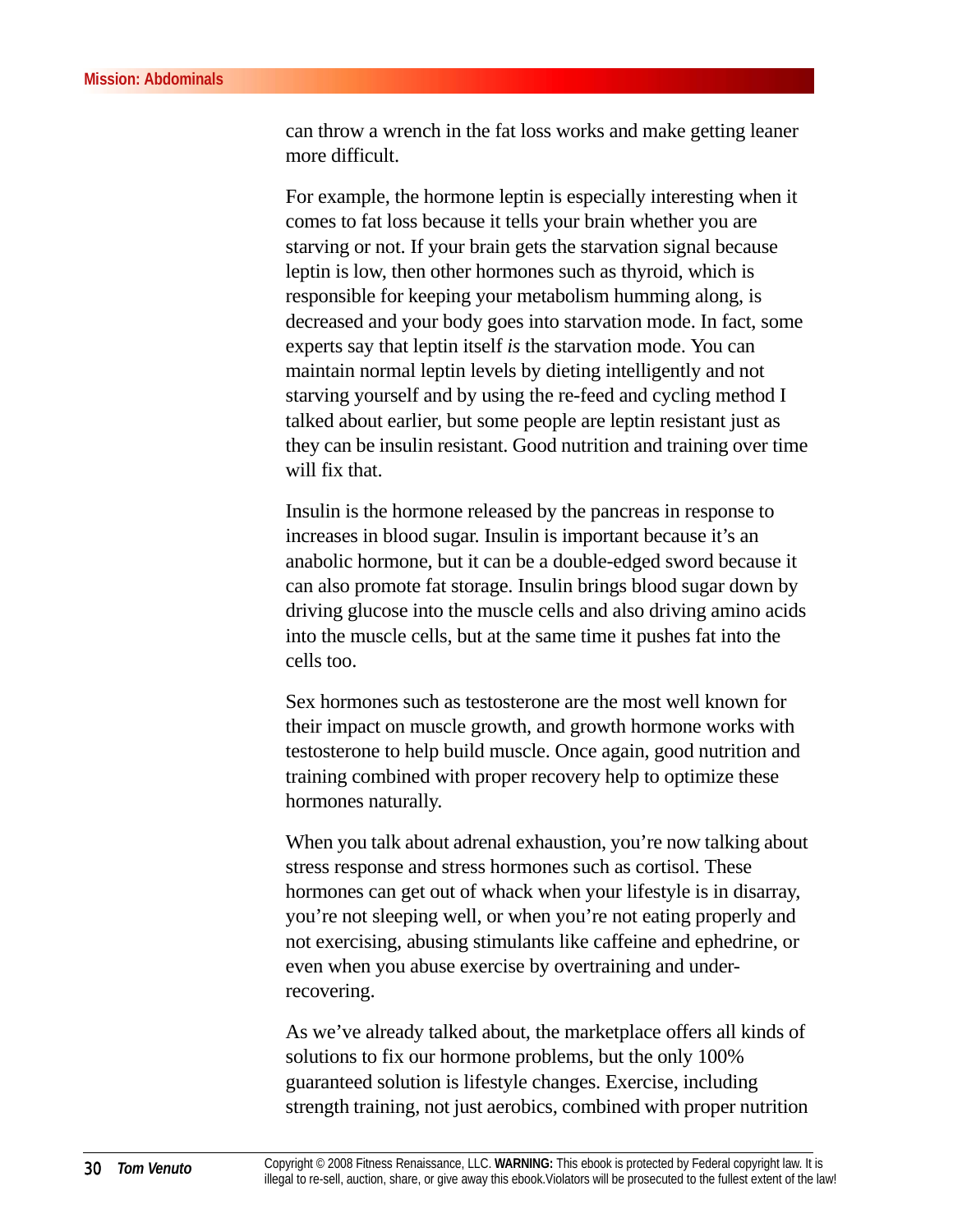will fix almost any hormonal problem that is not clinical in nature. If it's clinical, then work with your doctor.

- *DAVID GRISAFFI:* Let's stay on this subject for a minute: insulin, blood sugar, and carbs. The glycemic index is the scale that measures the rate at which food causes glucose levels to rise in the blood after you eat carbs. Is this really an effective method for losing body fat?
- *TOM VENUTO:* I mention the glycemic index (GI) in my fat loss program just to explain what it is, but I don't include a GI chart because that would be just one more complicated thing people would have to keep track of. I don't think it's necessary if you watch your calories and you go by another criteria for picking your carbs that is, whether the carb is natural or refined.

GI isn't the critical or deciding factor in weight loss that a lot of people and diet books say it is. There are several books written on the subject that put the GI up on a pedestal as *the* critical factor, but it's only one factor.

GI goes by a scale of 1 to 100 that measures how quickly carbohydrate foods are broken down into glucose. According to advocates of the GI system, foods that are high on the scale such as rice cakes, carrots, potatoes, watermelon, or grape juice are "unfavorable" and should be avoided because high GI foods are absorbed quickly, raise blood sugar rapidly, and are therefore more likely to convert to fat or cause blood sugar-related health problems.

Instead, they tell us to eat carbohydrates that are low on the GI scale such as black eyed peas, barley, old fashioned oatmeal, peanuts, grapefruit, apples, and beans because those foods are low on the GI scale and do not raise blood sugar as rapidly.

The GI has some practical uses for those with blood sugar regulation problems. In fact, the original purpose for the GI was as a tool to help diabetics keep their blood sugar under control. The reason I don't put that much emphasis on GI for fat loss is because there are flaws in strictly using the GI as your only criterion to choose carbs.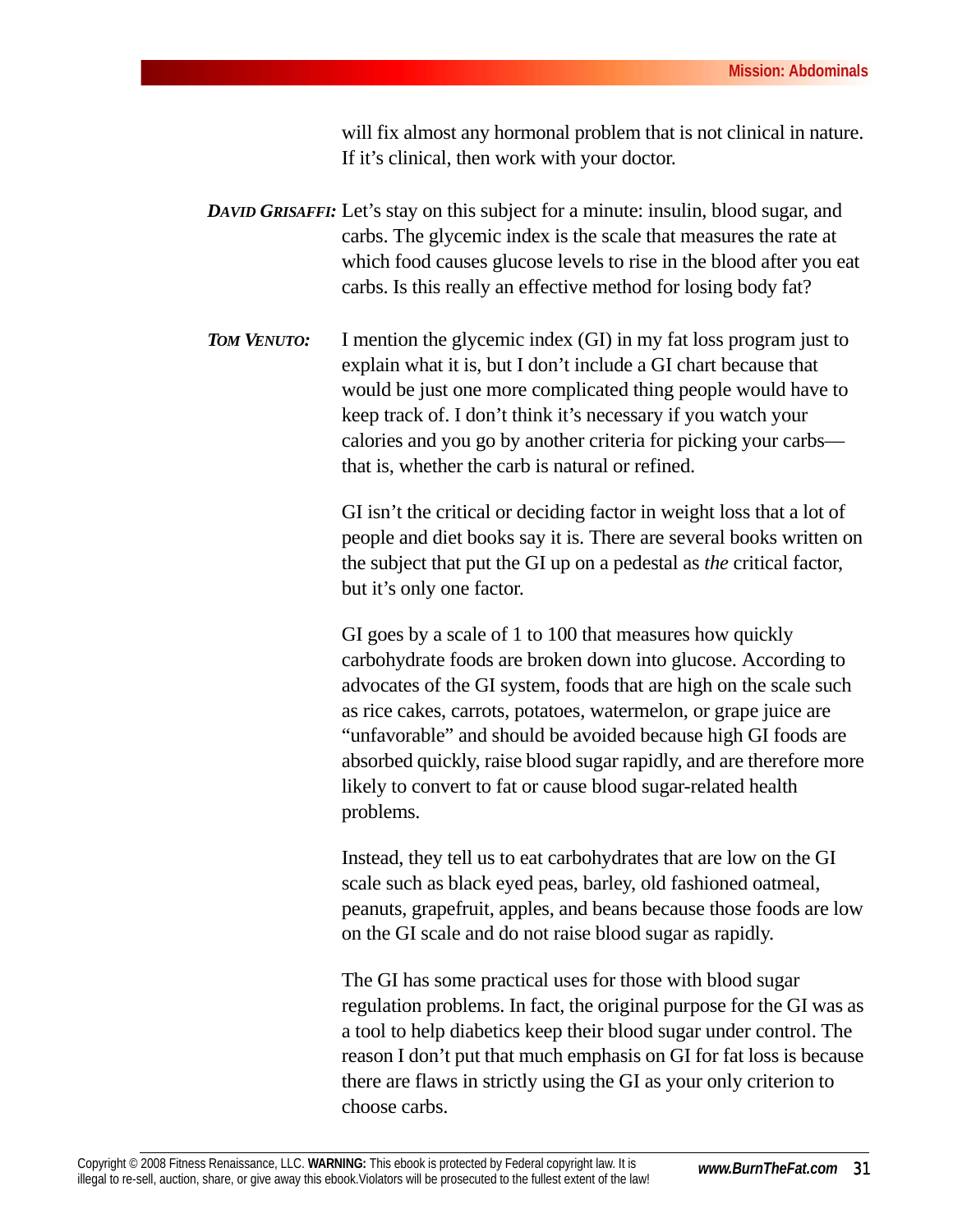For example, the GI scale was developed based on eating 50 grams of carbohydrates by themselves in a fasted state. Note two things—the quantity: 50 grams—and when it was eaten: fasted. If you are following effective principles of fat-burning and musclebuilding nutrition such as those outlined in my *Burn the Fat, Feed the Muscle* (BFFM) ebook (**[www.BurnTheFat.com](http://matynne54.burnthefat.hop.clickbank.net)**), you should be eating small, frequent meals to increase your energy, maintain lean body mass and optimize metabolism for fat loss. If you eat small frequent meals of mixed protein and carbohydrates, not just carbs by themselves, then the glycemic index loses some of its significance because the protein and fat slow the absorption of the carbohydrates (as does fiber).

The glycemic load was developed to account for some of the flaws in GI, but then you have another chart to worry about, so I don't bother with that either. A more important and relevant criterion for choosing carbs on a fat loss program—as well as all your other foods, proteins and fats included—is whether they are natural or processed. To say that a healthy person with no metabolic disorders should completely avoid natural, unprocessed foods like carrots or potatoes simply because they are high on the glycemic index doesn't make sense to me. How could you say carrots are fattening or unhealthy?

High GI foods don't necessarily make you fat, and eating low GI foods alone doesn't guarantee you will lose fat. You have to take in the bigger picture, which includes calories/energy balance, meal timing and frequency, macronutrient composition, choice of processed versus refined foods, as well as how all these nutritional factors interact with your exercise program.

- *DAVID GRISAFFI:* That's a good way to put it in perspective. I know you and I have talked about organic foods in the past. I'm a big believer in organics; however, you are a little slower to come to the table. What is your opinion of them now?
- *TOM VENUTO:* You're right. I wasn't even aware of organic farming and organic food for a long time, and then I was aware of it for a while but I still didn't eat organic. Then, the more I studied the subject and the more I researched commercial farming, industrial pollution, and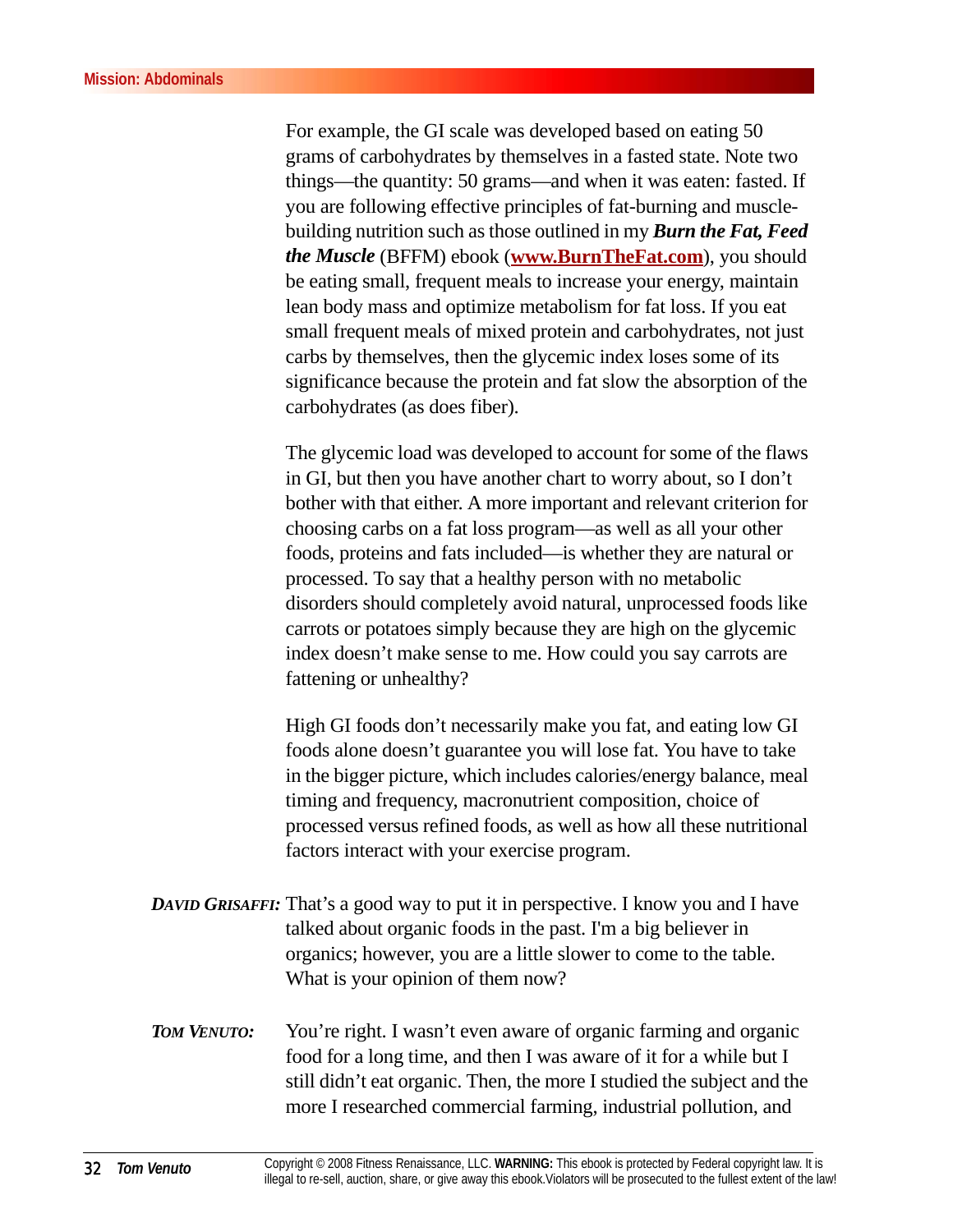the chemicals that end up in our food, the more the organic argument started making sense.

Here's what I learned from my research, a lot of it from Paul Chek and resources he recommended, by the way. The Food and Drug Administration lists more than 3,000 chemicals that can be added to our food supply, and one billion pounds of pesticides and agrofarming chemicals are used on our crops every year. Depending on what source you quote, the average American consumes as much as 150 pounds of chemicals and food additives per year.

Food grown on certified organic farms does not contain pesticides, herbicides, fungicides, hormones, antibiotics, or chemical fertilizers. It is also not irradiated or genetically modified. Supporters of organic food also suggest that the vitamin, mineral, and phytonutrient content of commercially grown foods can be anywhere from a little bit low to virtually absent.

I mentioned organic food to a friend of mine last week, and he asked, "Do you mean like what you get at Whole Foods?" I said, "Yes, exactly… that's a natural food and organic supermarket." He said, "Yeah, well, that place costs so much, I call it Whole Paycheck!"

Organic food is more expensive but I think it's probably worth it, and if money is not an object for you, then why not invest in premium fuel? Look at it this way: If you put the cheapest fuel in your luxury car, how well is it going to run and how many miles are you going to get out of it? You can buy another car, but you only have one body.

I eat much more organic now, but I can't say I eat entirely organic. If I'm eating an apple or some blueberries, and it doesn't happen to be organic, I don't freak out over it. When you really look into the subject of food processing, industrial pollution, and commercial farming, it can almost scare you half to death, but I don't recommend becoming an alarmist. There's an old proverb that the people who live in fear of disease are the ones mostly likely to get it.

As for my own results, I can't honestly say I noticed any dramatic change in my physique or in the way I feel yet. I was a successful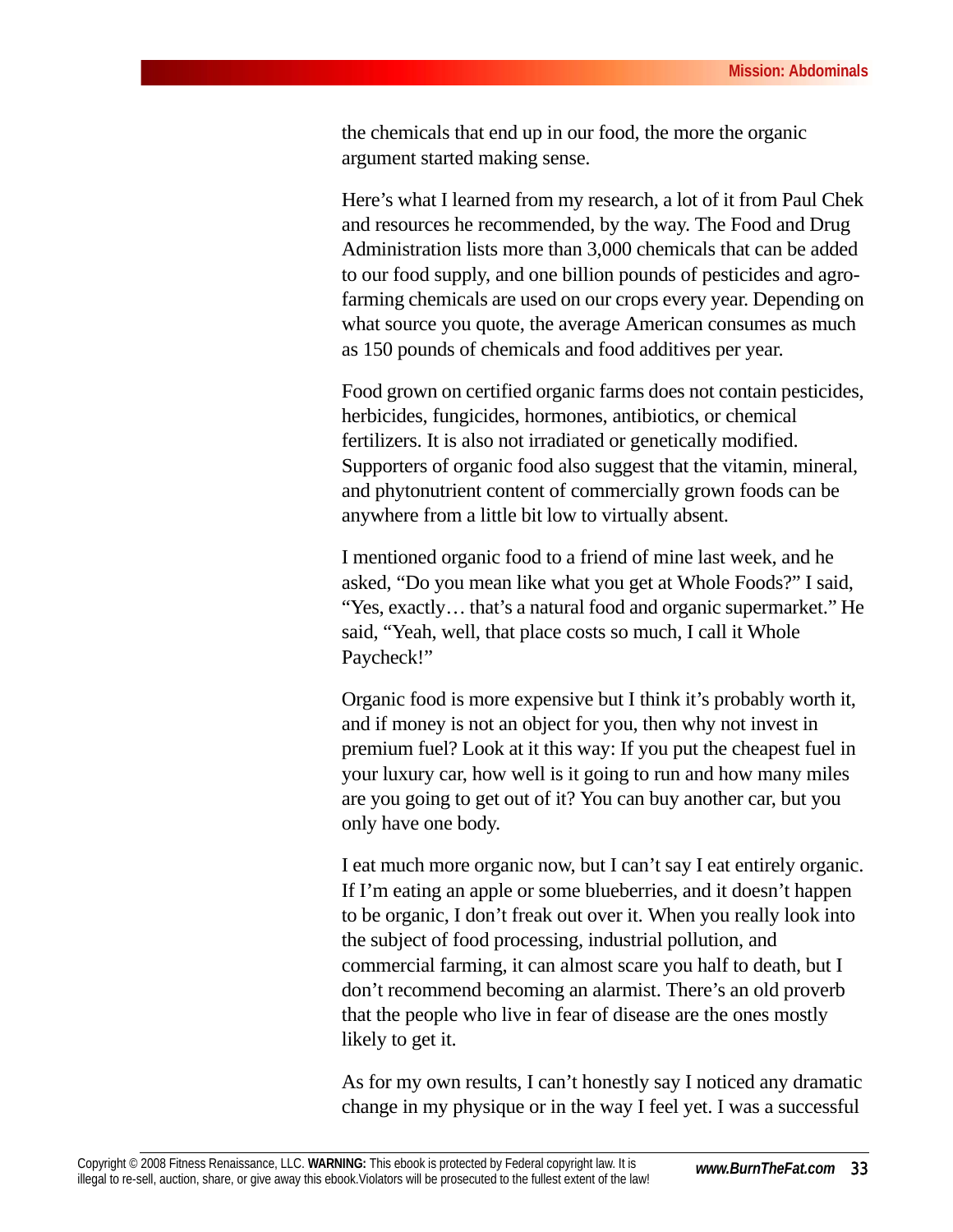natural bodybuilder for many years before I started eating things like grass-fed beef and organic food. However, I think this is probably the type of nutritional lifestyle change where you'll get benefits over the long term, even if you don't see an immediate transformation.

One thing I would suggest before running out for organic foods is consider what kind of shape your diet and your lifestyle are in right now. If your diet is such a total mess that you're drinking alcohol, smoking, abusing coffee and stimulants, not eating *any* fruits and vegetables to begin with, then I think it might be moot to worry about whether your food is 100% certified organic. Just start cleaning up your diet and establishing new healthy habits, one step at a time.

I know this topic is controversial and hotly debated, but what I would recommend to anyone, whether they choose organic or not, is to continuously look for ways to improve their nutrition above the level it's at now. For some people, going organic is the next level. Some people aren't ready for that type of change yet. I also recommend that everyone become as educated as they can about what is really in their food because most people are completely unaware of what dangers might be lurking in their food.

Your friend Ori Hofmekler wrote something really insightful on this in one of his books. He called these toxins "stealth" factors. He said, "On a daily basis we don't realize (and can't feel) that these toxic factors are present. There's nothing more dangerous than stealth toxins coupled with ignorance because the inability to see or feel these dangers makes us even more vulnerable."

At least be educated and be aware—know what's in your food and then you can make better decisions. A great resource on this subject is Paul Chek's audio program, "You Are What You Eat" and his book, *Eat, Move and Be Healthy*.

*DAVID GRISAFFI:* What about detoxification? Detoxification is a new buzzword around the fat loss and health communities. Could you explain a little about this process?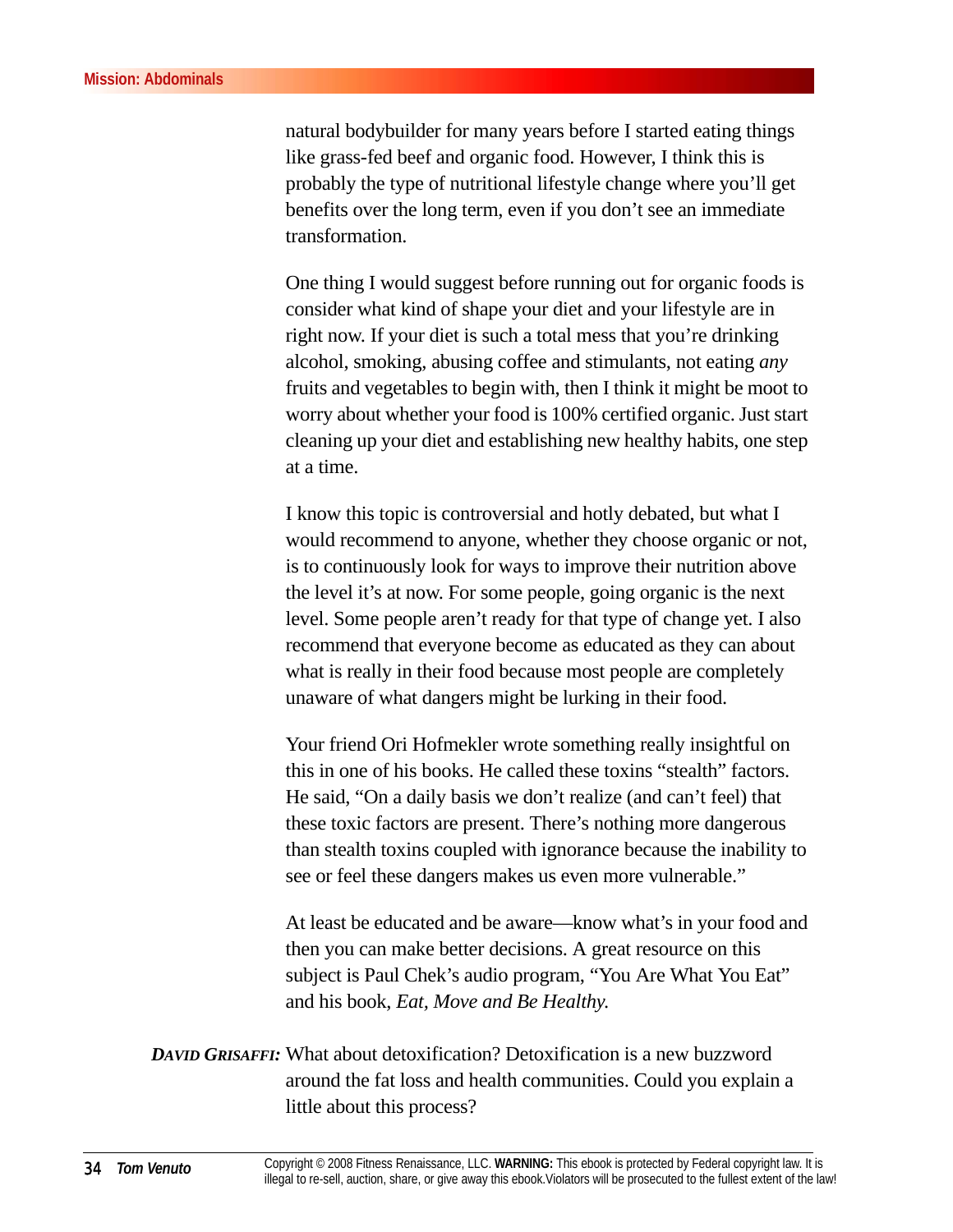*TOM VENUTO:* Detoxification is a buzzword that's very popular and trendy today, but unfortunately it's really an undefined word that could be referring to a lot of different things. Depending on how the word is used, it could describe everything from legitimate and important nutritional concepts to total gimmicks and crash weight loss diets which are ineffective and unsafe.

> We definitely live in a polluted environment where the commercial food supply is full of chemicals, so we all owe it to ourselves to become educated about what is in our food. But we also have to be careful because this detox thing—especially in the context of weight loss—is full of pseudo science and gimmicks that are as bad as the diet patch and diet pill.

> Whether you're for or against any kind of detoxification, one thing is hard to dispute: Fasting, cleansing, or detox protocols used to initiate a weight loss program are clearly very sneaky ways to achieve rapid, dramatic losses of body weight. This makes the diet appear highly effective because of the large weight loss right out of the gate, and it makes for great infomercial testimonials.

A fast at the beginning of a diet program can cause very rapid weight loss that could boost the total weight lost over a six-week program to an impressive sounding 25–30 pounds. I say, "Big deal!" Do you want to lose body weight or permanently lose *fat*?

The first 15 pounds is water, glycogen, and muscle tissue. Then maybe 10 pounds is fat—if you're lucky. The first 15–20 pounds will all come back because it was fluid, and the body fat will probably come back too because of the metabolic damage done due to starvation and loss of muscle.

This is similar to the induction phases on certain diet programs. Proponents claim that induction is necessary to metabolically shift you into fat burning mode, but just like a detox phase in the beginning of a weight loss program, I see it more as a quick fix approach to quickly knocking off 10–15 or more pounds of body weight (mostly water), to pander to the instant gratification needs of most dieters, and fill the pockets of their promoters.

Look at the weight loss recommendations of any legitimate science-based health and fitness organization such as the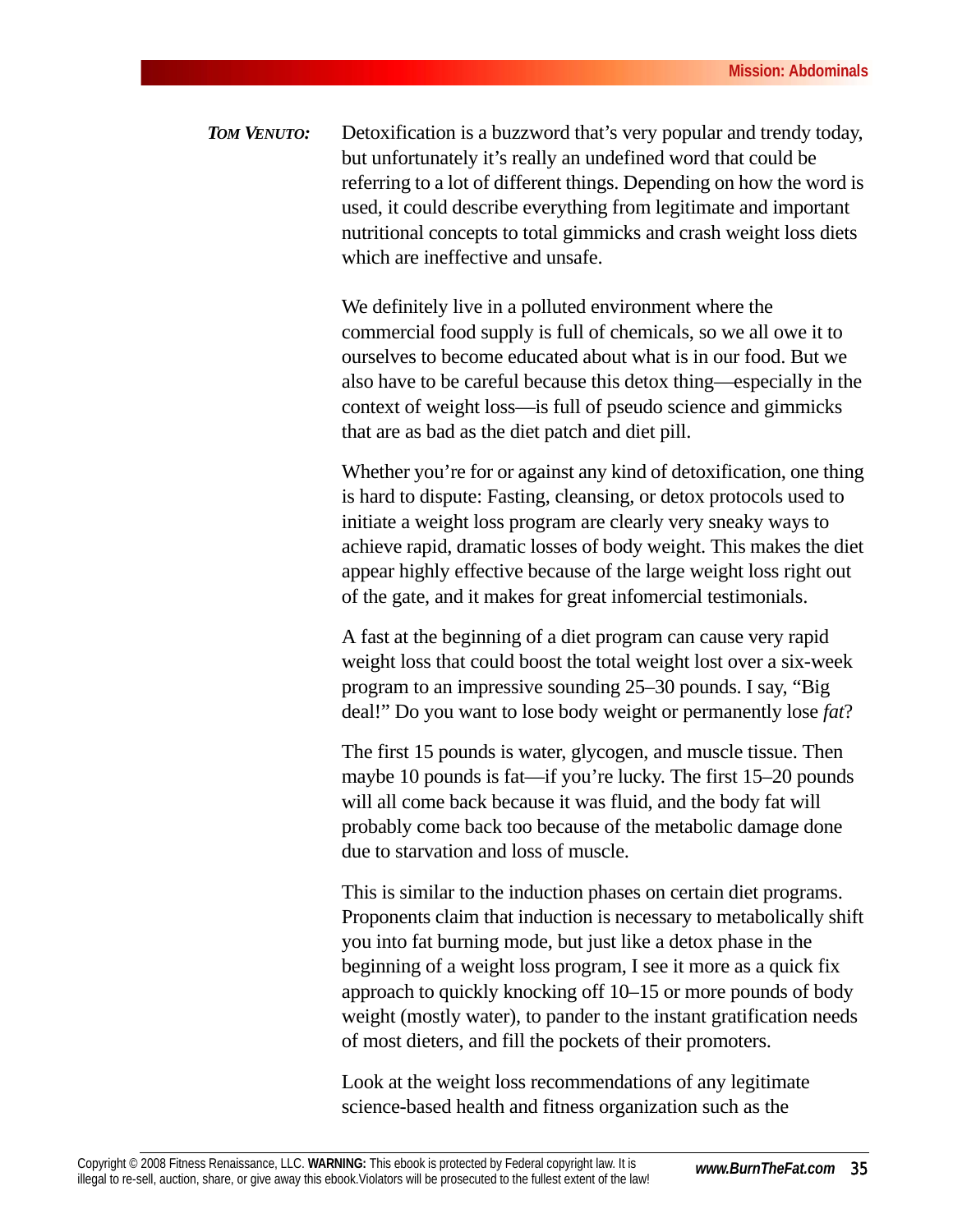American College of Sports Medicine, The International Society for Sports Nutrition, The National Strength and Conditioning Association, or the American Dietetic Association, and you will see the same healthy, sensible recommendation repeated over and over again: Lose one to two pounds per week, or no more than 1% of total body weight per week (2.5 pounds if you weigh 250, etc.). Remember what we said about the FTC earlier: Claims of anything over three pounds per week can land a company in court.

If you're consulting with legitimate professionals and organizations, you'll see absolutely no mention of detoxification, fasting, losing 10 pounds over the weekend, "cleansing yourself internally," or anything remotely similar. Why? Because the legitimate and respectable organizations don't deal in pseudo science or gimmick fads. Any crash diet, induction protocol, or fasting ritual designed specifically to induce rapid weight loss is one to avoid.

As for detoxification, it's difficult to draw general conclusions because there are so many different protocols that fall under that term. You might say that eating organic detoxifies you, and if that's your definition of the word, then I wouldn't argue with that, but the fact is, most detox protocols have little scientific evidence supporting them and some are downright kooky!

Will Brink, author of *Diet Supplements Revealed* and *Muscle Building Nutrition*, and a guy whose opinion I respect, posted a message in his forum recently that made this point very well. Will wrote:

Who says you need to detoxify? The very term is quasi scientific at best, silly at worst. Are you looking to optimize increases in lean body mass or sit around drinking lemon water? I don't detoxify, as I don't feel toxic. The methods for detoxifying also run the gamut from real to a total scam. For example, for people that have high amounts of heavy metals, a process called chelation therapy appears to be legit to reduce those levels. Then you have all manner of pretend detoxifying diets, enemas, etc., which I have no faith in.

Do I believe it's important to detoxify the body? Yes, but according to my definition, I believe that detoxing is not necessarily a regimen of supplements, herbs, special drinks,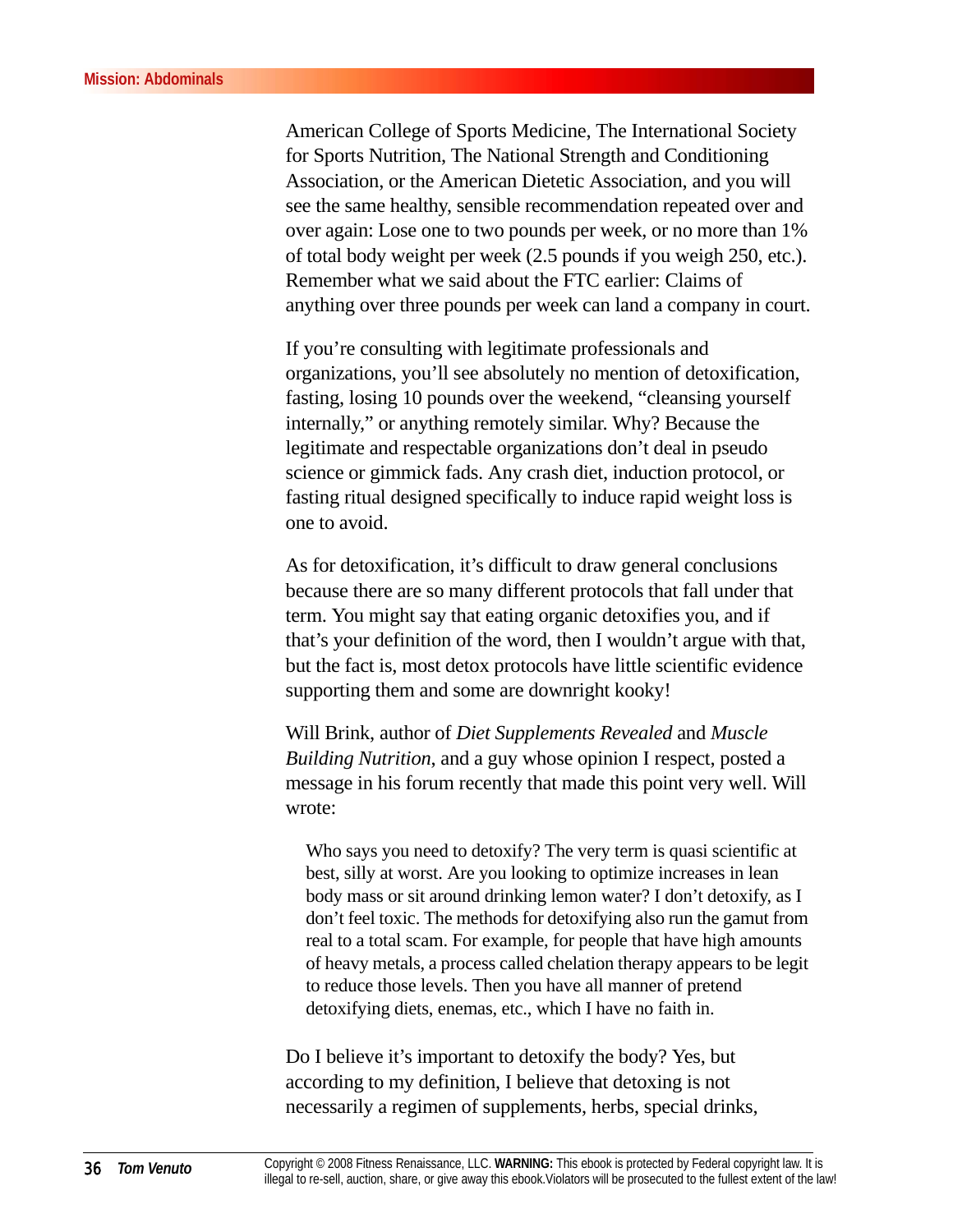fasting, or weird internal cleansing procedures. Detoxification is something that you should be doing every single day of your life by making better food choices and avoiding harmful chemicals in the first place. An ounce of prevention is worth a pound of cure.

You stay non-toxic by drinking large amounts of pure water, by eating natural foods, and avoiding man-made food, refined carbohydrates, processed fats, packaged food, and other "chemical cuisine" as much as possible. You could take it a step further by eating organic foods that are even less likely to contain chemicals, pesticides, herbicides, and fungicides.

If detoxing or fasting are important disciplines to you for personal, philosophical, or spiritual reasons, or if you believe you're getting some measurable benefits, then don't let me discourage you. But it always comes back to permanent lifestyle change. There is no quick fix, no short term "procedure" to put yourself through. What use is it to detoxify or cleanse or whatever you call it, for 24 hours or three days or seven days, or whatever, if you're going to go back to the same toxic foods you were eating before anyway? Why not just make the lifestyle change?

- *DAVID GRISAFFI:* Speaking of toxins, many people drink alcohol these days. Wine, beer, and spirits are the main alcoholic beverages. Could you talk about the beer belly phenomenon and how alcohol intake defeats body fat reduction?
- *TOM VENUTO:* When you talk about alcohol and fat loss you have a few problems. First of all, alcohol is a calorie-dense liquid, so immediately you have a problem with excess calorie intake if you add alcohol and you don't account for the alcohol calories you're consuming.

If you do account for calories in the alcohol by decreasing food intake, then you have another problem and that is displacement. By allowing for those alcohol calories, you've pushed out of your diet other important foods that contain not just energy, but also vitamins, minerals, phytochemicals, fiber, amino acids, and other good stuff you need to be healthy and lose fat.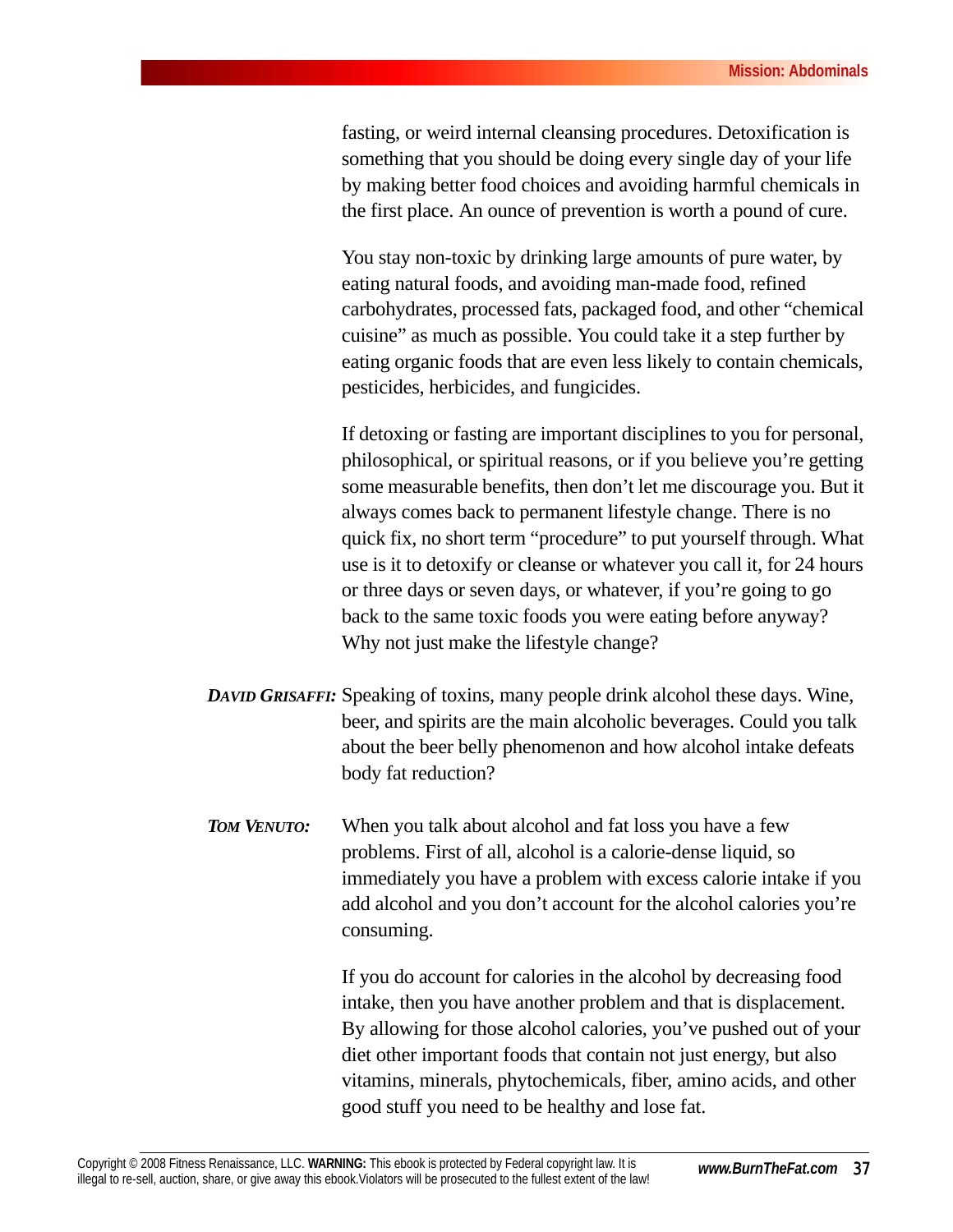Alcohol also slows down or stops fat burning in the body. In addition to messing with your hormones that are responsible for efficient fat loss, when alcohol is in your system, fat burning virtually comes to a standstill while your liver is metabolizing the alcohol.

Alcohol can also impair blood sugar and insulin sensitivity, especially in large doses or when consumed by itself. Blood sugar and insulin management is very important for maximizing the fat burning process as well as for your health.

Alcohol in large doses can also increase cortisol release and, to the guys who drink regularly, pay attention because when consumed chronically, alcohol can decrease testosterone and elevate estrogen. Last but not least, alcohol can interfere with the nighttime release of growth hormone that occurs soon after you fall asleep and as you know, most people drink late at night.

If you are on a serious fat loss program, you're compromising your results if you drink at all. The rest of the time, if you drink, you should drink in moderation and infrequently, and not every day, because drinking even small amounts daily is habit-forming.

- *DAVID GRISAFFI:* You mentioned Paul Chek earlier. There is a group of basic rules for dieting that I learned from my internship at the Chek Institute, and I'd like to pick your brain on those topics. What are your recommendations on water intake, sleep, rotating foods, food intolerances?
- *TOM VENUTO:* Okay, we'll start with water. I'm familiar with Paul Chek's recommendation for water intake, and that is to drink at least half your body weight in pounds per day in ounces of water. So if you weigh 200 pounds, drink at least 100 ounces of water.

There are a couple of reasons I like that formula and one is because it is easy to remember. Another is because it is individualized in the way it takes body weight into account. If you wanted to customize even more, you could also take into account activity level and even temperature if you're exercising in the heat.

In my book, *[Burn the Fat, Feed the Muscle](http://matynne54.burnthefat.hop.clickbank.net),* I used the National Research Council's water recommendations simply because it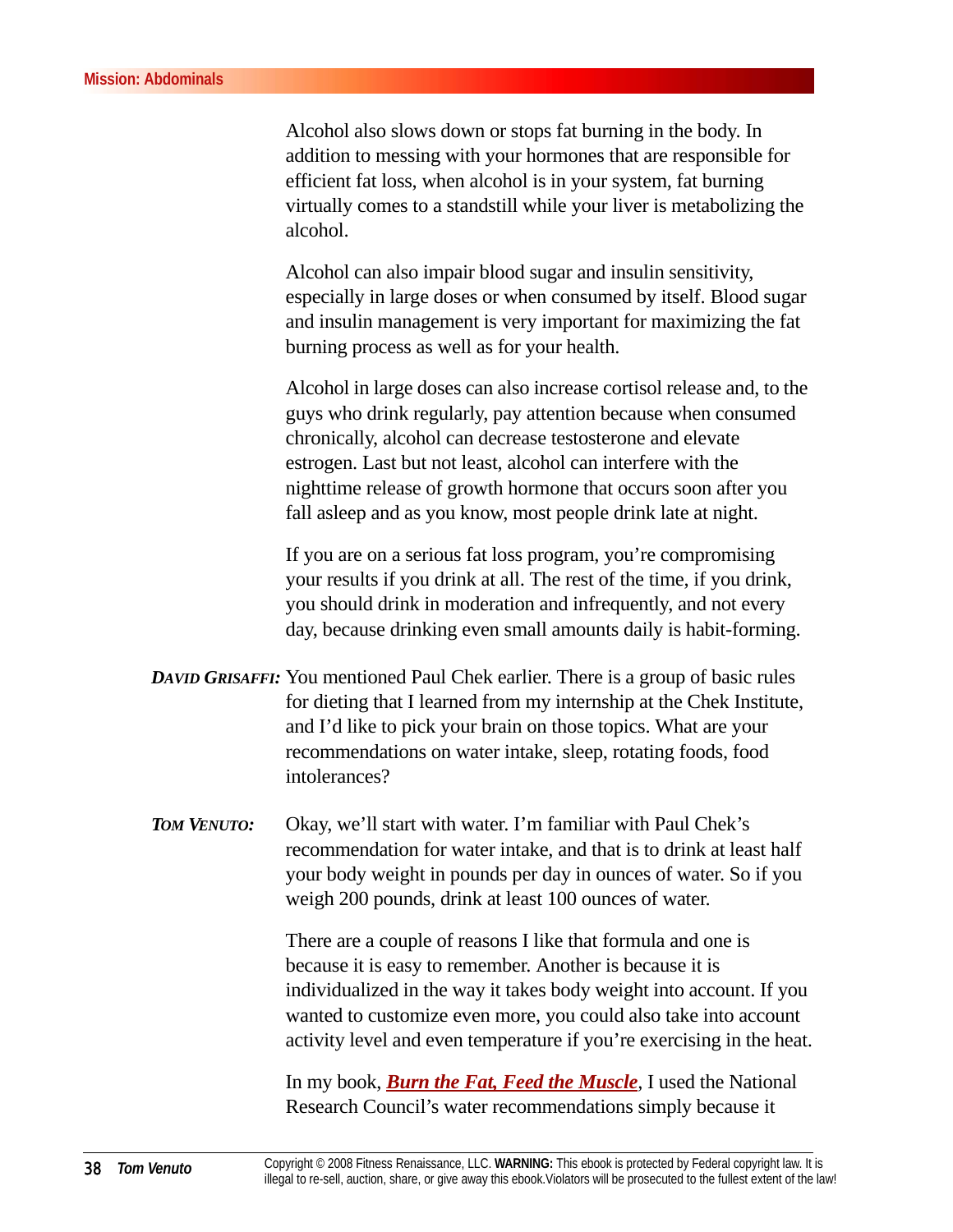takes into account calorie expenditure. Since I prescribe calories in an individualized fashion using a custom formula like the Katch-McArdle formula, then this formula accounts for both body size and activity.

The NRC's recommended water intake is 1.0–1.5 ml per kilocalorie expended per day. So if you're an average female with a 2200 calorie-a-day energy expenditure, then 1.0–1.5 times 2200 calories is 2200–3300 ml. When you convert the milliliters to ounces, that's 74–111 ounces. That's right in line with Paul's recommendation, although you can see that water intake can be influenced by your energy expenditure. When you exercise more, you should drink more.

The traditional guideline of eight to ten eight-ounce glasses a day is 64–80 ounces, but that's not individualized—it doesn't account for body weight or activity, so that could leave you short, especially for men or for highly active people of either gender.

As for food intolerances, two of the most common are lactose intolerance, which is the body's inability to digest lactose, the natural sugar in milk products, and gluten intolerance. Gluten is the protein found in wheat. So dairy and wheat are often problematic for a fairly large number of people, and they can cause digestive problems and disturbances.

One thing that Paul teaches that will be of major interest to people who want better abs and a flatter stomach is that food intolerances can be a contributing cause to a distended lower abdominal area. Most people realize that bloating and a distended stomach can result from gastrointestinal disturbances, but Paul points out that it can actually go further than that.

He says that when there is trouble in the small intestine, bowel, or any digestive organ, it can cause weakness in the corresponding region of the abdominal wall. He also points out that food allergies and intolerance are common causes of inflammation in the gut, and the greater the level of inflammation in the digestive system the greater the chance that the muscles of the abdominal region won't respond properly to exercise. So basically when you resolve nutritional and digestive issues you can respond to training better.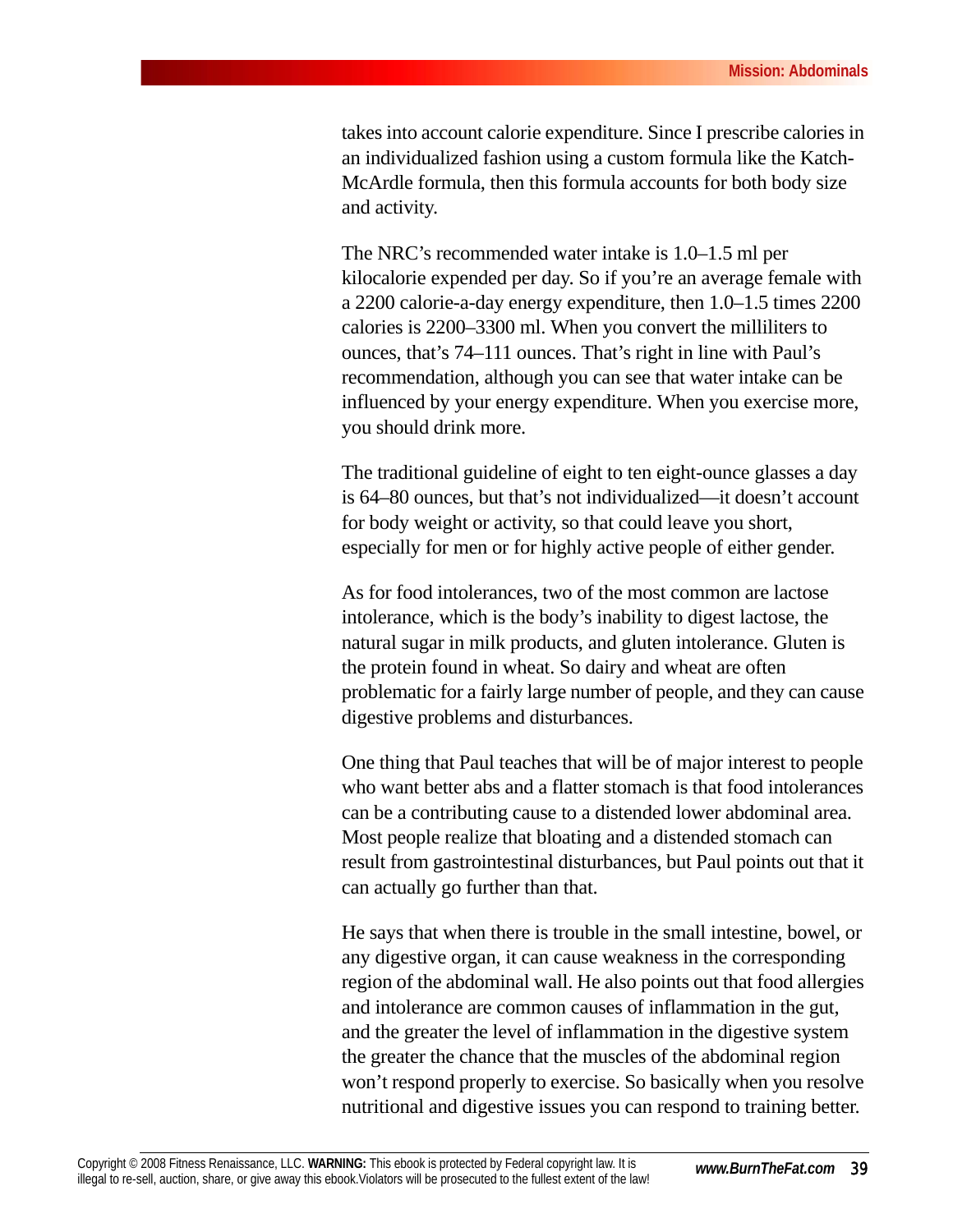You could start to address this problem by considering the most common of foods that cause problems such as dairy and wheat or gluten. Then also consider other common allergenic foods which include corn, soy, shellfish, peanuts, and egg whites. If you're eating a food and you suspect it's causing problems, you can use a simple elimination process to identify offending foods by removing *only* that food from your diet for a full week to see if it makes a difference. If that simple at-home trial and error process doesn't work, and you have no clue what is causing the problems, then you could see a healthcare professional. There are blood tests you could take for food allergy and intolerance.

Rotation… I know one of the things Paul recommends is rotating your sources of protein to reduce the chance of overexposing yourself to any particular pesticide or heavy metal, especially the mercury in fish that are high on the food chain. That's something to think about, especially for bodybuilders and weight training enthusiasts who eat so much meat and tuna fish in particular.

Eating a wide variety of fruits and vegetables as well as other foods is good advice because you get a wider variety of vitamins, minerals, and phytochemicals that way. Different kinds of fruits and veggies all have their own particular benefits. The different colors correlate with different phytonutrients, so varying the colors is also a good idea, such as red peppers, green beans, yellow squash, orange carrots and yams, and so on.

I've heard more than one source suggest that eating the same foods all the time can cause a food allergy. I'm no expert on food allergies, and I don't know what the scientific literature says about this, if anything, but my first thought here is that eating the same thing every day might *expose* or *aggravate* an existing allergy, but I don't see how it could cause one that wasn't there in the first place.

If that were true for all people all the time, then I would be allergic to eggs, chicken, oatmeal, yams, and other bodybuilding staple foods because I've eaten enough of those foods repetitively over the years to feed a small village. If you suspect an allergy or intolerance, you can use an elimination process to pull out the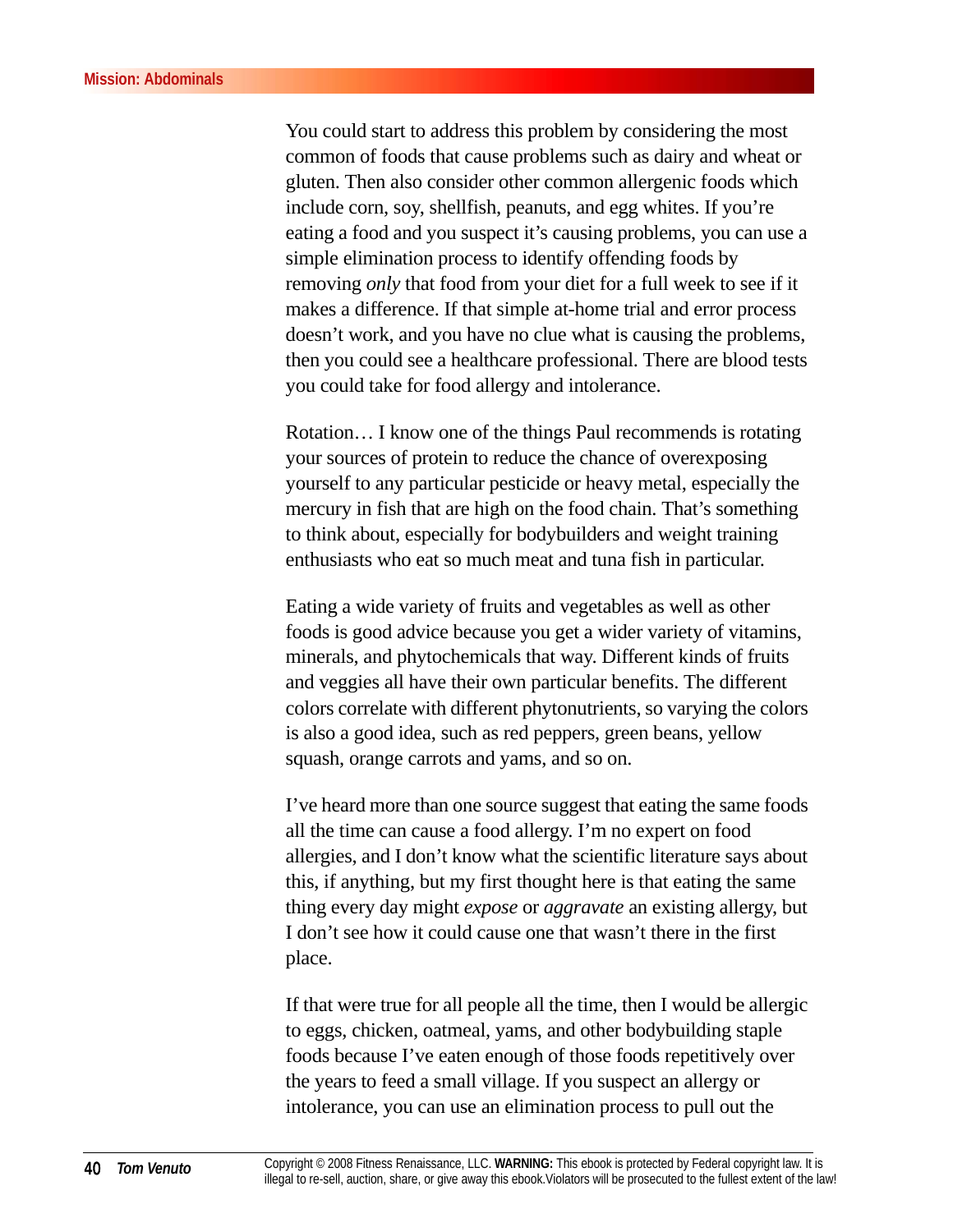suspected foods one at a time to see how you react. If no change, put it back and move to the next suspect.

Sleep? Sleep is for wimps. Just kidding. Actually I do sleep less than most people. I average six to seven hours and I thrive on it, but it's really high quality sleep. Sleep quantity is important, but so is sound, uninterrupted, high quality sleep.

Here are my top tips for sleep quality:

- Getting eight hours of quality sleep is a good guideline for most people and especially athletes, although some people seem to do very well with only six to seven hours of sleep if it is high quality sleep. There is definitely some individual variation in sleep needs.
- Go to bed early so you are sleeping when it's dark. Our bodies are in sync with daytime and nighttime cycles. There's an old proverb that each hour of sleep before midnight is worth two after.
- Maximize daytime hours awake and nighttime hours asleep. This is in alignment with our body's hormonal and circadian rhythms.
- Make sure it's totally dark in your bedroom. When light hits your eyes, your body thinks it's daytime and can release cortisol and stress hormones associated with normal daytime activities while suppressing melatonin.
- Establish a regular schedule of going to bed at the same time every night because your body can train itself to prepare for sleeping and waking at those times.
- Avoid caffeine and other stimulants in the afternoon and evening because it activates your sympathetic nervous system and disrupts your sleep cycle. If you drink coffee, keep it in moderation and drink it in the morning.
- Do not drink alcohol right before bed.
- **Stay** on a regular exercise schedule because that can help you sleep better, but avoid intense exercise late at night as that may keep you awake and disrupt your sleep cycle.
- ■Keep stress to a minimum.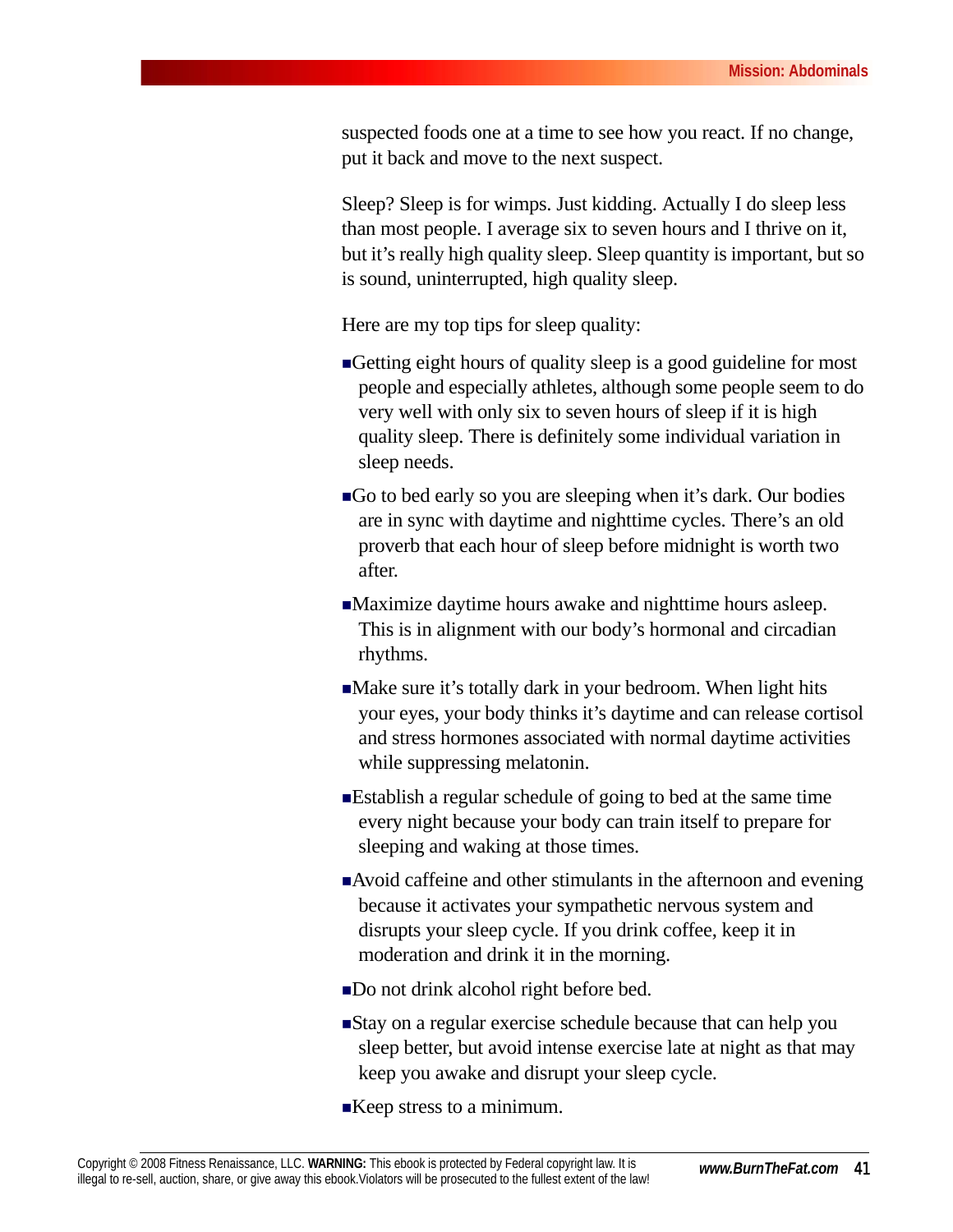- *DAVID GRISAFFI:* What are some of the worst fad diets you have ever had the displeasure of reading about? And how would you suggest that consumers protect themselves from becoming victims?
- *TOM VENUTO:* I can't think of one diet in particular, but in general, the diet claims that really give me the most displeasure are the ones promising super fast weight loss. Just yesterday I saw on the cover of a magazine, "The Weekend Diet: Be 10 Pounds Lighter by Monday." Just another new twist on the same old theme—it never ends. Abs in seconds, muscles in minutes, 30 pounds in 30 days, 11 pounds every nine days, and on and on it goes.

These kinds of quick fix diets are the ones that irk me the most because they're being put out by people who claim to be in our industry to help others, but they're only helping perpetuate the problem. They're definitely not part of the solution.

The solution is education. Professionals who are committed to serving people and telling the truth need to step up and explain that it's important to lose weight slowly, to work hard, to be patient, and then you will get results that last for life.

I'm not sure how much difference it's making, but government agencies are also trying to help. A couple years ago, the United States Federal Trade Commission (FTC), which is the watchdog agency that monitors deceptive advertising, published their new *Red Flag* brochure. It was created to help people on both sides advertisers and consumers—screen out bogus weight loss claims for nonprescription drugs, supplements, creams, wraps, devices, and patches.

The FTC listed seven bogus claims that should raise red flags because scientific evidence doesn't support them. This is a pretty good list, and you'll be surprised how many products and diets get knocked off the chart if you go by this list.

- 1. Causes weight loss of two pounds or more per week for a month or more without dieting or exercise.
- 2. Causes substantial weight loss no matter what or how much you eat.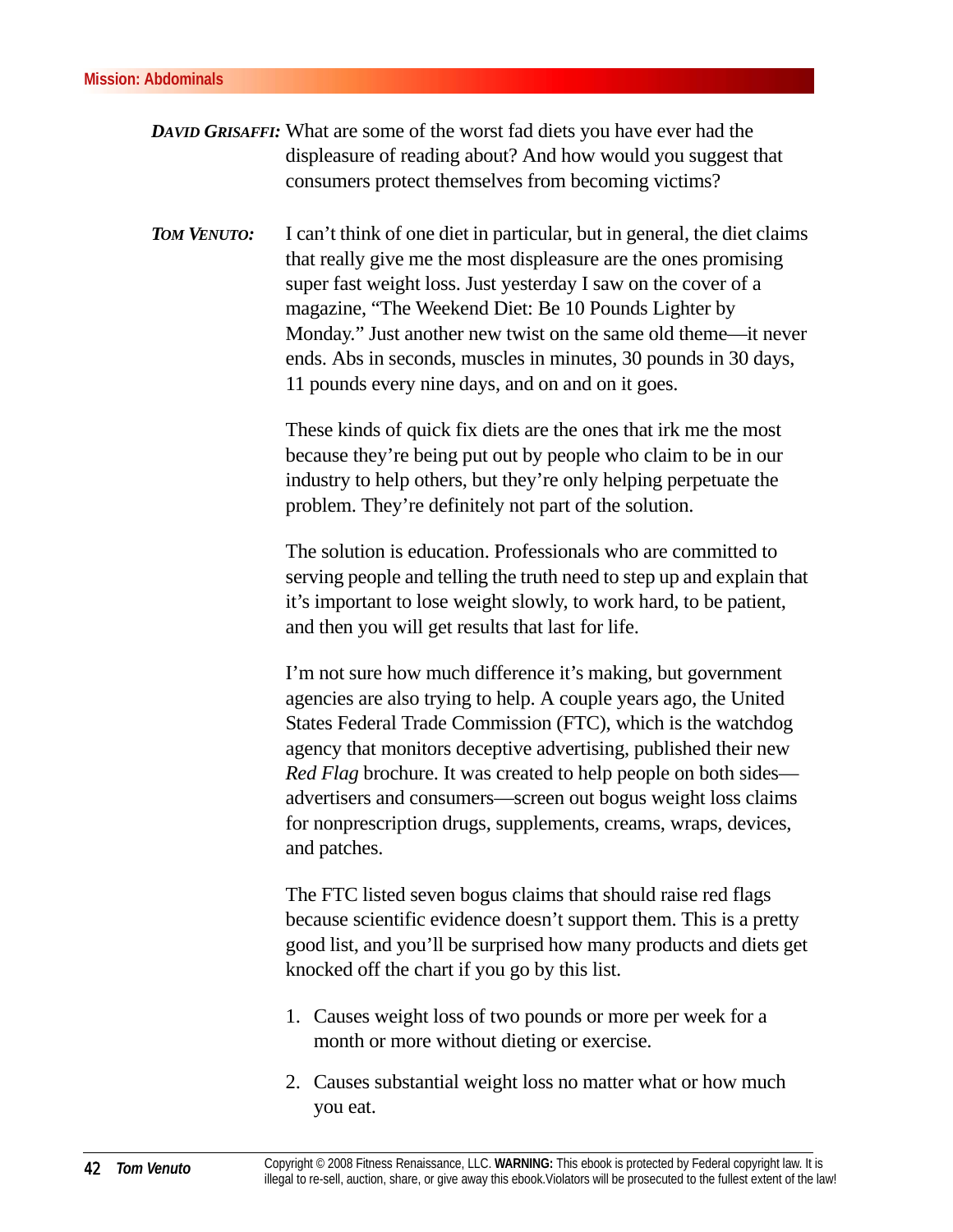- 3. Causes permanent weight loss even when you stop using the product.
- 4. Blocks the absorption of fat or calories to enable you to lose substantial weight.
- 5. Safely enables you to lose more than three pounds per week for more than four weeks.
- 6. Causes substantial weight loss for all users.
- 7. Causes substantial weight loss by wearing it on your body or rubbing it onto your skin.

The reason companies get away with these claims is because the FTC just can't keep up with them all, especially today when a company can set up shop on the Internet, then close down and start up all over again under a different name. But the big ones get caught when they become visible enough in the marketplace.

The companies that are getting away with promoting and advertising fast weight loss and these other bogus claims are causing some serious problems. It makes it really hard to educate people when we're up against these advertising messages that bombard everyone all day long. As the FTC says in their report, "Fast and easy fixes undermine the reality of what it takes to lose weight. People are buying empty promises."

Quick fix promises also cause unrealistic expectations. I got an email from a subscriber who read one of my recent newsletters titled, "Don't be a big loser," where I basically said, "shame on you" to these makeover and weight loss reality TV shows for causing unrealistic expectations, and he totally wouldn't buy it. He kept talking about the guys on TV losing 20 pounds a week and the people he knew going on low carb diets losing 10–15 pounds in the first week, and he said he was hell bent on losing at least five pounds a week, so when I said two pounds a week and definitely no more than three, my words were falling on deaf ears.

Here's the link for the *Red Flag* brochure and other FTC materials. I'd recommend everyone read this and take it to heart. It's not just some boring government document—this is the truth about weight loss.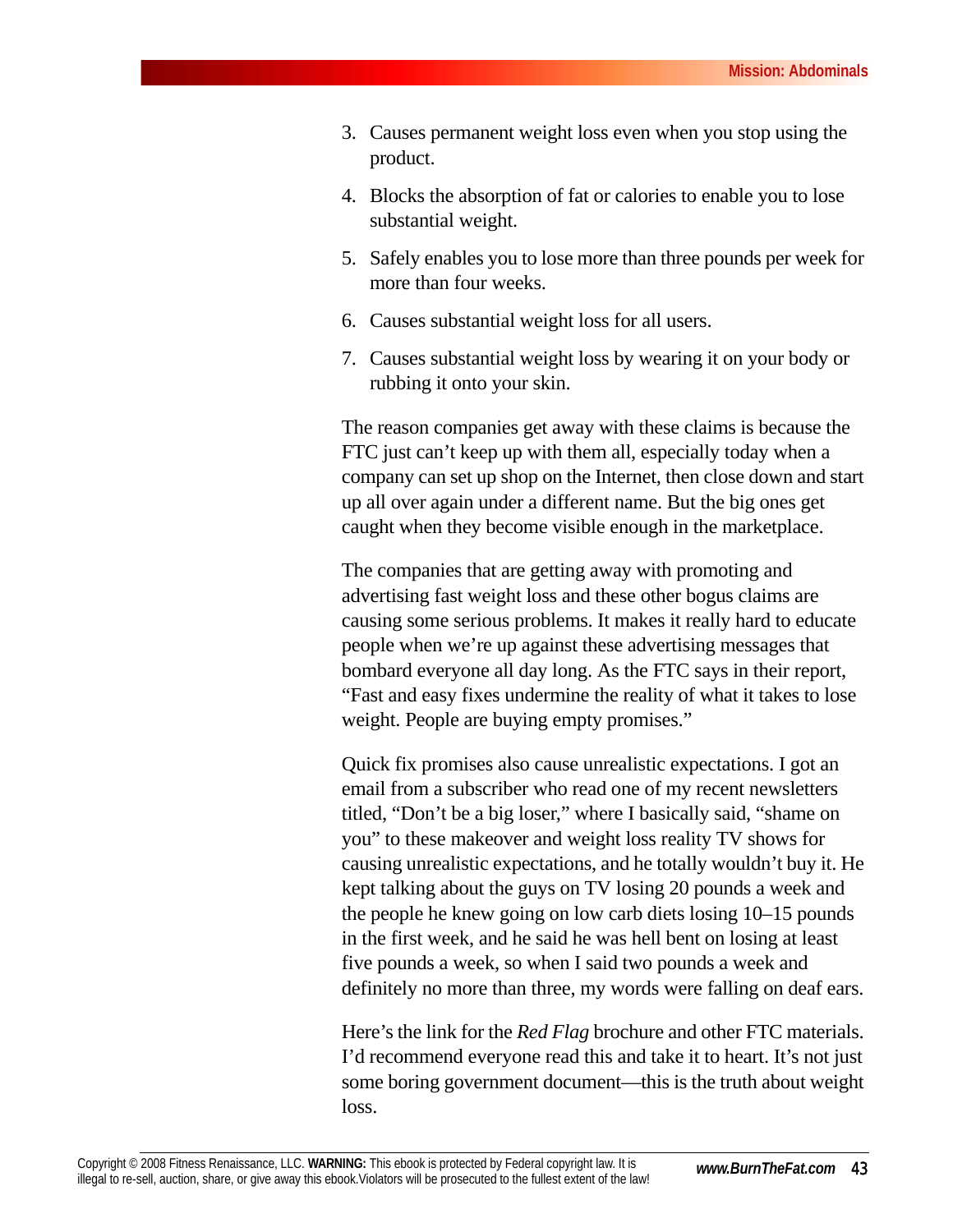#### **Federal Trade Commission Press Release:**

http://www.ftc.gov/opa/2003/12/weightlossrpt.htm

**FTC's** *Red Flag* **brochure** (11 pages, free download):

http://www.ftc.gov/bcp/conline/edcams/redflag/index.html

**Deception in weight loss advertising workshop** (74 pages, free download):

http://www.ftc.gov/os/2003/12/031209weightlossrpt.pdf

- *DAVID GRISAFFI:* What role has the Internet had in this proliferation of false claims? How useful is the well meaning information found on the Internet with regard to nutrition, supplementation, and medical information?
- *TOM VENUTO:* The Internet is an incredible technology, an incredible educational tool, and an incredible opportunity, but unfortunately, opportunities attract opportunists. There are pros and cons to the Net both for consumers and business owners.

If you don't know what to look for when you're surfing for information, for example, if you're not familiar with the red flags, there's no way you can tell who is well meaning and who is an opportunist out to make a quick buck. The sheer volume of web pages can also be major information overload for a beginner.

The upside of the Internet is that people like you and me can get online and publish the truth about diets, weight loss, and fitness training without being edited, screened, or censored. It's a platform that allows true freedom of speech. In online publishing you're not influenced by the advertising dollars that are necessary in print publishing to keep magazines in circulation.

The downside of the Internet as a source for health and fitness information is that there is no barrier to entry whatsoever. Any scam artist or ignoramus can start a website and have it online five minutes from now and start selling anything and saying anything he wants.

There is so much good information on the Net now, so many great resources, so many awesome communities, and so many ways to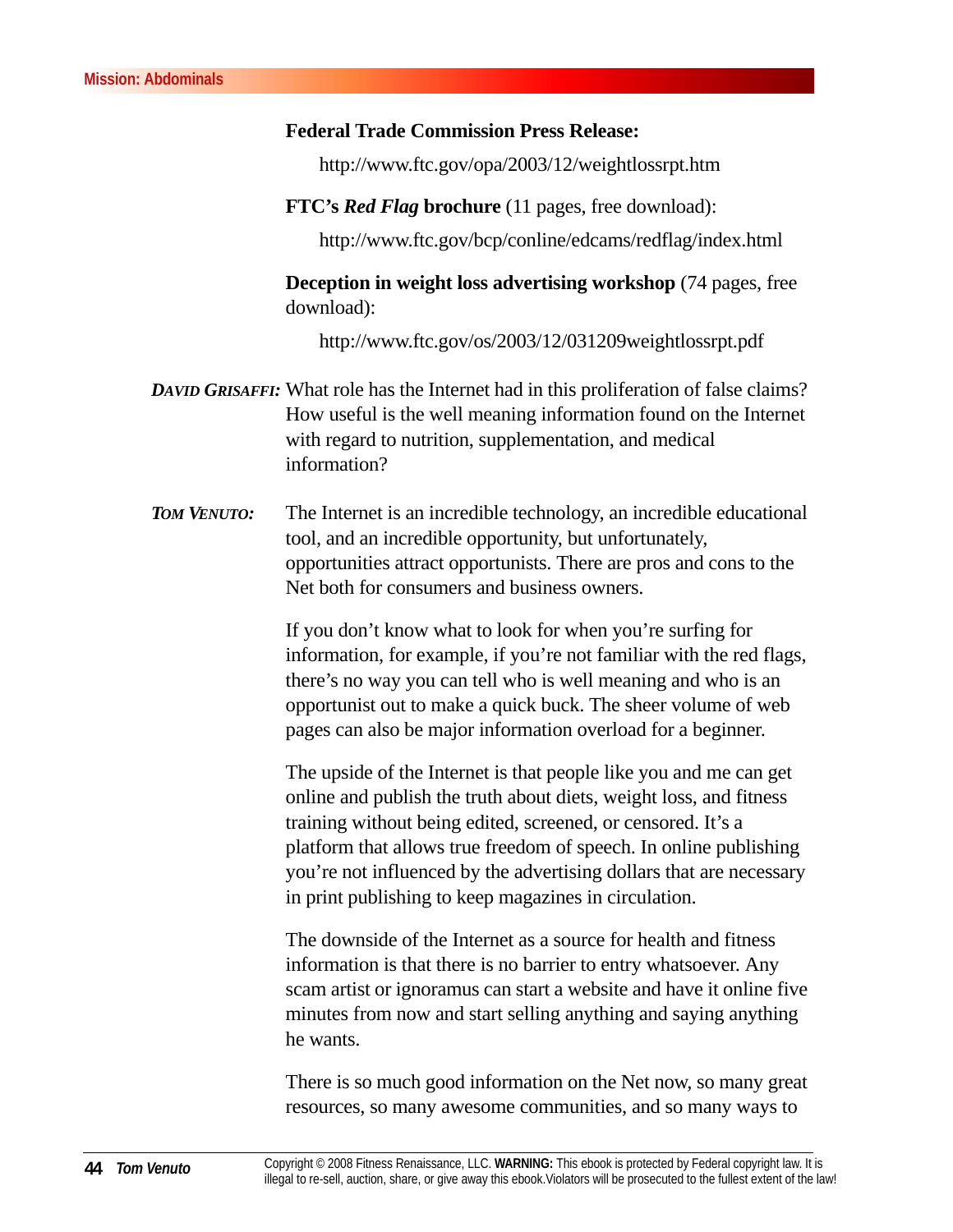connect with like-minded people for support and information, that it pays to learn use the Net. But unless you want to be misinformed and misled, you have to educate yourself about how to educate yourself online! Learn about those red flags, and remember that if it sounds too good to be true, it probably is!

- *DAVID GRISAFFI:* We've been focusing mostly on fat loss and getting great abs, but before we wrap up, let's look at the other side of the coin—gaining muscle. Of all the nutritional supplements on the market, which one is the best for gaining muscle?
- *TOM VENUTO: Food!* Food, food, food! I don't recommend supplements for gaining muscle mass unless I know a client is doing everything right in their training and in their diet, eating whole foods first. I just can't emphasize that enough. There's no quick fix for losing weight and there's none for gaining muscle either.

Get your diet in order before considering any supplements outside of essential vitamins, minerals, and fatty acids. It's calories combined with progressive resistance training that makes you gain mass, not supplements.

However, if supplements let you get the calories you need to gain weight, then powders, drinks, or other products that help you easily reach your necessary calorie intake can be very valuable. That can include well-formulated weight gain drinks, protein powders and drinks, post-workout drinks, and various meal replacements. These products aren't magic, they are just supplemental to your food intake—think of them as powdered or liquid food—but they can definitely help with your calorie surplus.

Outside of calorie-containing weight gain supplements, creatine is definitely a winner, although I'll dare go out on a limb and say that even creatine is overrated and overhyped to some degree. Some people do seem to respond better than others though.

*DAVID GRISAFFI:* One last question. Tom, I know you've had a lot of experience in the fitness industry, doing just about everything from being a bodybuilder, personal trainer, success coach, gym owner, and now health and fitness publisher. From all your experience combined,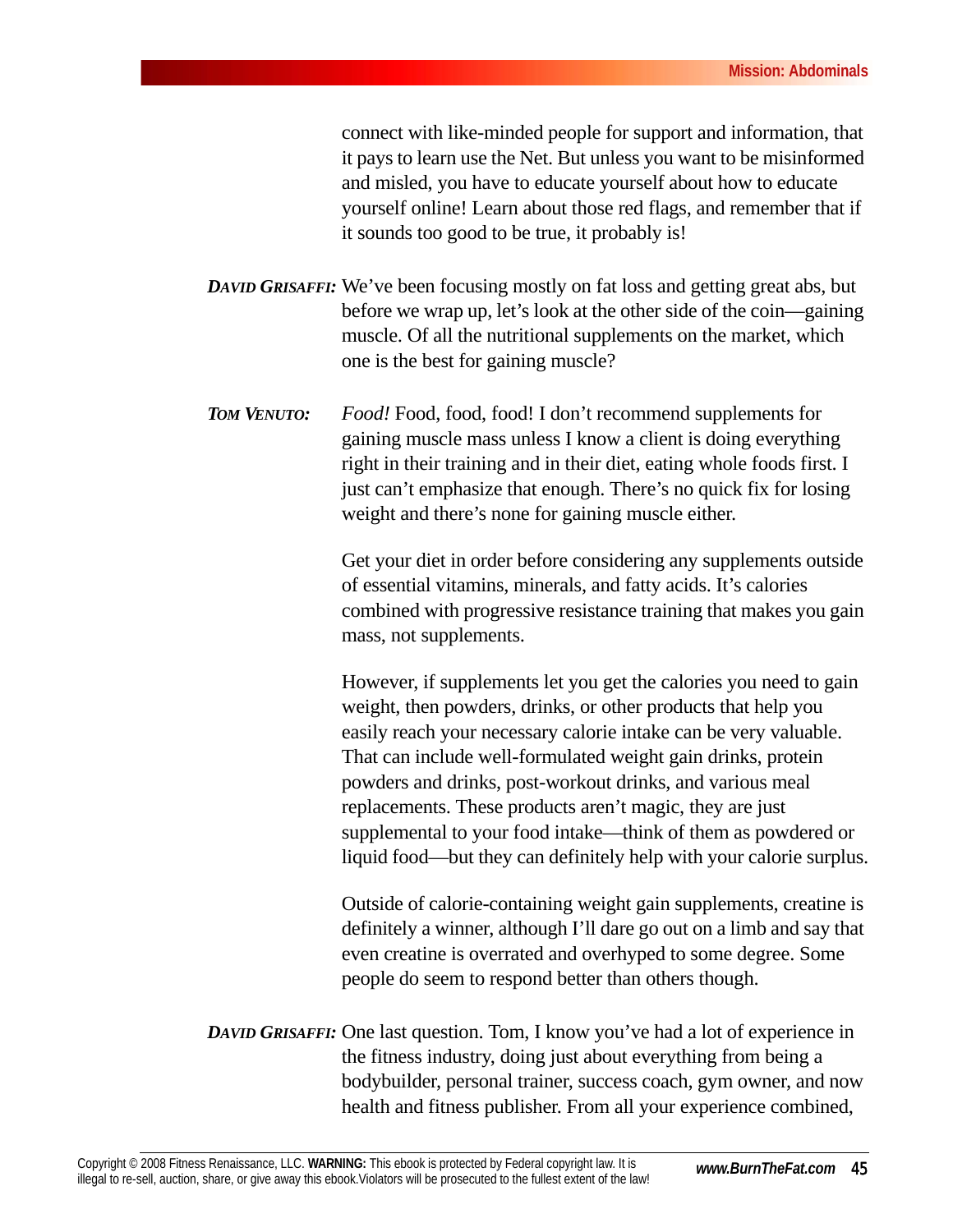what do you think is the one thing most needed to change a person's lifestyle and improve their health?

- *TOM VENUTO:* A committed decision to reach a predetermined specific goal, combined with burning desire, followed by immediate, massive action repeated consistently for as long as it takes until your goal is reached.
- *DAVID GRISAFFI:* That just about says it all. There's no quick fix to a lean body with great abs. It takes good information, focus, hard work, discipline, and persistence to reach your goals.

Well, Tom, that's about it. As always, you're a wealth of knowledge, and I know all our readers are going to benefit a lot from this information, as well as save a lot of money and frustration if they follow your advice. Thank you.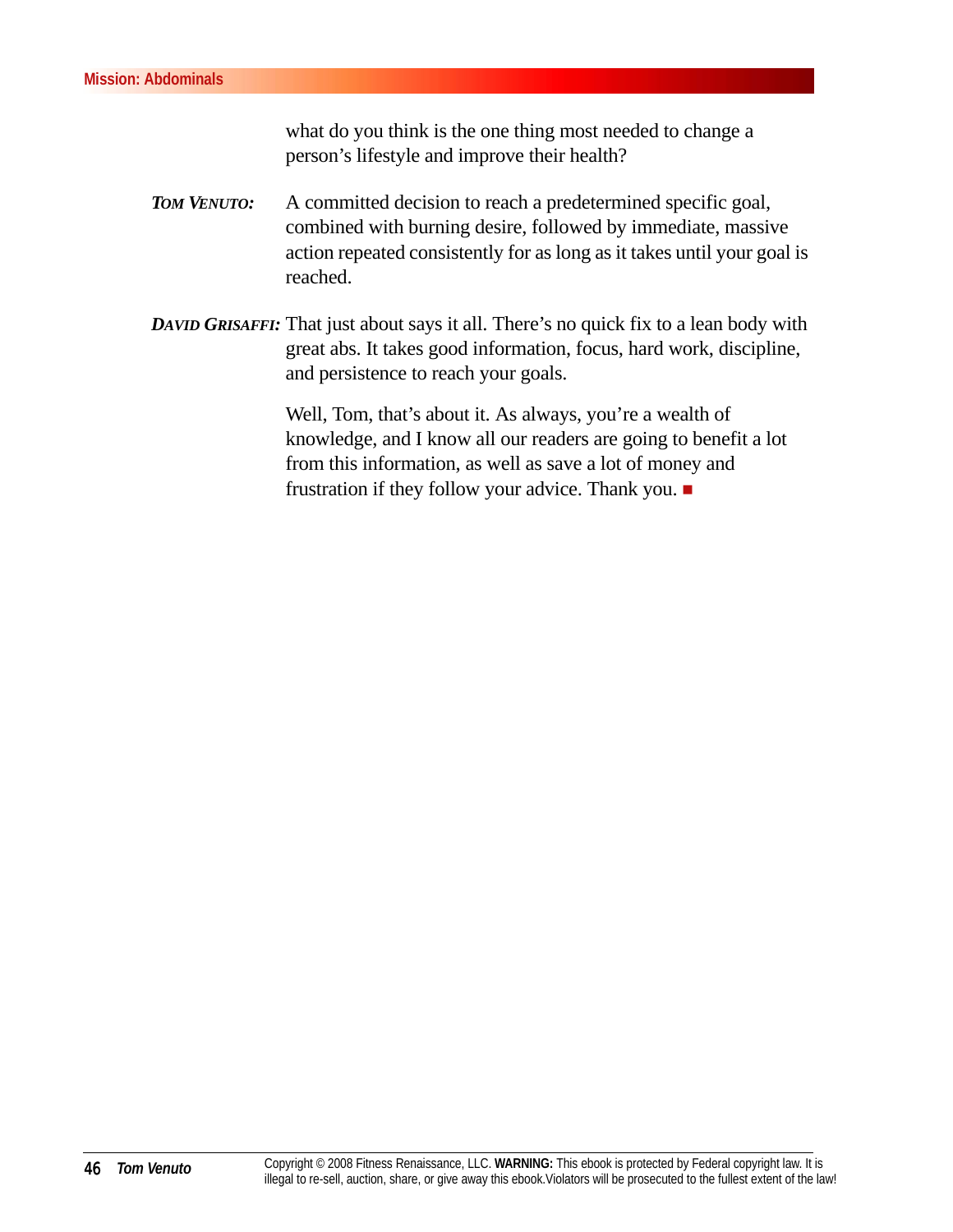#### About Tom Venuto



Tom Venuto is an NSCA-certified strength and conditioning specialist, lifetime natural bodybuilder, freelance writer, success coach and author of the #1 best-selling ebook *Burn the Fat, Feed the Muscle (BFFM): Fat Burning Secrets of the World's Best Bodybuilders and Fitness Models*. He is also co-author of *Fit Over 40; Role Models for Excellence at Any Age*.

Tom has written hundreds of articles and has been featured in *IRONMAN Magazine*, *Natural Bodybuilding*, *Muscular Development*, *Muscle-Zine*, *Olympian's News* (in Italian), *Exercise for Men* and *Men's Exercise*. Tom's inspiring and informative articles on bodybuilding, weight loss, and fitness motivation are featured regularly on dozens of websites worldwide. For information on Tom's *Burn the Fat* ebook, visit **[www.BurnTheFat.com](http://matynne54.burnthefat.hop.clickbank.net)**. To subscribe to Tom's free monthly e-zine, visit **[www.TomVenuto.com](http://www.TomVenuto.com)**.

#### About David Grisaffi



David Grisaffi has been a sports enthusiast his entire life. His love for sports led him into a career in sports conditioning and fitness training. David majored in physical education and holds multiple certifications including three from the prestigious CHEK Institute: Level II High Performance Exercise Kinesiologist, Golf Biomechanic, and Health and Lifestyle Counselor. He is also certified with the International Sports Sciences Association as a personal trainer and specialist in performance nutrition.

David was a high school wrestling and baseball coach and is currently an independent trainer and strength coach. He has been sought after by some of the top athletes in professional sports including world champion boxer Greg Haugen and professional golfer Michael Putnam.

David's ebook, *Firm And Flatten Your Abs* is an online bestseller that teaches you how to lose body fat, develop six-pack abs while improving strength, function, and athletic power. You can contact David or learn more about his programs at www.FlattenYourAbs.net.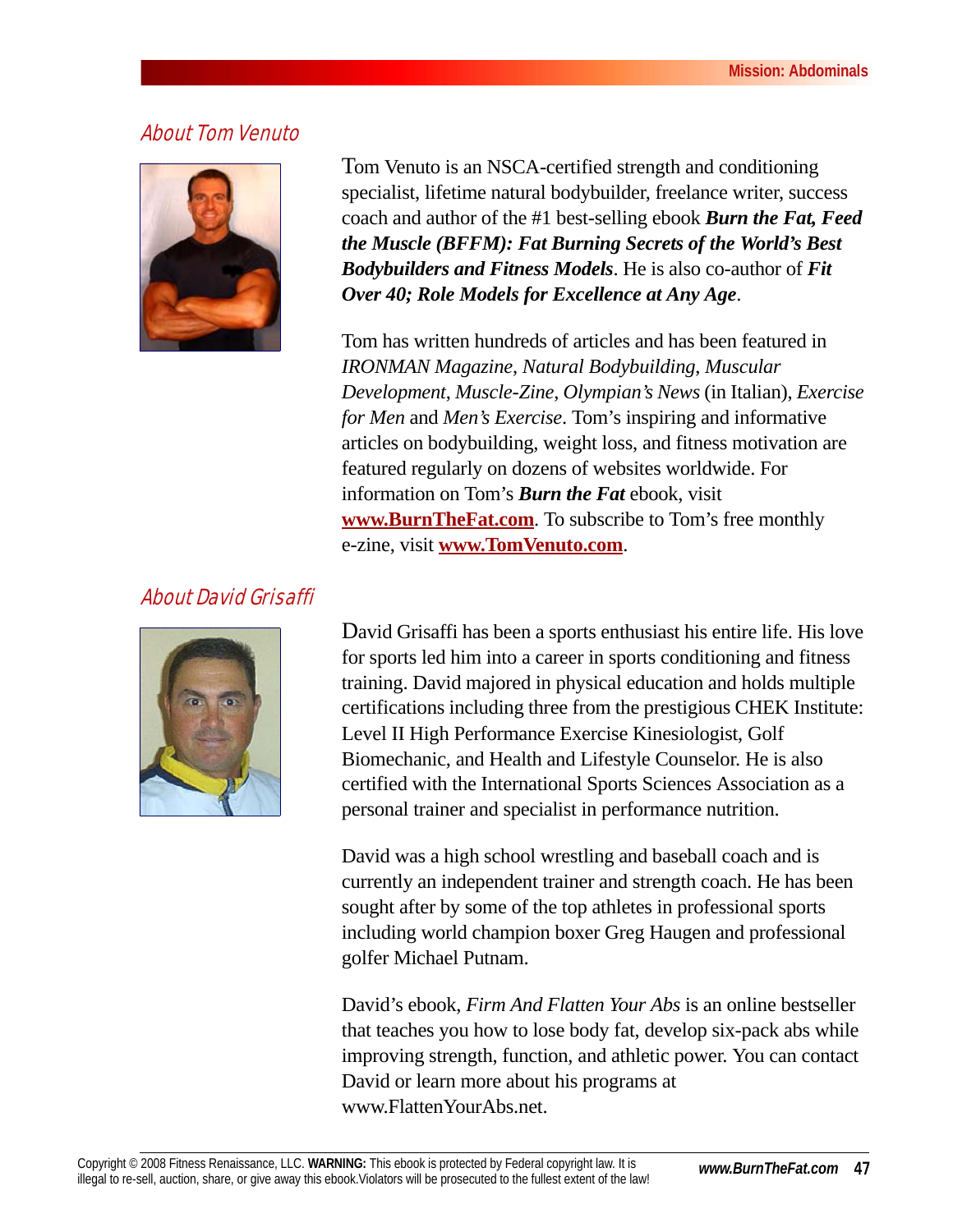## Burn the Fat, Feed the Muscle by Tom Venuto

Why Is Burn the Fat, Feed the Muscle the Best Selling Ebook in Internet History, with Thousands of Satisfied (and Now Fat Free) Users in 133 Countries from Algeria to Zimbabwe?



*Burn the Fat, Feed the Muscle* is the #1 best selling diet and fitness ebook in the history of the Internet. In fact, it's one of the best selling ebooks on *any* subject in the history of the Internet—and there's a reason why…

It's because thousands of women and men of every age are burning off *body fat*—not muscle or water weight—and they're doing it naturally, without supplements, pills, or "magic potions," simply by using the proven, scientifically accurate and common sense advice found inside this amazing diet and fitness guidebook.

Tom Venuto, a respected fat loss expert, natural bodybuilder, and personal trainer, has not just pumped out yet another diet program into an already over-saturated market. Tom's *Burn the Fat* is more accurately described as a "Fat Loss Bible." It is quite simply one of the most complete, detailed, and precise guides to fat loss you will ever read. What makes it so much different than other weight loss publications on the market?

Well first of all, it's not a weight loss program, it's a fat loss program. This may seem like semantics or wordplay at first, but once you've read just the first three chapters, there will be no doubt in your mind that pursuing weight loss is not only the wrong goal, it may be the reason that you've failed to reach and maintain your ideal body weight. *Burn the Fat* shows you exactly why it's fat you must lose, not weight (which includes muscle, water, and other lean tissue) and then goes on to show you exactly how to do it.

Secondly, what makes *Burn the Fat* different is the amount of attention that is paid to each and every element of successful, healthy, permanent fat loss. *Burn the Fat* not only thoroughly dispels the lies, myths, and fallacies surrounding a very confusing subject, it is simply the most detailed book about fat loss ever written. By reading *Burn the Fat, Feed the Muscle*, (or better yet, studying it), you will learn more about fat loss than you could from an entire semester of nutrition classes or from an entire shelf of mainstream diet publications at your local bookstore.

You may be wondering, "Is this a low carb diet? A high protein diet? A high fat diet? what type of program *is* it?" The truth is that *Burn the Fat* is neither a high protein diet, or a low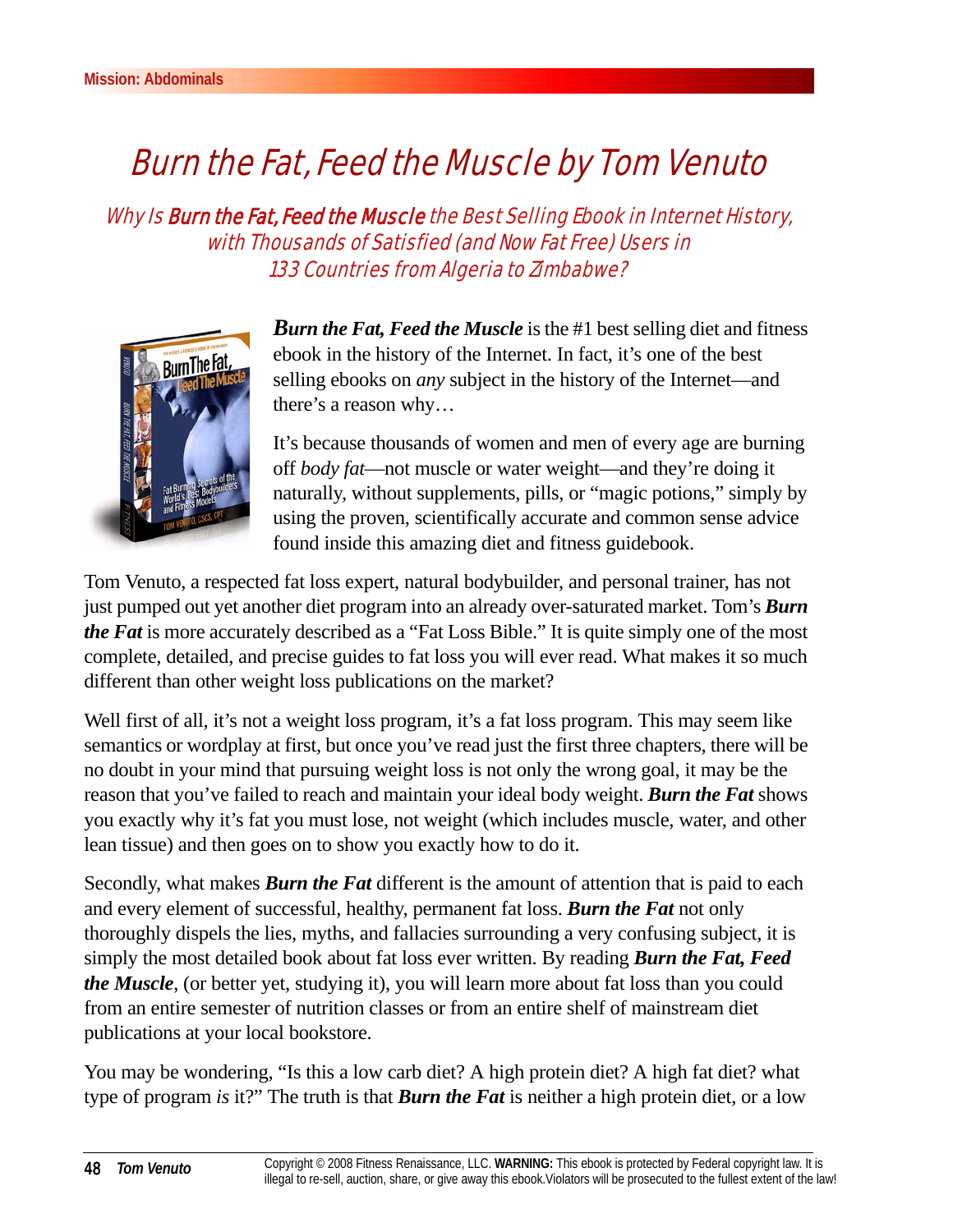carb diet. That's because with the information in this book, you will be able to easily determine your own ideal protein, carbs, and fats ratio. You will be able to analyze your body type (are you an endomorph, ectomorph, or mesomorph?), you will determine your BMR (Basal Metabolic Rate, or the amount of maintenance calories your body requires every day), and you will discover whether you are carb tolerant or carb intolerant.

This personalized approach makes perfect sense because each of us is a unique individual, and no two people are exactly alike in terms of body physiology and personal goals.

One of the most powerful chapters in the book is the first one called, "How to Set Powerful, Compelling Goals That Will Propel You Forward and Charge You Up with Unstoppable Motivation." In this chapter, you will learn what is probably the ultimate secret to burning fat and getting in shape… and it has nothing to do with diets, supplements, or training programs. There's also a great quote in this chapter from the legendary Green Bay Packers coach, Vince Lombardi...

"The dictionary is the only place success comes before work. Hard work is the price we must all pay for success." This line does a nice job of expressing the "no quick fix" philosophy behind the entire book. In the rest of the book, you'll learn the complete and exact mechanics of fat loss—explained on both a scientific and a practical level (which you can easily apply in your own daily life in terms of what to eat and how to exercise to burn fat).

If there is any drawback to the *Burn the Fat* ebook, it's that it contains so much information that some readers may find it a bit overwhelming. Those who are looking for a CliffsNotes quick-start type of fat loss program, might be a bit intimidated at first. The good part, however, is that even these types of readers can feel confident and assured that it will be worth the effort because this will literally be the last book they ever have to buy on the subject.

#### Who will benefit most from *Burn the Fat*?

In the broadest sense, anyone and everyone who needs to lose weight will benefit from *Burn the Fat*. Men, women, bodybuilders, fitness enthusiasts, and especially motivated individuals and avid readers will love this book. Although it was written by a bodybuilder, this book is certainly *not* just for bodybuilders.

You will find no "30 pounds in 30 days" miracles at work here. It's all about intelligent eating choices, planning, hard work, and lifestyle change. As *Burn the Fat* author Tom Venuto says, "*Burn the Fat* is simple, but it's not easy."

In terms of graphic design, *Burn the Fat* is a clean and professionally formatted PDF ebook. It's a little on the plain side, being just text, but that makes it ideal for printing and reading in